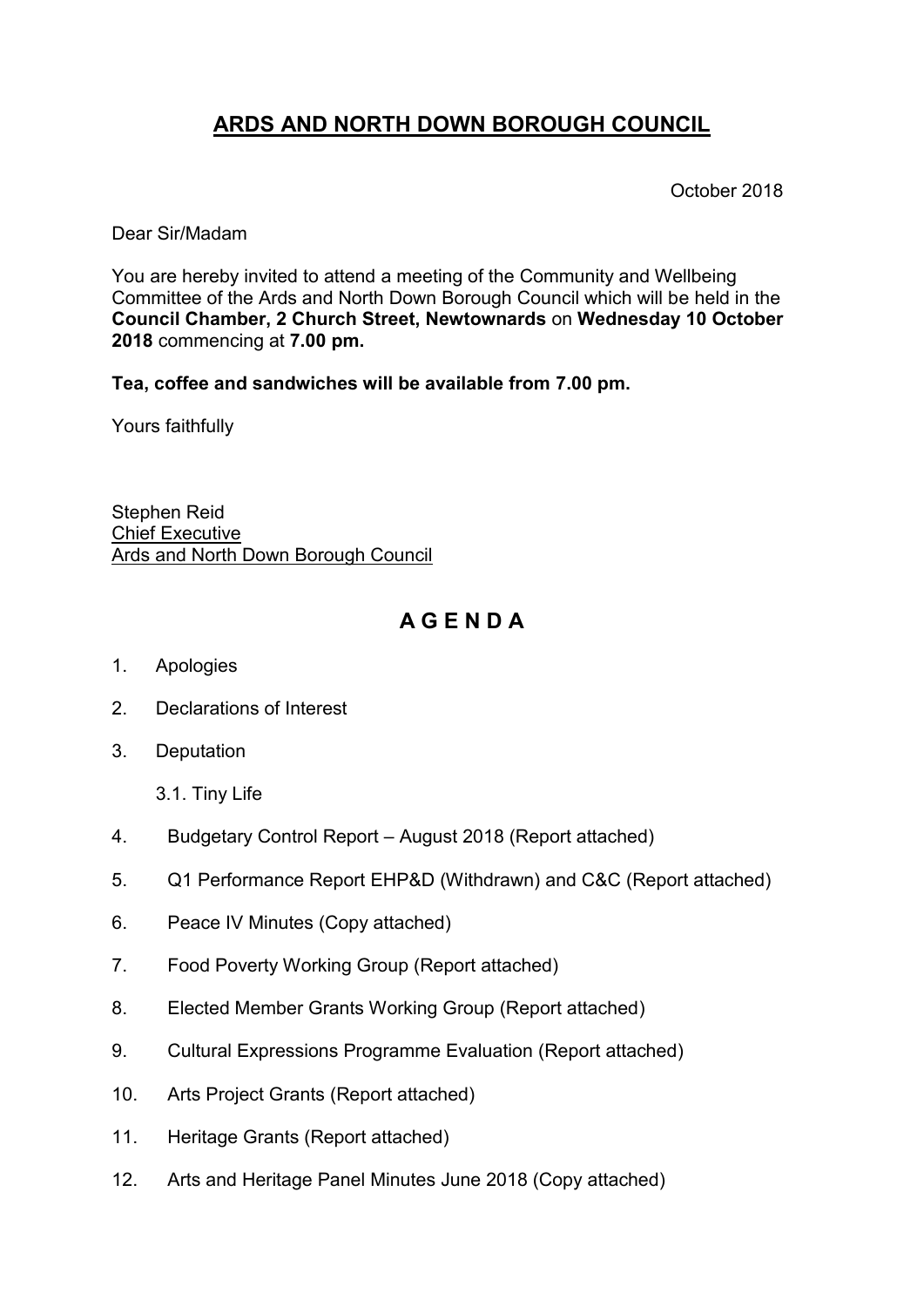- 13. Community Development Summer Schemes 2018 (Report attached)
- 14. Arts and Heritage Annual Summary (Report attached)
- 15. Ards and North Down Sports Forum Grants (Report attached)
- 16. Memorial Garden Update (Report attached)
- 17. Quarter 1 Report Community Centre Percentage Usage (Report attached)
- 18. Ballycrochan Linear Park Green Flag Status (Report attached)
- 19. Ballymacormick Plantation Open Space (Report attached)
- 20. Environmental Health Protection & Development Annual Summary (Report attached)
- 21. Notice of Motion on the Waving of Child Burial Fees (Report attached)
- 22. Donaghadee Memory Tree (Report attached)
- 23. Notices of Motion
- 23.1 Notice of Motion submitted by Councillor McIlveen (Deferred from September meeting)

That this Council erects appropriate signage at Movilla cemetery, in consultation with the family of Blair Mayne, to indicate the location of the final resting place of Lieutenant-Colonel Blair Mayne.

## 23.2 Notice of Motion submitted by Councillor Chambers

I respectfully request Officers to prepare a report on the need for a playpark facility in the Towerview area with a view to including it within the existing strategy going forward.

23.3 Notice of Motion submitted by Councillor Muir, Woods, Girvan, Robinson, Walker and Wilson

That this Council notes the Fieldwork Report from Phase 1 – Building Capacity in Communities in Transition (Kilcooley & Rathgill), commits to the message that "Paramilitaries Have No Place" and requests that Officers bring back a report in relation to the recommendations made including, but not limited to, development of clear protocols for engaging with paramilitary groups and individuals.

## **\*\*\*IN CONFIDENCE\*\*\***

- 24. Kilcooley Women's Centre ICON Centre (Report attached)
- 25. Northern Community Leisure Trust Q1 Report (Report attached)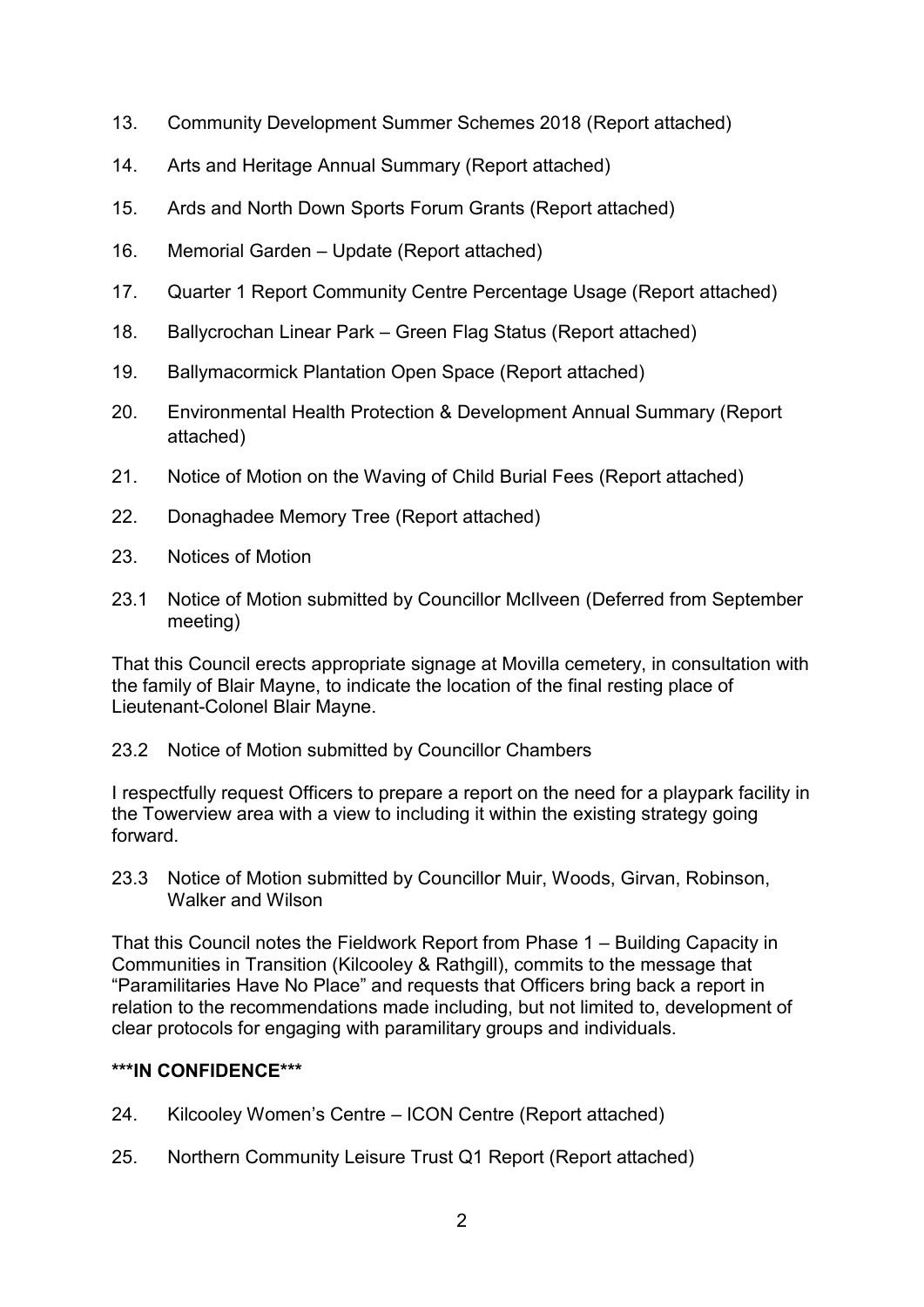- 26. Northern Community Leisure Trust Pricing Increase (Report attached)
- 27. Aurora Facilities Issues Update (Report attached)
- 28. Locking and Opening of Council areas Tender (Report attached)
- 29. Tender for Provision of Sports Equipment for the Ards Blair Mayne Wellbeing and Leisure Complex (Report attached)
- 30. Ards Blair Mayne Wellbeing and Leisure Complex Additional Pricing (Report attached)
- 31. Future Use of Current Ards Leisure Centre from January 2018 (Report attached)
- 32. Any Other Notified Business

#### **MEMBERSHIP OF COMMUNITY AND WELLBEING COMMITTEE (18 MEMBERS)**

| Alderman Irvine                  | <b>Councillor Edmund</b>           |
|----------------------------------|------------------------------------|
| <b>Alderman Smith</b>            | <b>Councillor Kennedy</b>          |
| <b>Councillor Adair</b>          | <b>Councillor Martin</b>           |
| Councillor Boyle (Vice Chairman) | <b>Councillor McAlpine</b>         |
| <b>Councillor Brooks</b>         | <b>Councillor Menagh</b>           |
| <b>Councillor Chambers</b>       | <b>Councillor Muir</b>             |
| <b>Councillor Cooper</b>         | <b>Councillor Smart</b>            |
| <b>Councillor Douglas</b>        | <b>Councillor Thompson</b>         |
| <b>Councillor Dunne</b>          | <b>Councillor Woods (Chairman)</b> |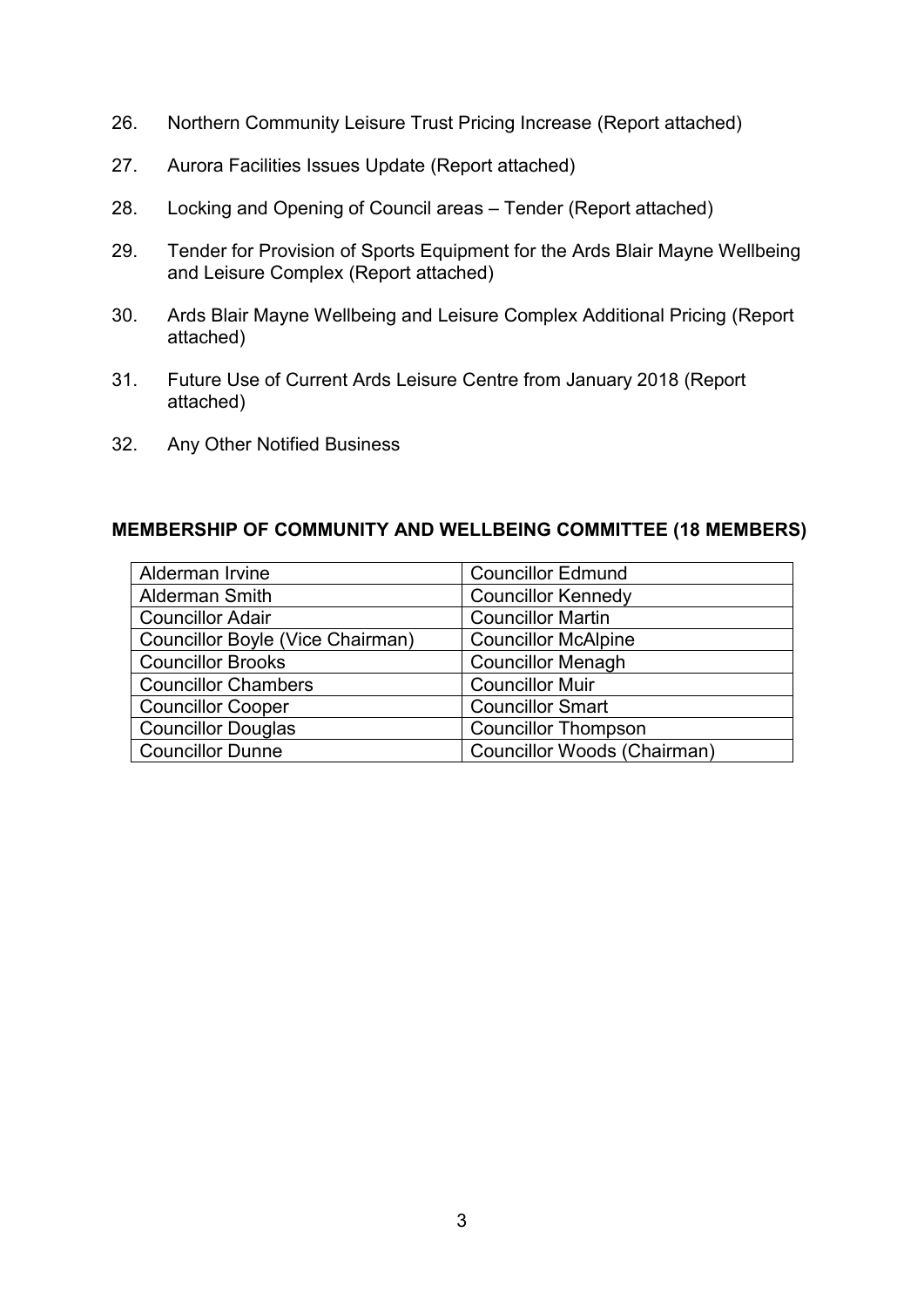| <b>Report Classification</b>   | Unclassified                                                    |
|--------------------------------|-----------------------------------------------------------------|
| Council/Committee              | Community & Wellbeing                                           |
| Date of Meeting                | 10 October 2018                                                 |
| <b>Responsible Director</b>    | Director of Community and Wellbeing                             |
| Responsible Head of<br>Service | <b>Head of Finance</b>                                          |
| Date of Report                 | 24 September 2018                                               |
| <b>File Reference</b>          | <b>FIN45</b>                                                    |
| Legislation                    | Section 5 Local Government Finance Act (NI) 2011                |
| Section 75 Compliant           | No<br><b>Yes</b><br>Not Applicable $\boxtimes$<br>$\perp$       |
| Subject                        | Community & Wellbeing Budgetary Control Report -<br>August 2018 |
| <b>Attachments</b>             | None                                                            |
|                                |                                                                 |

# **Ards and North Down Borough Council**

This Community & Wellbeing Budgetary Control Report covers the 5-month period 1 April 2018 to 31 August 2018 and is set out on page 3. The net cost of services is showing an under spend of £42,417 (1.1%).

#### **Explanation of Variance**

A Budgetary Control Report by Income and Expenditure for the Directorate is shown on page 4 which analyses the overall favourable variance (£42,417) by expenditure (£218,856 favourable) and income (£176,439 adverse). However, if the net nil distorting effect on income and expenditure of Peace IV grants is removed then the variance for expenditure is £56,023 favourable and income £13,606 adverse.

# Community & Wellbeing

**Expenditure - £218.9k (3.8%) better than budget to date**. This favourable variance is mainly made up of the following: -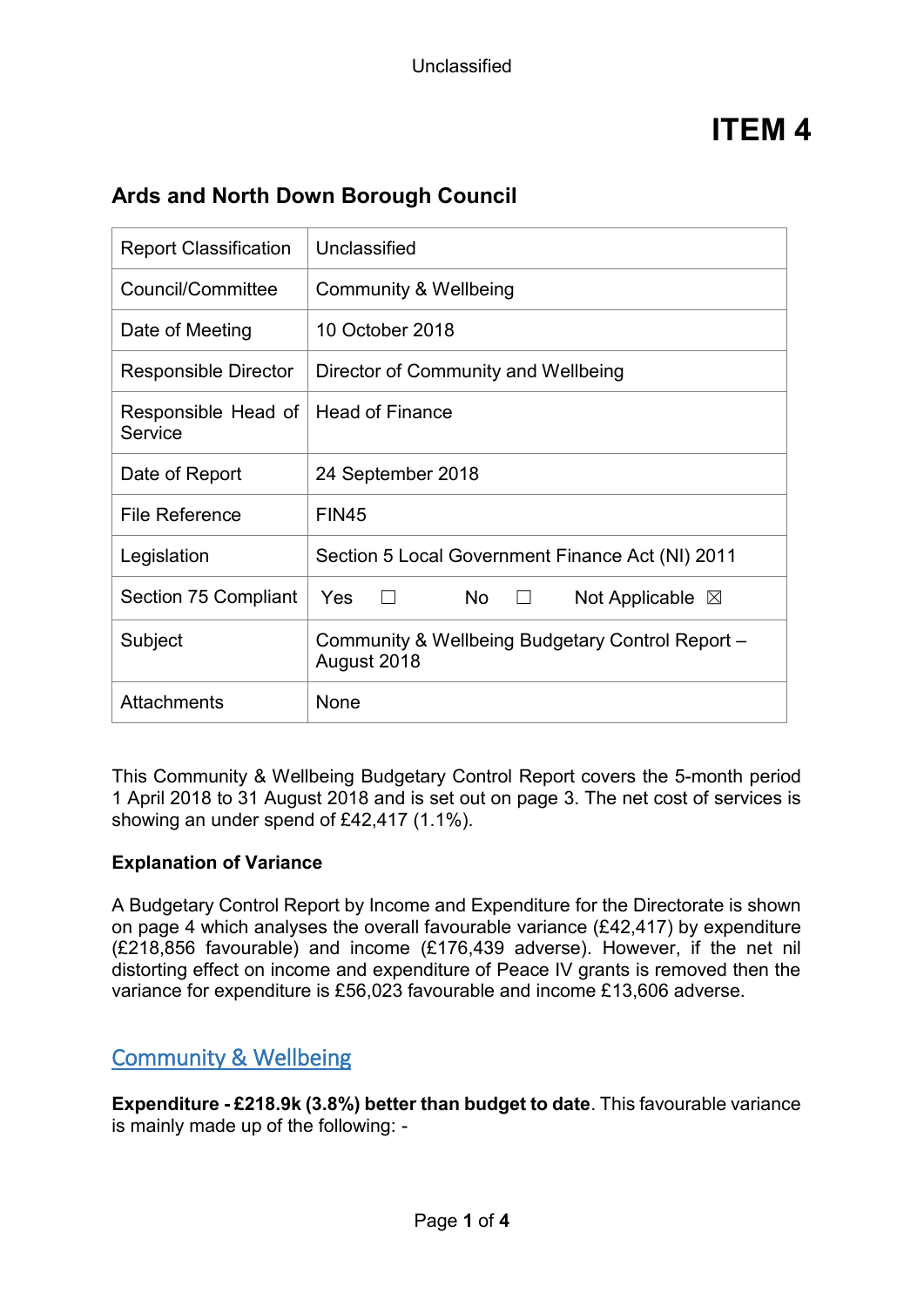- 1. Environmental Health £20.6k favourable. This is mainly due to:
	- a. Payroll is £16.9k favourable mainly due to vacant posts which are being recruited.
	- b. Spend on NI Home Safety Database is  $£14.5k$  adverse as it wasn't budgeted for but this is offset by a favourable income variance – see 4a below.
	- c. There are small underspends to date on mileage (£9.1k) and sample analysis (£4.5k).
- 2. Community & Culture £174.3k favourable (£11.5k favourable after allowing for the net nil distorting effect on income and expenditure of Peace IV grants).
	- a. Payroll £26.0k favourable mainly due to an underspend in Community Development (£26.9k). The vacant Manager and Coordinator posts were filled in September.
	- b. Peace 4 grant payments are £162.8k under budget to date due to a delay in the project starting (SEUPB delayed approvals) but this is offset by a similar adverse variance on income – see 5a below.
- 3. Leisure & Amenities £23.5k favourable.
	- a. Payroll is  $£36.5k$  adverse. There are overspends to date on Ards LC (£34.7k) and Comber LC ( $£11.8k$ ) due to allocation of staff. This is to be addressed by transformation and transition to the new centre. There are, also, overspends on Londonderry Park (£16.9k) and Parks & Cemeteries  $(E12.3k)$ . All of these overspends are partially offset by favourable variances in Community Halls/Centres (£9.3k), Leisure Admin (£15.4k – 1 vacant post), Countryside Management (£8.4k – 1 vacant post) and Outdoor Recreations (£6.9k – 1 vacant post).
	- b. Ards LC (£39.5k), Comber LC (£8.6k), Portaferry SC (£5.5k) and Londonderry Park (£11.8k) running costs (excluding payroll) are £65.4k under budget to date. This helps to offset the adverse income variance (see 6a below).
	- c. Ards Half Marathon is underspent by £12.6k as the event was not held this year.
	- d. Parks & Cemeteries running costs (excluding payroll) are  $£43.4k$  over budget to date. This is mainly due to Cemeteries running costs which are showing an adverse variance of £36.6k.
	- e. Community Halls/Centres running costs (excluding payroll) are £8.3k under budget to date.
	- f. There are a number of small favourable variances to date for other Leisure services such as Sports Pavilions £6.4k and Sports & Football Development £6.2k.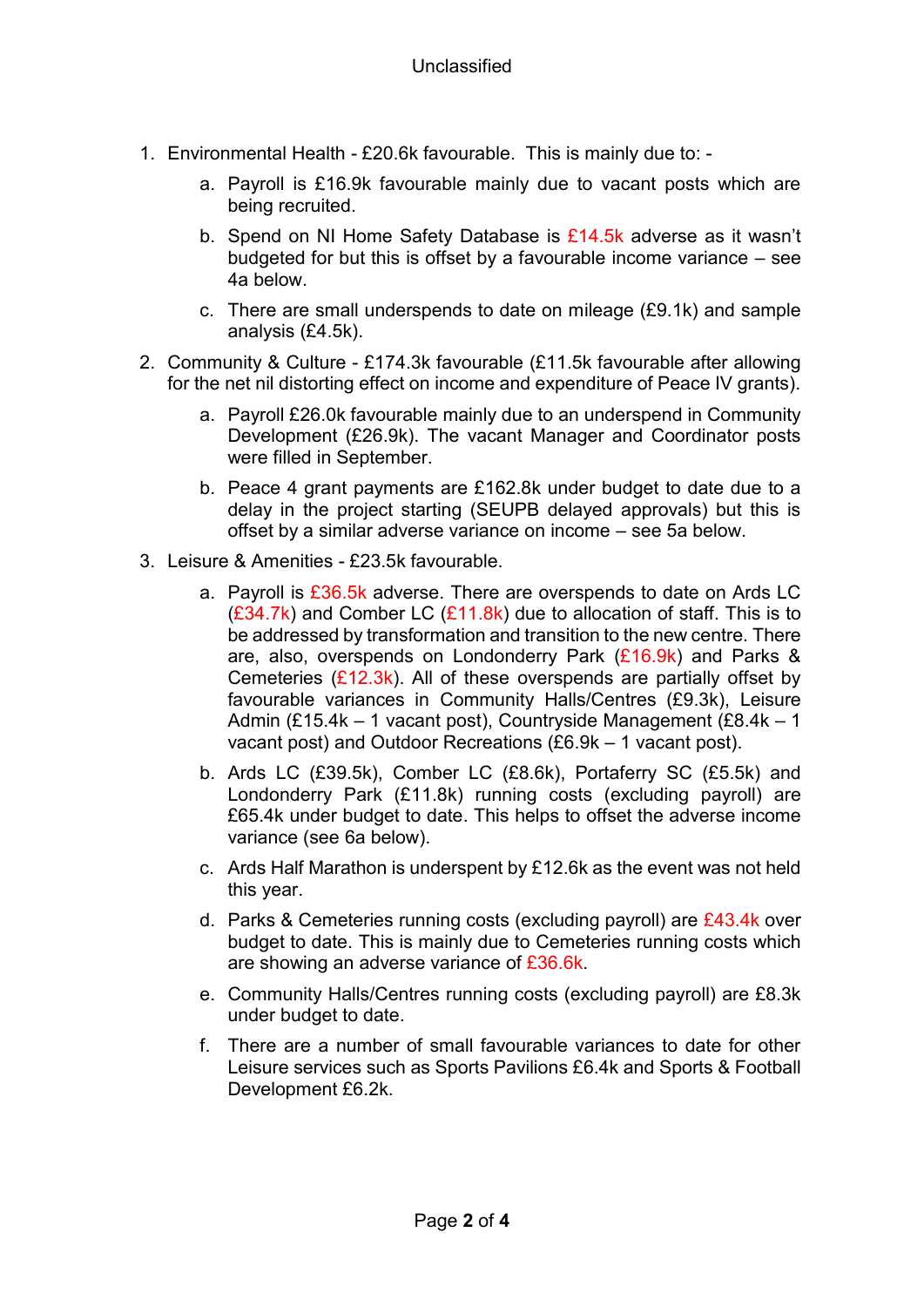**Income - £176.4k (9.4%) worse than budget to date**. This adverse variance is mainly made up of the following: -

- 4. Environmental Health £21.3k better than budget.
	- a. NI Home Safety Database income is £14.5k favourable as this was budgeted for. This offsets the adverse expenditure variance – see 1b above.
	- b. Food Safety grant income is £4.8k better than budget to date.
- 5. Community and Culture  $£144.9k$  adverse (£17.9k favourable after allowing for the net nil distorting effect on income and expenditure of Peace IV grants).
	- a. Peace 4 grant income is  $£162.8k$  adverse but this is offset by a similar favourable variance on project spend – see 2b above.
	- b. Good Relations grant income (£10.7k) and Bonfire Programme income (£6.1k) are £16.8k better than budget to date.
- 6. Leisure & Amenities £52.8k adverse.
	- a. Income at Ards LC  $(£38.9k$  adverse), Comber LC  $(£3.8k$  adverse), Portaferry Sports Centre (£1.2k favourable) and Londonderry Park  $(E4.7k$  adverse) is  $E46.2k$  behind budget to date.
	- b. There are small adverse variances for Football Development income  $(E2.6k)$  and Queens Hall income  $(E3.7k)$ .

| <b>BUDGETARY CONTROL REPORT</b><br><b>By Directorate and Service</b>                                               |             |                                           |                                           |                                           |                                                |                          |
|--------------------------------------------------------------------------------------------------------------------|-------------|-------------------------------------------|-------------------------------------------|-------------------------------------------|------------------------------------------------|--------------------------|
|                                                                                                                    |             | Period 5 - August 2018                    |                                           |                                           |                                                |                          |
|                                                                                                                    | <b>Note</b> | <b>Year to Date</b><br>Actual<br>£        | <b>Year to Date</b><br><b>Budget</b><br>£ | Variance<br>£                             | Annual<br><b>Budget</b><br>£                   | Variance<br>%            |
| <b>Community &amp; Wellbeing</b>                                                                                   |             |                                           |                                           |                                           |                                                |                          |
| 100 Community & Wellbeing HQ<br>110 Environmental Health<br>120 Community and Culture<br>130 Leisure and Amenities |             | 61,697<br>576,630<br>839,155<br>2,326,201 | 62,200<br>618,500<br>868,500<br>2,296,900 | (503)<br>(41, 870)<br>(29, 345)<br>29,301 | 160,500<br>1,723,700<br>1,937,800<br>5,677,400 | 0.8<br>6.8<br>3.4<br>1.3 |
| <b>Totals</b>                                                                                                      |             | 3,803,683                                 | 3,846,100                                 | (42,417)                                  | 9,499,400                                      | 1.1                      |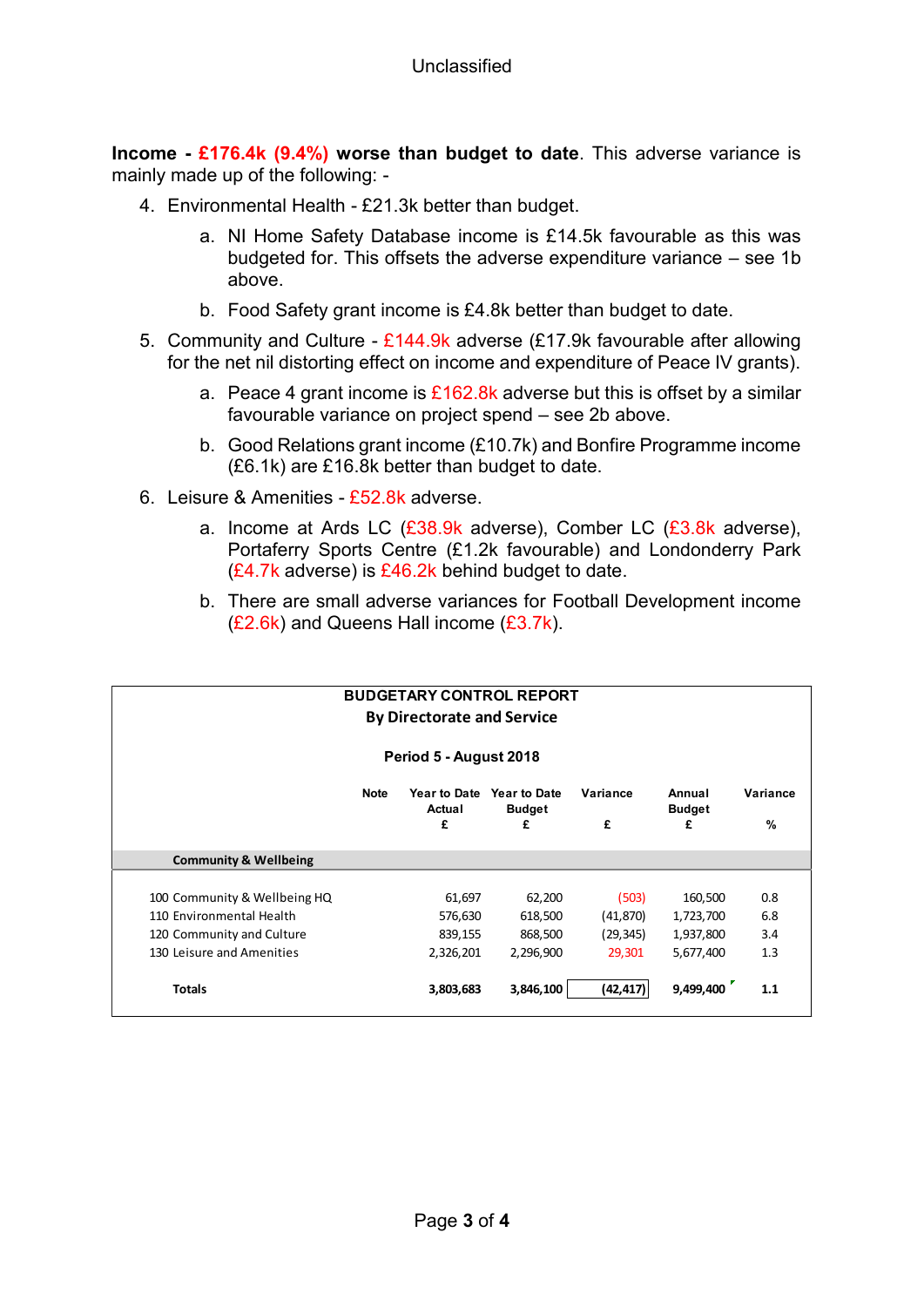## Unclassified

| <b>BUDGETARY CONTROL REPORT</b><br><b>By Income and Expenditure</b><br>Period 5 - August 2018                      |             |                                             |                                             |                                               |                                         |                                        |                                |
|--------------------------------------------------------------------------------------------------------------------|-------------|---------------------------------------------|---------------------------------------------|-----------------------------------------------|-----------------------------------------|----------------------------------------|--------------------------------|
|                                                                                                                    | <b>Note</b> | Actual<br>£                                 | Expenditure<br><b>Budget</b><br>£           | Variance                                      | Actual                                  | Income<br><b>Budget</b>                | Variance<br>£                  |
| <b>Community &amp; Wellbeing</b>                                                                                   |             |                                             |                                             |                                               |                                         |                                        |                                |
| 100 Community & Wellbeing HQ<br>110 Environmental Health<br>120 Community and Culture<br>130 Leisure and Amenities |             | 61,697<br>809,817<br>1,256,731<br>3,369,699 | 62,200<br>830,400<br>1,431,000<br>3,393,200 | (503)<br>(20, 583)<br>(174, 269)<br>(23, 501) | (233, 187)<br>(417, 576)<br>(1,043,498) | (211,900)<br>(562, 500)<br>(1,096,300) | (21, 287)<br>144,924<br>52,802 |
| <b>Totals</b>                                                                                                      |             | 5,497,944                                   | 5,716,800                                   | (218, 856)                                    | (1,694,261)                             | (1,870,700)                            | 176,439                        |

# **RECOMMENDATION**

It is recommended that the Committee notes this report.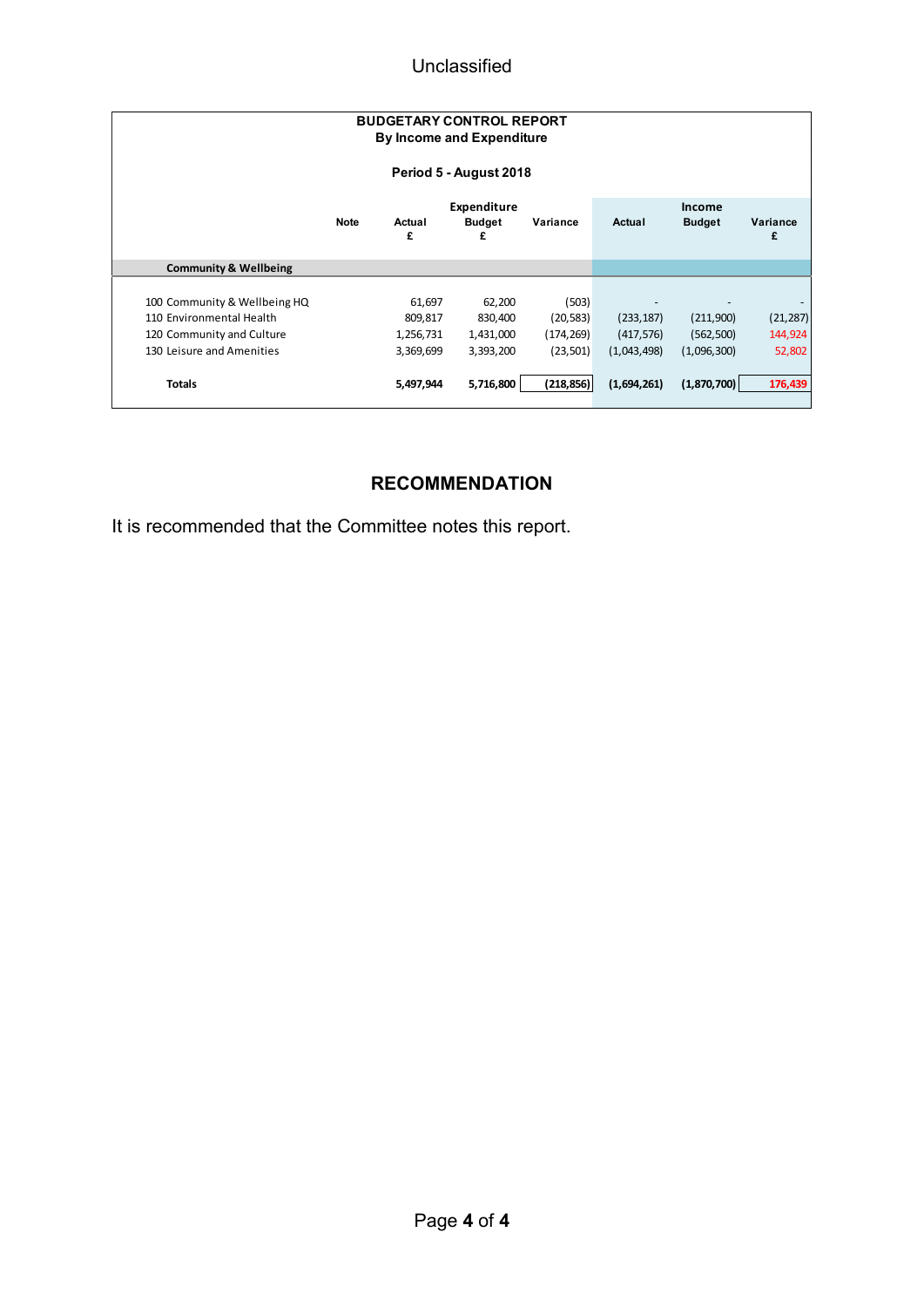



#### **ARDS and NORTH DOWN BOROUGH COUNCIL PEACE IV PARTNERSHIP Thursday 9 August 2018**

A meeting of the Ards and North Down Borough Council PEACE IV Partnership was held in the Ballywalter Village Hall, Ballywalter at 4:00pm.

Present:

In the Chair: Councillor Eddie Thompson

- Elected Members: Alderman Angus Carson Alderman Robert Gibson Alderman Wesley Irvine Alderman Bill Keery Alderman Alan McDowell Councillor Richard Smart Councillor Gavin Walker Councillor Roberta Dunlop
- Statutory Agencies Inspector Ricky Murray in place of Chief Inspector Rosie Thompson - Police Service of NI Caroline Woods - Education Authority
- Social Partners Sheila Bailie Voluntary Sector Janette McNulty - Trade Union Katy Radford – BME Alison Blayney – Women's groups Pete Wray – Young People (Vice Chair)
- Officers in Attendance Mrs Jan Nixey (Head of Community & Culture) Mrs Nicola Dorrian (Externally Funded Programmes Manager) Mrs Gillian McCready (PEACE IV Officer) Mrs Linda Bradshaw (PEACE IV Finance Officer) Mr Jonathan Bell (Administrator)

## **1. WELCOME FROM THE CHAIR**

The Chair, Councillor Thompson thanked everyone for attending. In particular, he welcomed Inspector Ricky Murray attending in place of Chief Inspector Rosie Thompson.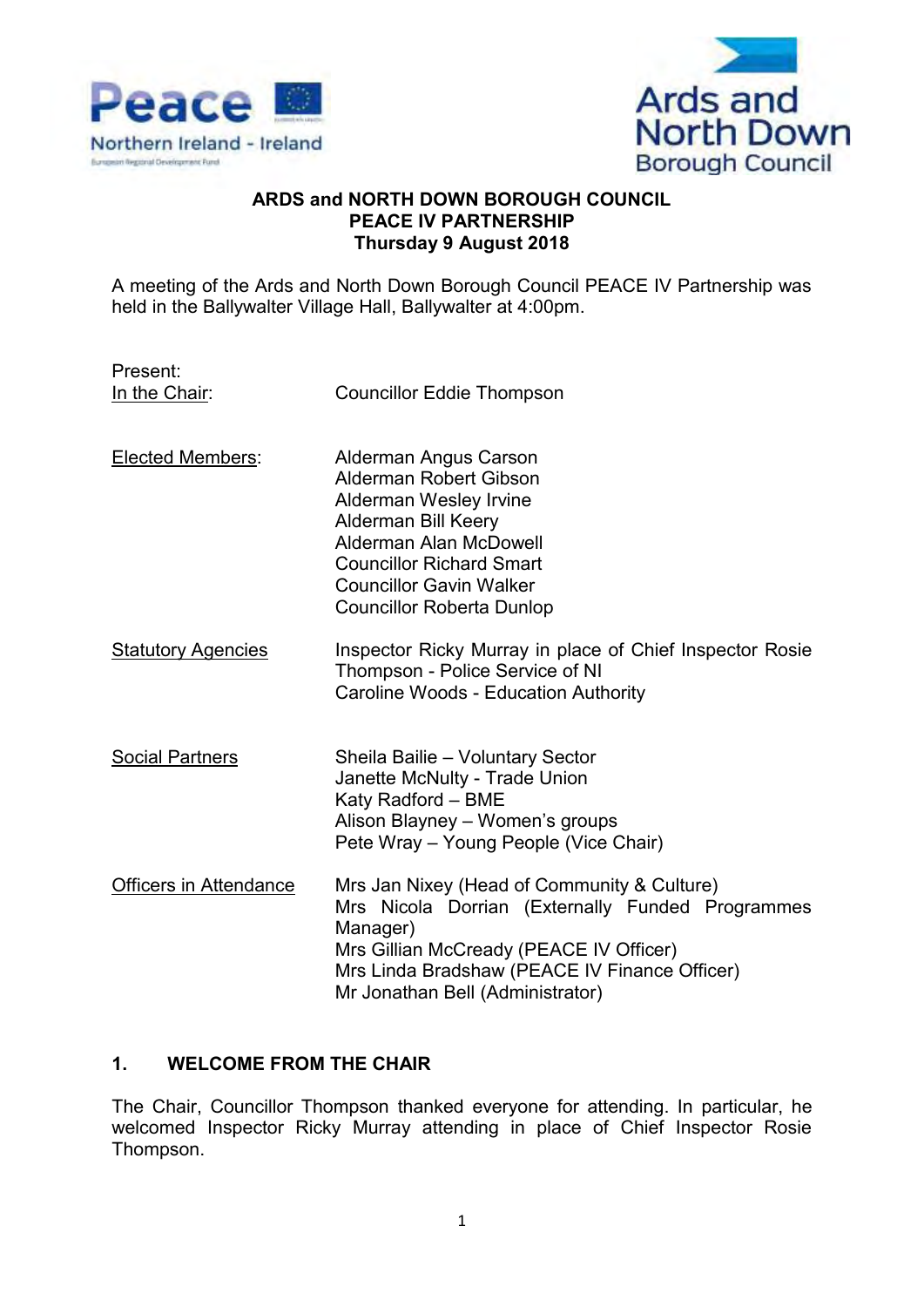



### **2. APOLOGIES**

Apologies for inability to attend were received from Owen Brady, Kelvin Doherty, Roger Duncan, Sandra Henderson, Dorothy Beattie, Ralston Perera, Leigh Nelson and the Director of Community and Wellbeing.

**NOTED.** 

**NOTED.** 

### **3. DECLARATIONS OF INTEREST**

The Chairman, Councillor Thompson invited any declarations of interest on the agenda. He also reminded members that the annual submissions of declarations of interest for the Partnership were due. He advised that the Secretariat would be appreciative if members would complete the supplied forms before exiting the meeting.

Alderman McDowell advised that elected members had signed a Council Declaration of Interest form which was on the Council website and that this should suffice for elected members. Unaware of this, the Finance Officer agreed to follow this up and print copies for the PEACE IV files for audit purposes and completeness of records.

Pete Wray declared a conflict of interest in Item 11 - Report on Appointment of **Tenders** 

#### **Alison Blayney entered 16:11 –**

Alison declared a conflict of interest in Item 11 – Report of Appointment of Tenders.

#### **NOTED.**

#### **4. MINUTES OF PEACE IV PARTNERSHIP MEETING HELD ON THURSDAY 24TH MAY 2018 AND MATTERS ARISING**

PREVIOUSLY CIRCULATED: Minutes of PEACE IV Partnership meeting held on Thursday 24<sup>th</sup> May 2018

Alderman McDowell advised that he was not recorded as being in attendance on minutes.

**RECOMMENDED:** The PEACE IV Partnership agree the minutes of meeting held on 24th May 2018

Alderman Carson proposed, and Councillor Dunlop seconded.

**AGREED.**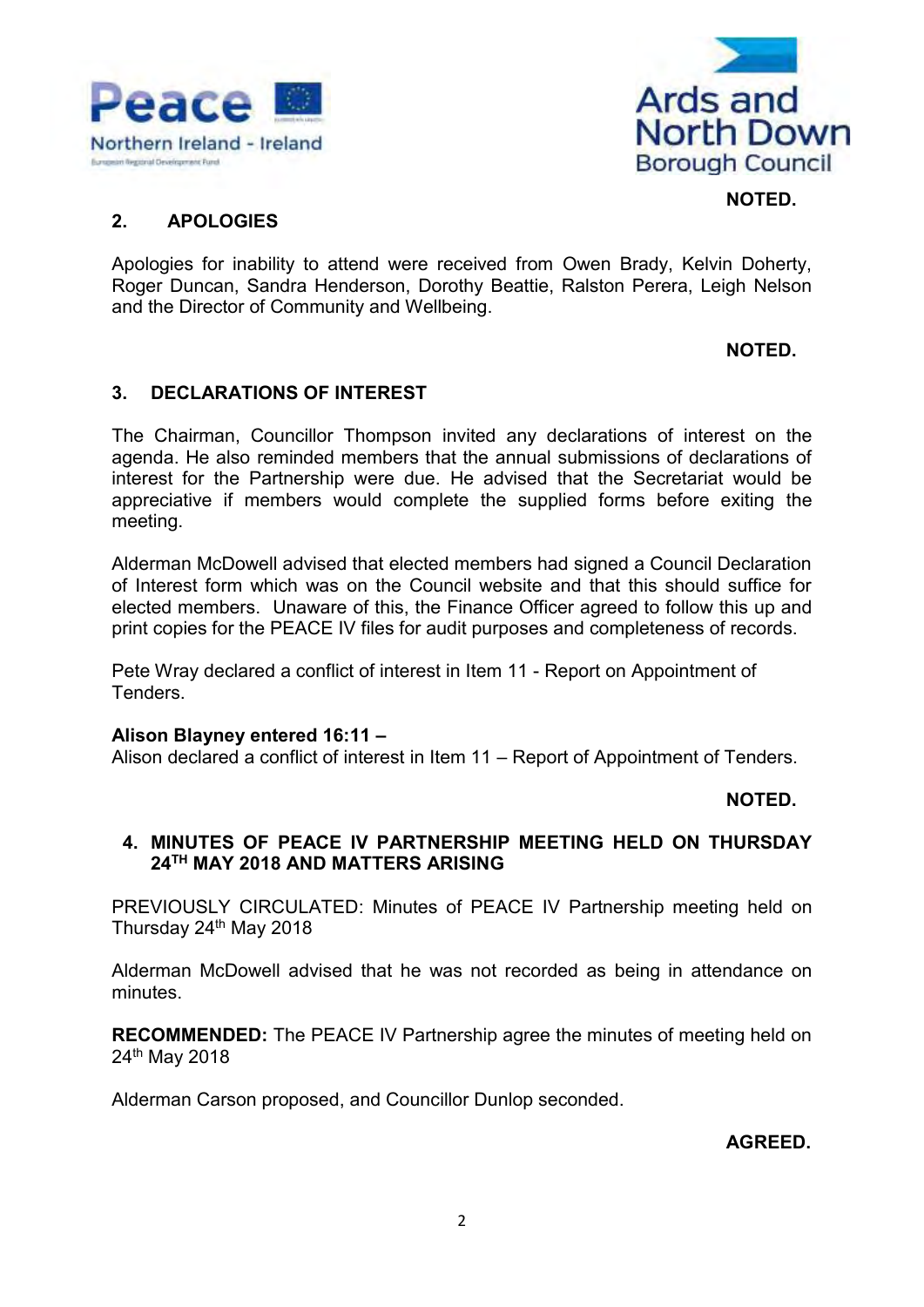



## **5. MINUTES OF FINANCE AND MONITORING SUB GROUP HELD ON TUESDAY 31ST JULY 2018**

TABLED: Minutes of Finance and Monitoring Sub group held on Tuesday 31<sup>st</sup> July 2018

Janette McNulty requested a revision to the minutes regarding the language used to describe her concern over programmes.

**RECOMMENDED:** The PEACE IV Partnership agree the minutes of meeting held on 31<sup>st</sup> July 2018.

Alderman Keery proposed, Councillor Smart seconded.

### **AGREED.**

### **6. REPORT ON PEACE IV DELIVERY AGENT PROGRESS**

PREVIOUSLY CIRCULATED: Report on the PEACE IV Delivery Agent Progress

Shelia Bailie queried whether the cross-community targets within programmes included the same participants over the various courses. The PEACE IV Officer confirmed that while participants could be involved in multiple courses, they could only be recorded once.

**RECOMMENDED:** The PEACE IV Partnership noted the report on Delivery Agent Progress.

Alderman Irvine proposed, and Alderman Gibson seconded.

#### **NOTED.**

#### **7. VERBAL UPDATE FROM PEACE IV CHAMPIONS**

Vice Chair, Pete Wray champion for CYP1 gave members an update on this programme which is being delivered by the Northern Ireland Youth Forum.

He stated while sessions were positive, he was greatly concerned over both recruitment and numbers in identified areas not reaching the targets. Unlike other programmes, CYP1 required recruitment of participants to work together over a longer period of time. He expressed concern that while recruitment was still ongoing, time lost already in recruiting potential participants could never been regained.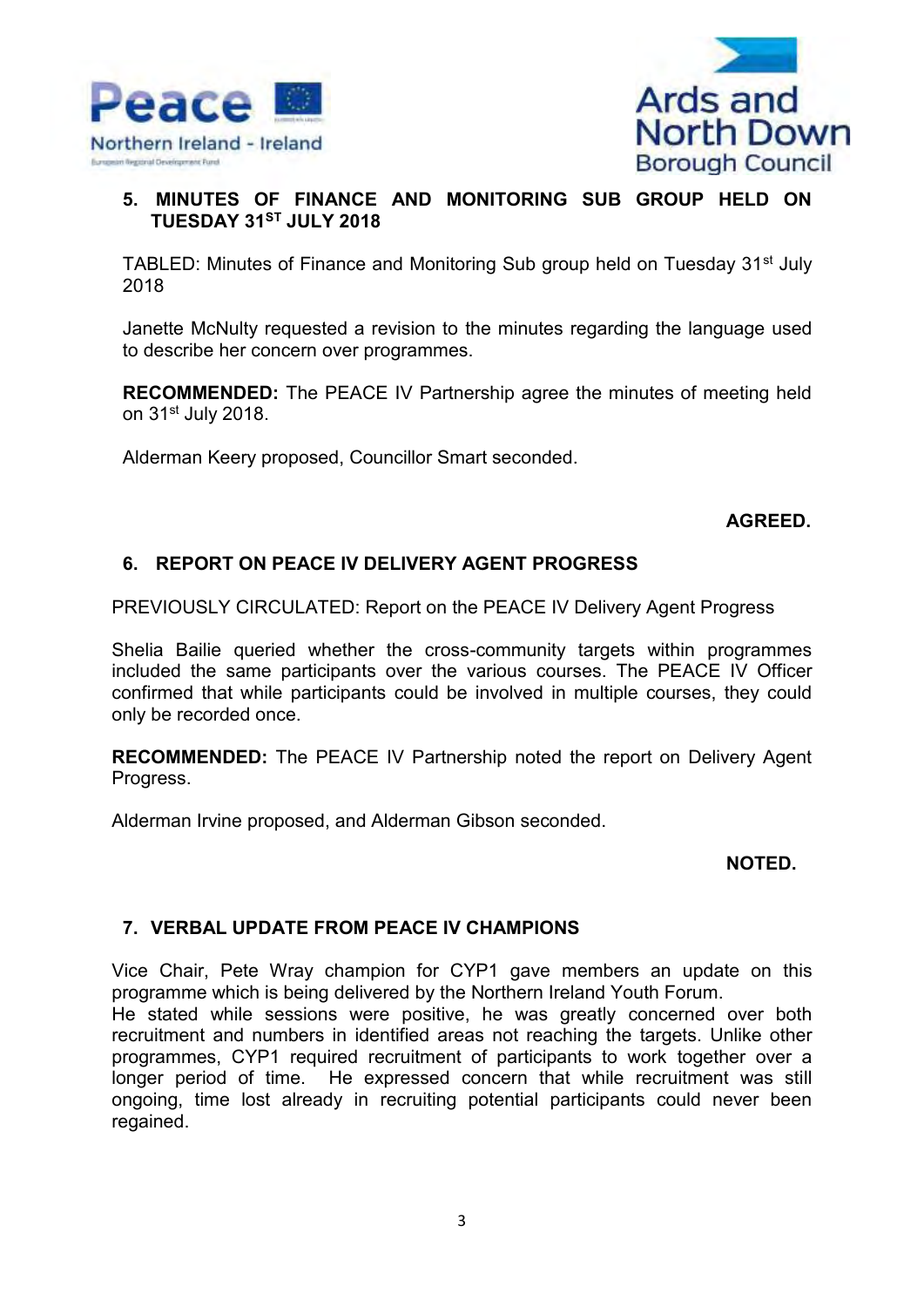



The PEACE IV Officer stated that CYP1 had achieved 40% of its targets, was working across 10 of the 15 Target areas, with all monitoring received supporting progress to date. She stated the programme had established 4 Youth forums and 2 residential days had taken place over the summer period to date.

Pete Wray further expressed concern again over the numbers recruited and reiterated the time lost to those who would be recruited in the coming weeks. The Head of Community and Culture assured members that the Delivery Agent was aware of participants being required to complete the 26 hours of contact through the lifetime of project and that those participants recruited at a later time would also be required to achieve the same number of contact hours.

Alderman Gibson champion for the BPR4f programme which is being delivered by the Institute for Conflict Research gave members a brief update of his involvement and attendance to the programmes events to date.

A brief discussion on the legacy Peace III programme took place and it was noted that work carried out through the Peace IV programmes should be built upon and maintained after the termination of the programme in 2020.

Councillor Walker, champion for the BPR4a programme, being delivered by Terra Nova advised that the programme seemed to be progressing well, however he was concerned with the strict 70/30 ratio for the cross-community target. Janette McNulty also raised her concerns in this regard and was of the opinion that SEUPB should be challenged in this regard as was the case in previous scenarios during the delivery of the PEACE III programme. The PEACE IV Officer advised that the original targets were set at 60/40 and the Secretariat had already requested an exceptional case status to reflect a closer reflection of the demographics of the boroughs 70/30 ratio.

The Chair, Councillor Thompson advised that the Secretariat would continue to monitor and report back.

Alison Blayney champion for the BPR4e programme being delivered by the Nerve Centre advised members that the recruitment for this programme was underway with direct delivery planned for October 2018. The delivery agent was working with the Museum and had recruited 12 participants, four of which were from the BME community. Alison advised members that the Nerve Centre were engaging with the Councils Community Development team to promote the project within the BME community and are promoting the project though the press.

Shelia Bailie champion for the CYP4 programme being delivered by Todds Leap stated there was little to update on this programme. However, she made reference to the Summer Scheme Fun day on  $10<sup>th</sup>$  August 2018 whereby the cross-community element fed well into the CYP4 and CYP5 targets.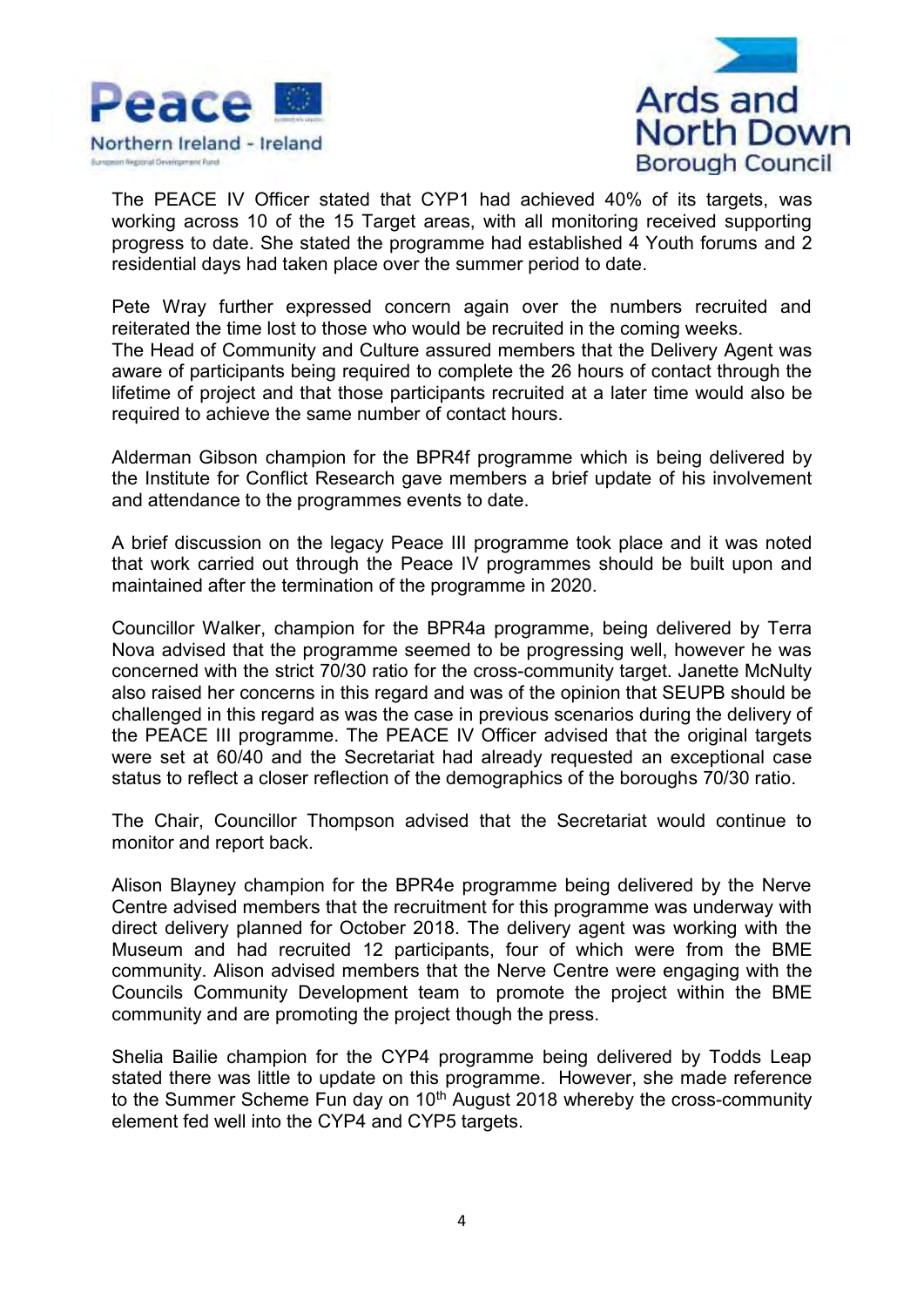



The Chair, Councillor Thompson informed members he attended this Fun Day event and was pleased with the work going on with the children. The Mayor, Councillor Smart stated he was impressed with the input from Todds Leap's into the Fun Day and was impress how the project had added value to the Councils Summer Scheme programme.

Shelia Bailie made reference to the groundwork was delivered through the PEACE III Programme and was encouraged that peace building was being sustained. Janette McNulty suggested connecting with 'Volunteer Now' who have a good database, which might aid in recruitment for other programmes.

**NOTED.**

## **8. UPDATE REPORT ON PEACE IV PROGRAMME**

PREVIOUSLY CIRCULATED: Update report on PEACE IV Programme

The PEACE IV Officer gave members a brief update on the overall progress of the PEACE IV programmes.

Since the date of last meeting on  $24<sup>th</sup>$  May 2018, Officers have continued to work with the Delivery Agents on the PEACE IV programme.

#### **Children and Young People**

Out of 19 programmes, 5 relate to Children and Young People. 3 are actively delivering and monthly monitoring is taking place. This is reported to the finance and monitoring sub group for consideration. In addition, a meeting takes place, at least once a quarter with each delivery agent to discuss progress, delivery and any issues. The CYP1 programme is progressing despite initial delays but regular meetings are scheduled to closely monitor the programme and the PEACE Champions are actively involved. The CYP2 Youth Shelters Programme will be rolled out in 2019 and the CYP4 Active Diversity and Good Relations programme is progressing very well and expected to conclude with all targets being achieved towards the end of 2018. CYP5 has experienced some initial delays but this is because the same delivery agents as CYP4 is delivering this programme. However, given the success of CYP4 to date, they will be using the same coaches to deliver the programme to the CYP5 participants. Finally, a letter of offer is due for the rebid of the CYP6 Children and Young People World Faiths Programme with a value of £150,121.

Members will be aware that there was an interim target outlined in the Output Indicator Guidance for each partnership to engage with at least 242 young people as part of the CYP programme by the end of 2018. It should be noted that ANDBC PEACE IV Partnership were able to report to SEUPB in June 2018 that 294 young people had been engaged in the programme up to 31st May 2018.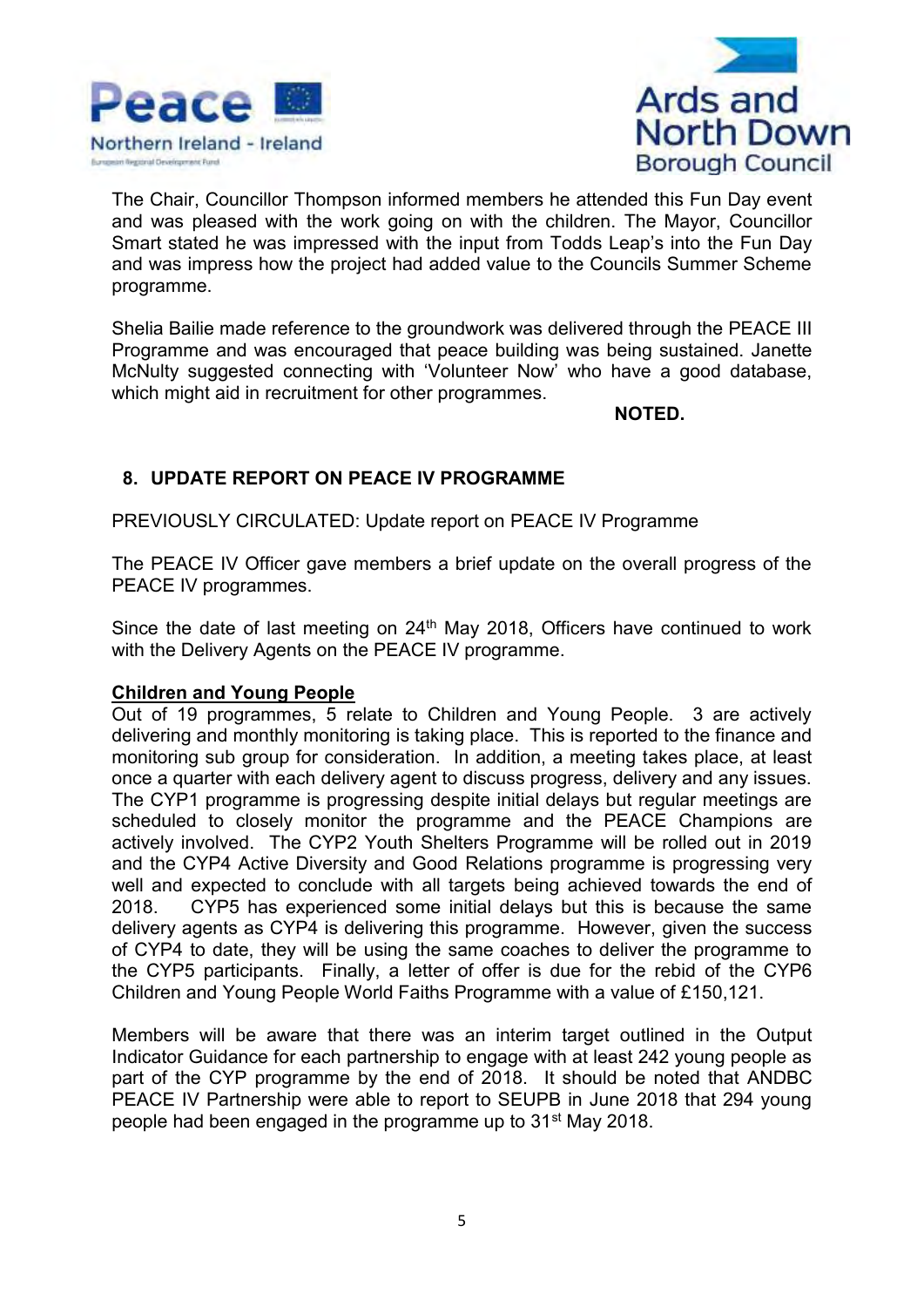



#### **Shared Spaces and Services**

For the 4 shared spaces and services projects, Council has employed the services of AECOM, a design and build contractor who are currently working on the outline designs for planning approval. The contractor will be undertaking additional community consultation as part of the planning application process. However, discussions including site visits have been carried out on each of the shared spaces sites with key personnel including: planning officers, capital projects, lands and property, AECOM and The National Trust. Further consultation has been requested from a number of community groups in Portaferry, specifically to inform plans for Nugent's Wood. A meeting has been arranged for 9<sup>th</sup> August 2018. It is expected that work on the sites will commence in early 2019.

Shelia Bailie commented on being uninformed of a Shared Spaces and Services meeting that took place on the morning of 9<sup>th</sup> August 2018. She raised concerns that relevant PEACE IV Champions were not kept up to date with meetings between the Secretariat and the Delivery agents. The Chair Councillor Thompson stated her comments we recognised, and Secretariat would strive to ensure members were kept informed in the future.

#### **Building Positive Relations**

With regard to the 10 Building Positive Relations programmes, Delivery Agents have been appointed for 6 and delivery has commenced.

BPR1 is working closely with officers in terms of reporting and encouraging new participants for the Personal Development and Training Programme.

BPR3 Connecting Communities Programme is still in its infancy and 2 meetings have taken place with the Delivery Agent to discussion engagement and programme design.

BPR4e Celebration of Our Minority Communities Programme have reached out to the BME community and discussion regarding engagement and programme design have also taken place with the Delivery Agent.

BPR4a delivery for the Intercultural Theatre Programme is progressing well with sessions taking place in August and active engagement taking place across the TSN areas.

BPR4c Genealogy and Storytelling Project has also held a number of sessions but are experiencing issues with recruitment from the CNR community across the Borough.

BPR4f Community Based Arts Programme are experiencing similar issues with participants to ensure they achieve the 70/30 breakdown required for all programme activity.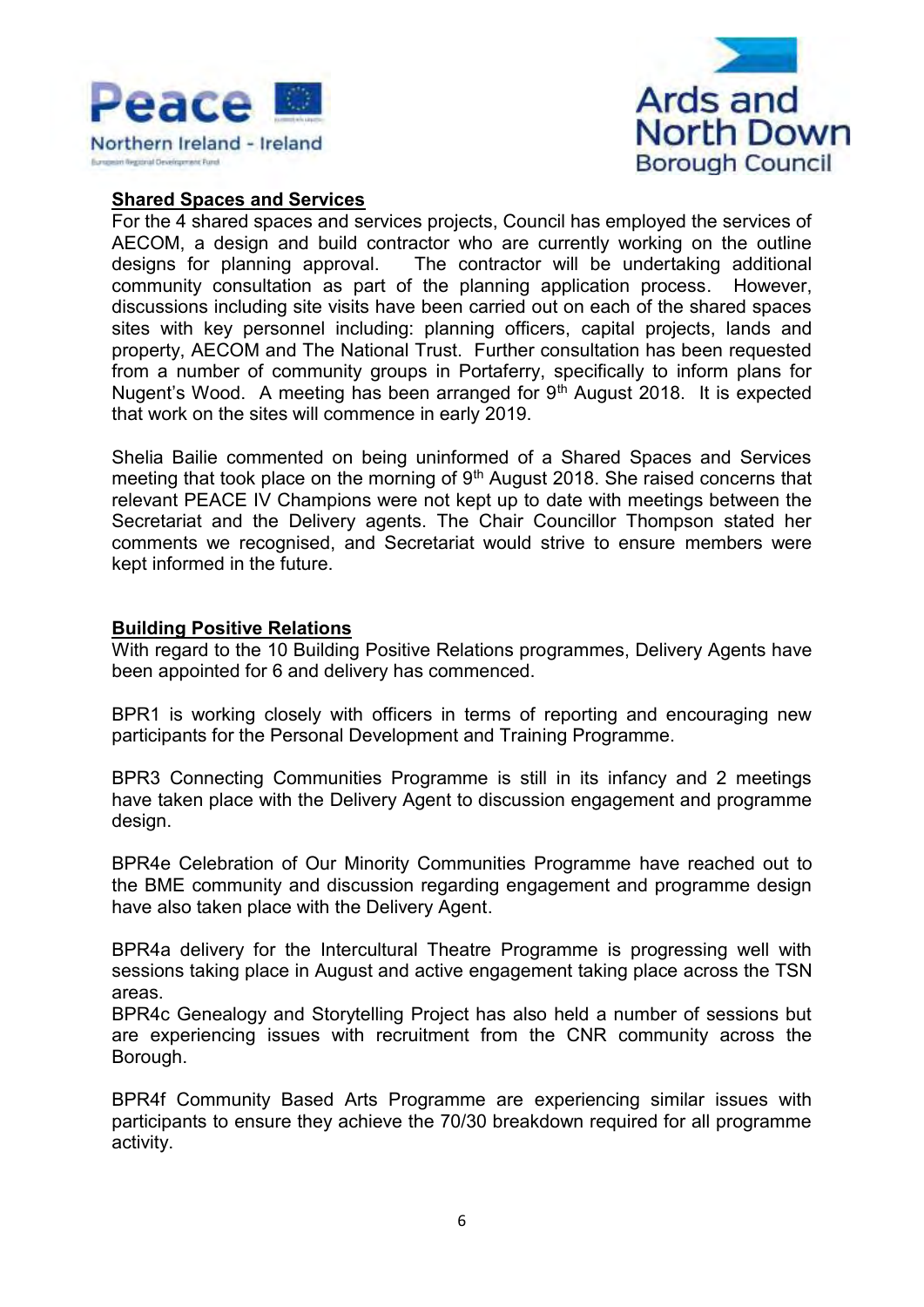



Work is ongoing from the secretariat, PEACE IV Champions and the Finance & Monitoring committee with all Delivery Agents to assist in the promotion of their programmes and in the encouragement of all participants from the entire community.

Regarding the 4 remaining programmes, a tender exercise took place in June 2018 to recruit delivery agents for 3 of the programmes. This is dealt with further under Item 11 on the agenda. Finally, a letter of offer is due for the rebid for the BPR5 Celebration Cultural Diversity Programme with a value of £ 18,210.

The PEACE IV Finance Officer gave a brief update on the finances of the programme stating that the Council had received full reimbursement (£63,302.09) for the Period 9 claim on 27 June 2018. The Period 10 claim which amount to £92,347.55 had been submitted and no issues have been identified. This claim was £13,058.08 under budget due to the non-payment at present of some invoices which were submitted with incomplete paperwork by the Delivery Agents. Further processing of this claim has been temporary suspended by SEUPB due to the eMS system not being able to process the rebid modifications and claims at the same time. The rebid processing is now considered a priority in order to move forward to the procurement stage and the appointment of Delivery Agents with the further processing of the claim at a later stage.

An internal audit was conducted by Moore Stephens on 16 and 17 July. No significant issues were reported however, details of the final written report will be available in due course.

**RECOMMENDED:** It is recommended that the PEACE IV Partnership notes this report.

Proposed by Alderman Keery and seconded by Councillor Dunlop.

#### **NOTED.**

## **9. REPORT ON DELIVERY AGENT TRAINING EVENT**

PREVIOUSLY CIRCULATED: Report on Delivery Agent training event

Within the ANDBC PEACE IV programme there are 15 programmes that are managed by external delivery agents. Delivery of over half of the programmes have commenced and the Secretariat monitors progress on a monthly basis. Meetings are held regularly to discuss any issues or queries. A training and networking day for all delivery agents is scheduled to take place on Thursday  $6<sup>th</sup>$  September 2018 in Donaghadee Community Centre. The event will include a series of short presentations ie; equality, data protection, FOI, sustainable development, finance and communications followed by question and answer sessions, similar to that delivered to Members in June 2017. There will also be an opportunity for delivery agents to ask questions of the secretariat such as monitoring and recording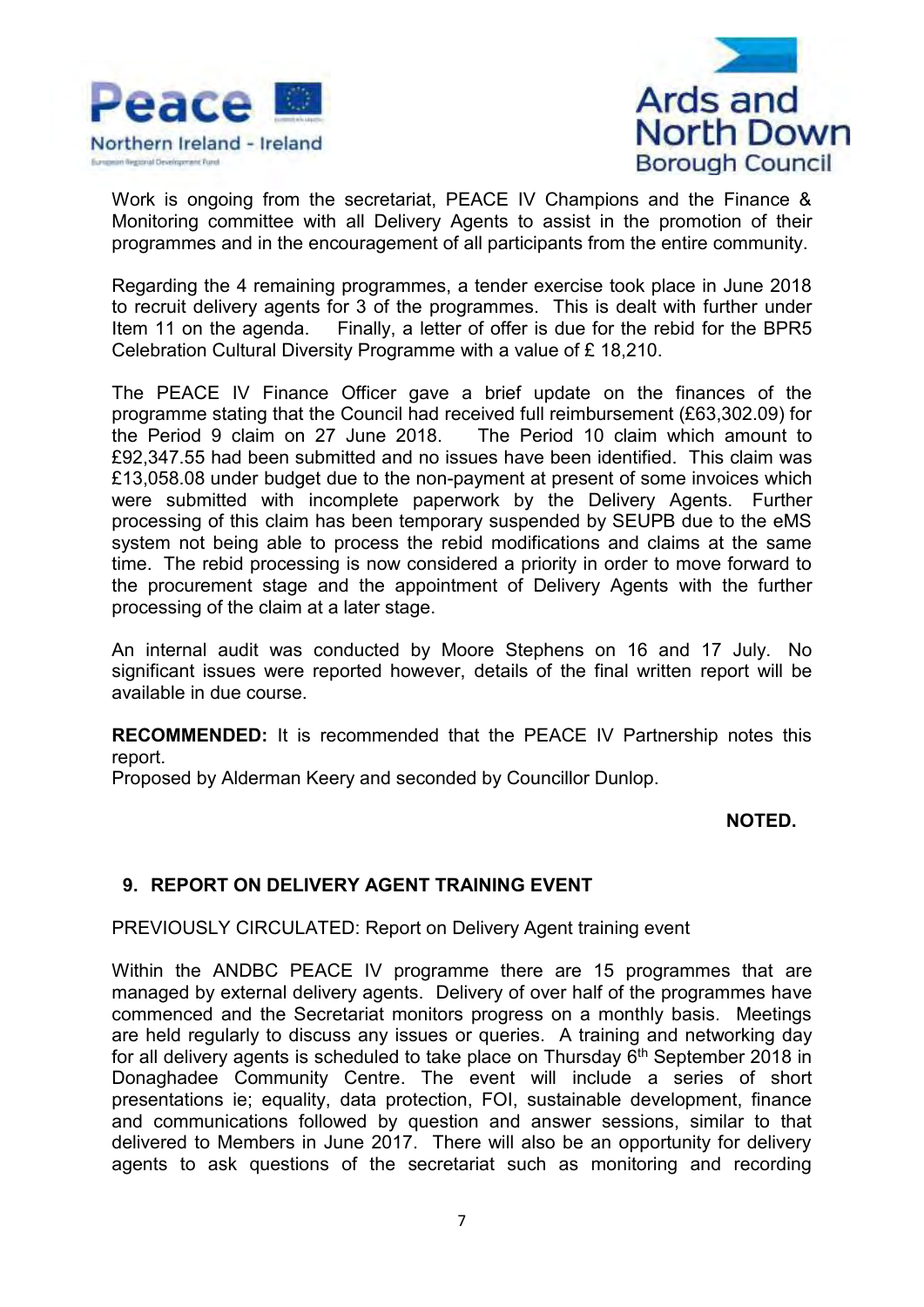



information. A light lunch is planned between 1 – 2pm and Partnership Members are invited to attend the lunch and stay for the afternoon networking session where the Delivery Agents will showcase their programmes to all the Partnership members. The event will conclude at 3pm, following which the PEACE IV Partnership meeting will take place.

**RECOMMENDED:** That the PEACE IV Partnership agrees to:

- 1. Host a Delivery Agent training and networking event on Thursday  $6<sup>th</sup>$ September 2018 in Donaghadee Community Centre as detailed in the report, and
- 2. The scheduled PEACE IV Partnership meeting for Tuesday  $6<sup>th</sup>$  September taking place at 3pm in Donaghadee Community Centre following the training and networking event.

Proposed by Alderman Carson and seconded by Alderman Keery.

**AGREED.**

## **10. REPORT ON REVIEW OF RISK REGISTER**

PREVIOUSLY CIRCULATED: Report on review of risk register

Members were given time to supply any feedback or queries regarding risk register.

**RECOMMENDED:** It is recommended that the PEACE IV Partnership agrees the attached Risk Register and Mitigation Strategy.

Proposed by Alderman Gibson and seconded by Alderman Keery.

#### **AGREED.**

# **11. REPORT ON APPOINTMENT OF TENDERS**

TABLED: Report on Appointment of Tenders

### **16:49 - Alderman Wesley Irvine, Pete Wray and Alison Blayney declared conflict of interests and excused themselves**

As previously agreed by the PEACE IV Partnership a tendering opportunity for various PEACE IV Programmes was advertised in the Belfast Telegraph, on the Council website, and on the eTendersNI and eTendersIreland website on  $6<sup>th</sup>$  July 2018 with the closing date of  $9<sup>th</sup>$  July 2018.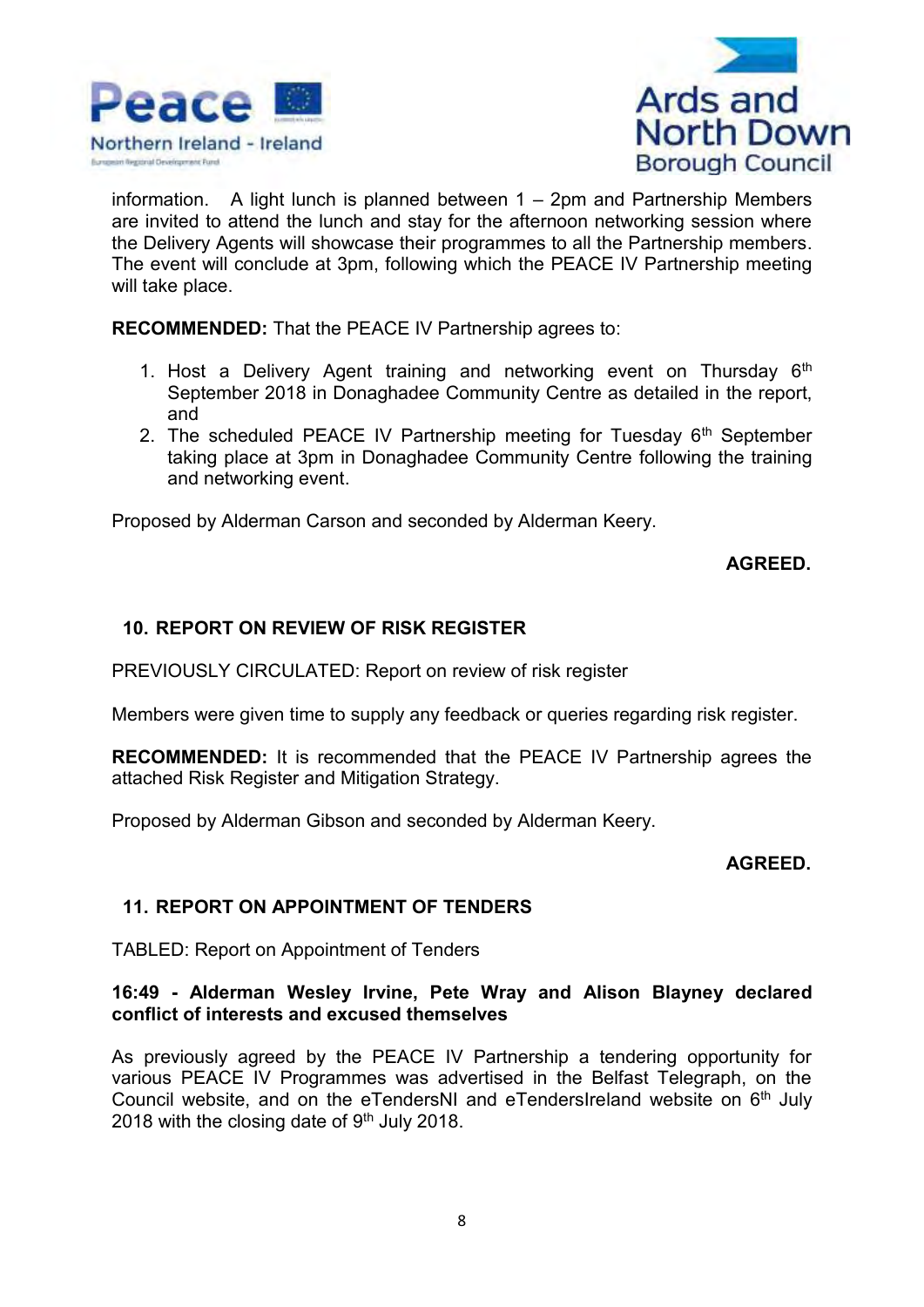



## **Tenders for the delivery of the following PEACE IV Programmes for Ards and North Down Borough Council:**

- Open Dialogue Programme
- Musical Traditions Programme
- Cross Border Intercultural Puppetry

A requirement of the specifications was that all contracts must be completed by 30 September 2020.

A total of only one tender was received. There were no late tenders received.

To ensure a best value approach to the tender, the contract award is based on a combination of quality and price criteria and therefore the most economically advantageous tenders were selected.

To achieve this, the evaluation criteria as advertised are set out below: -

### **EVALUATION CRITERIA**

#### **Stage 1 - Selection Criteria - Pass/Fail**

| - Minimum Standards of Professional Ability | (Pass/Fail) |
|---------------------------------------------|-------------|
| — Insurance Requirements                    | (Pass/Fail) |
| — Health and Safety                         | (Pass/Fail) |
| - Economic and Financial standing           | (Pass/Fail) |

#### **Stage 2- Award Criteria - 100%**

- $-$  Methodology, approach and plan (50%)
- ⎯ Knowledge and understanding of the brief (30%)
- $-$  Cost (20%)

An evaluation panel was convened on the 18<sup>th</sup> July 2018 to evaluate the proposals.

The evaluation panel consisted of the Head of Community and Culture, the PEACE IV Finance Officer, and the Good Relations Officer. The Councils Procurement Officer was also in attendance.

Following the evaluation of the one submission for the Open Dialogue Programme, the panel deemed the submission met the specification and requirements of Council, indicating the best value for money offer in terms of the evaluation criteria, and it therefore recommended for Contract award.

No submissions were received in relation to the Musical Traditions Programme nor the Cross Border Intercultural Theatre Programme and the panel agreed that Officers would commence discussions with SEUPB to consider options for a way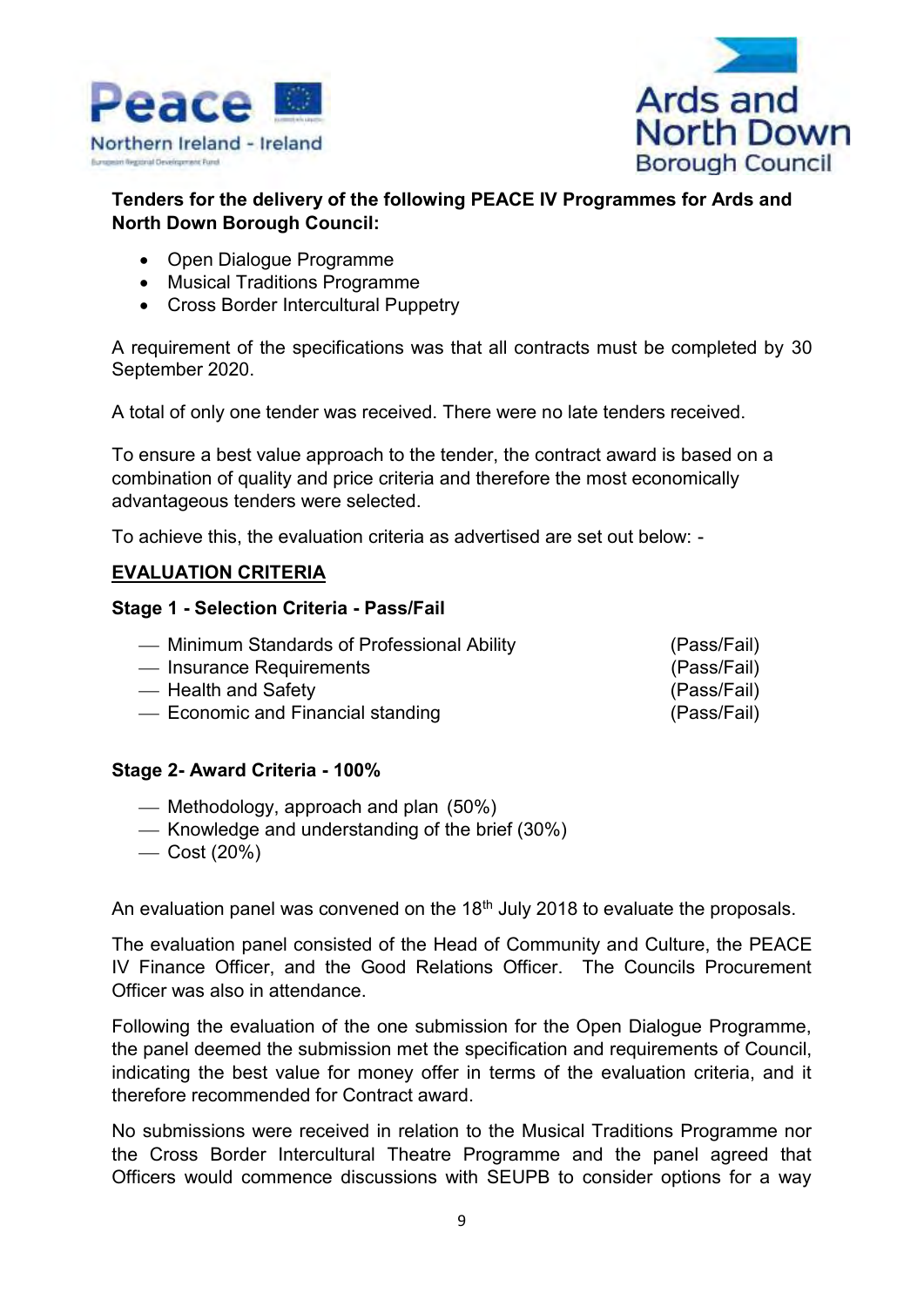



forward. In tandem with this process, the Councils procurement section had invited feedback from those organisations who had viewed the tender documents on line but had not submitted a tender. Feedback was received confirming there was interest but insufficient time to complete the necessary documents.

Following discussions with SEUPB it was agreed that the market would be tested again for potential applicants. Furthermore, that no changes would be made to the tender documents, other than procurements timetable, allowing at least 5 weeks from opening to closing, thus giving potential applicants and any previous interested applicants additional time to complete. The two tenders were publicly advertised on Monday 6<sup>th</sup> August 2018.

SEUPB have also indicated that the procurement of the contract may be subject to full verification during programme implementation.

It is a requirement of the Programme that SEUPB approve the recommendations of the tender evaluation panel prior to full AND PEACE IV Partnership approval. However, due to holiday commitments SEUPB have not been unable to sign off their approval in advance of today's meeting. Therefore, the recommendations of the evaluation panel are subject to Partnership approval followed by SEUPB approval. SEUPB's determination is expected week commencing Monday 13<sup>th</sup> August 2018.

#### **17:05 Katy Radford entered the meeting and then excused herself due to a potential conflict of interest**

Alderman Keery queried where NI Alternatives was based. The Head of Community and Culture stated their regional office was based in Belfast and the organisation had local offices in Kilcooley.

Councillor Dunlop raised a question on whether Choral singing was included within the Musical Traditions programme. The PEACE IV Officer stated the criteria only allowed for bands and musicians.

Shelia Bailie spoke briefly about the evaluation process and raised a query on whether an external observer could be permitted on the panel. This would be useful to give insight into the process.

Alison Blayney stated from her experience that the Council's Procurement department had been very proactive advising tender applicants were allowable under the tender process.

Janette McNulty stated that social partners within the PEACE III programme played a key role in the appointment and furthermore expressed concern that the Cross Border Intercultural Puppetry Programme was limited to a niche market.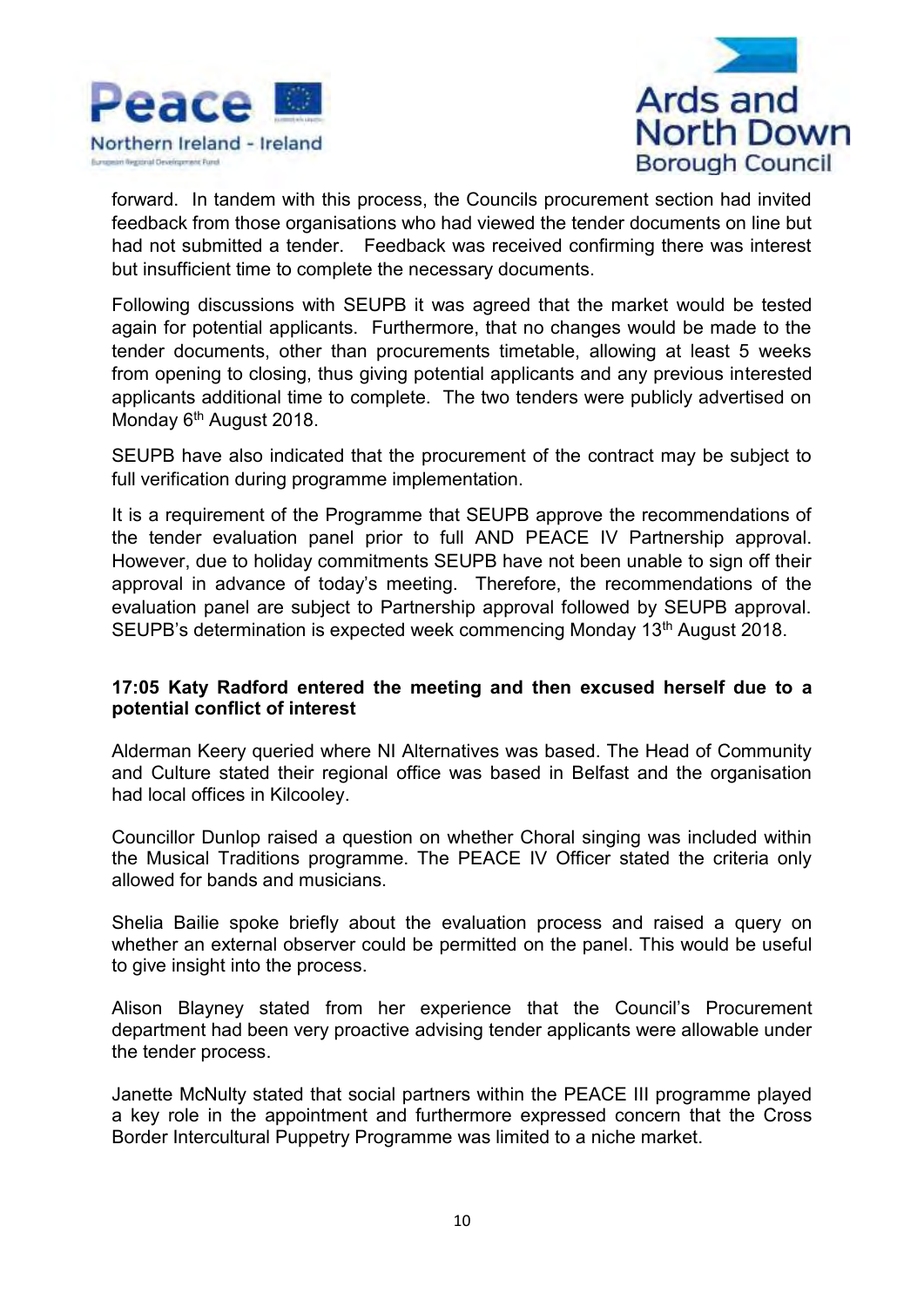



The Mayor, Councillor Smart raised a query regarding the transfer of funds from unsuccessfully tendered programmes to others.

In response to the queries raised by members, the Head of Community and Culture stated that it was not possible to transfer money from one theme to another. She went on to speak briefly about the procurement process policy, advising that SEUPB required the Council as lead partner to follow its approved Procurement Policy. The Policy requires the evaluation of tenders to be carried out by Officers and approved by the Council. In this case, approved by the Peace IV Partnership with delegated powers to manage the Peace IV Programme. whereby the same processes as that used by Council were applied to the assessment of the PEACE IV tenders. No observers or Elected members sit evaluation panels, to ensure there are no potential conflict of interest.

A brief discussion on the reasons for the remaining 2 programmes failing to attract tender submissions took place. The Head of Community and Culture assured members that the Secretariat had followed all possibly avenues with regard to the advertising of the tenders and went on to explain that although the overall value of the Puppetry tender had increased to attract further interest/tender submissions and achieve the desired outcomes, this still resulted in no tenders being received.

Discussion ensued regarding the engagement of key facilitators by delivery agents to deliver parts of the programmes. The PEACE IV Finance Officer stating that a Delivery Agent could engage the services or partner with facilitators to deliver elements of their programmes.

Janette McNulty asked if the Secretariat could get this message out when going back out to tender the remaining programmes.

#### **RECOMMENDATION**

It is recommended that the PEACE IV Partnership awards the following contract (subject to SEUPB approval) for the delivery of the Open Dialogue Programme.

| A Connecting Communities Programme |              |         |  |
|------------------------------------|--------------|---------|--|
| Company                            | <b>Score</b> | Ranking |  |
| <b>NI Alternatives</b>             | 78%          |         |  |

Alison Blayney proposed and seconded by Councillor Walker.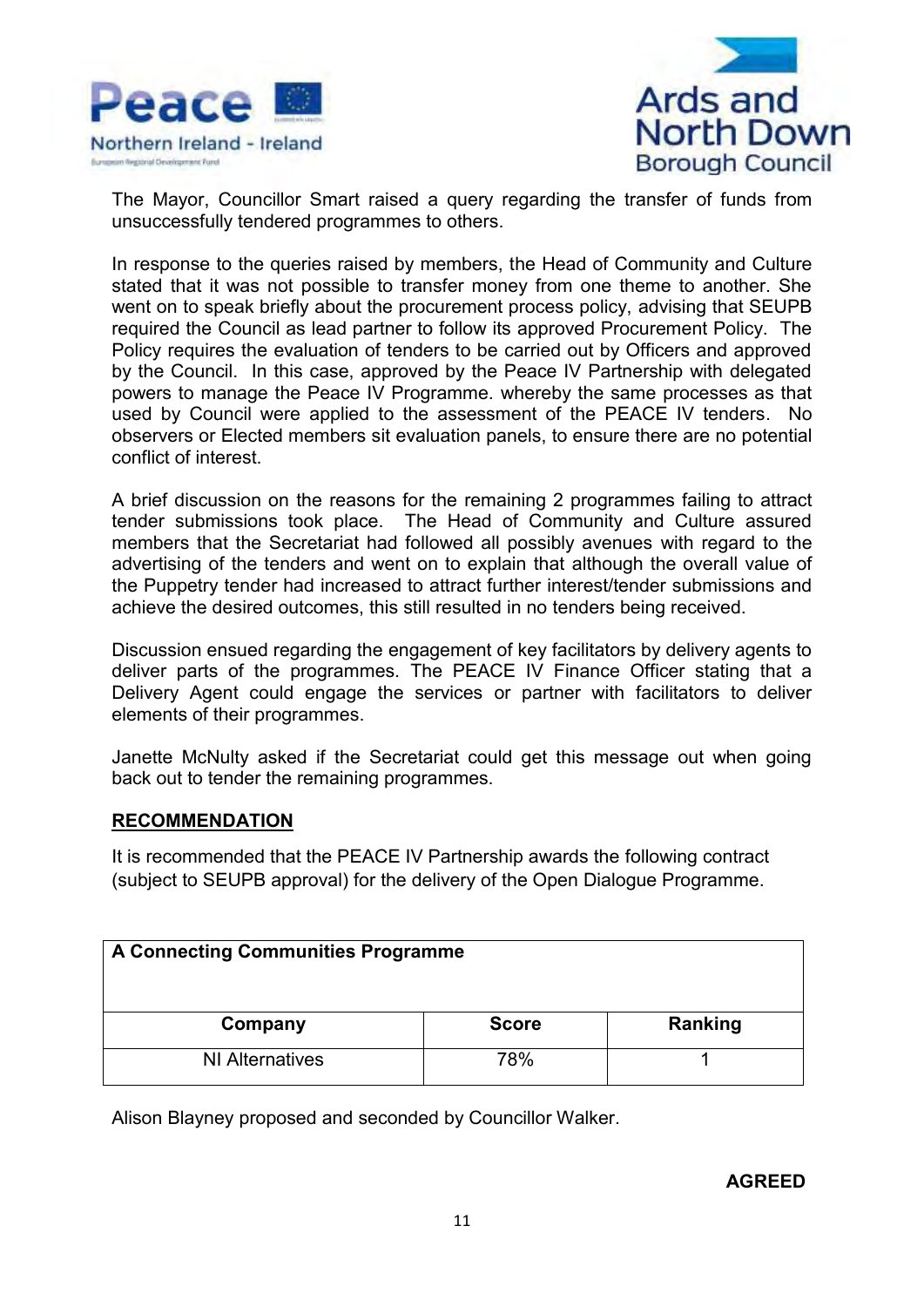



# **12. UPCOMING EVENTS AND PRESS RELEASES**

PREVIOUSLY CIRCULATED: Copy of upcoming events and press releases

Members were asked to note the relevant information.

# **13. ANY OTHER BUSINESS**

Alison Blayney informed members that her organisation Kilcooley Women's Centre had applied to the Regional PEACE IV Capital programme and welcomed members support.

Shelia Bailie informed members that Radius Housing planned to roll out Dementia training, open to members and organisations. The Chair, Councillor Thompson stated he had attended such a course and found it very worthwhile.

### **14. DATE OF NEXT MEETING**

The next meeting is scheduled to take place on Thursday  $6<sup>th</sup>$  September 2018, Donaghadee Community Centre at 3pm.

The Chair thanked everyone for attending.

Meeting terminated at 5:17pm.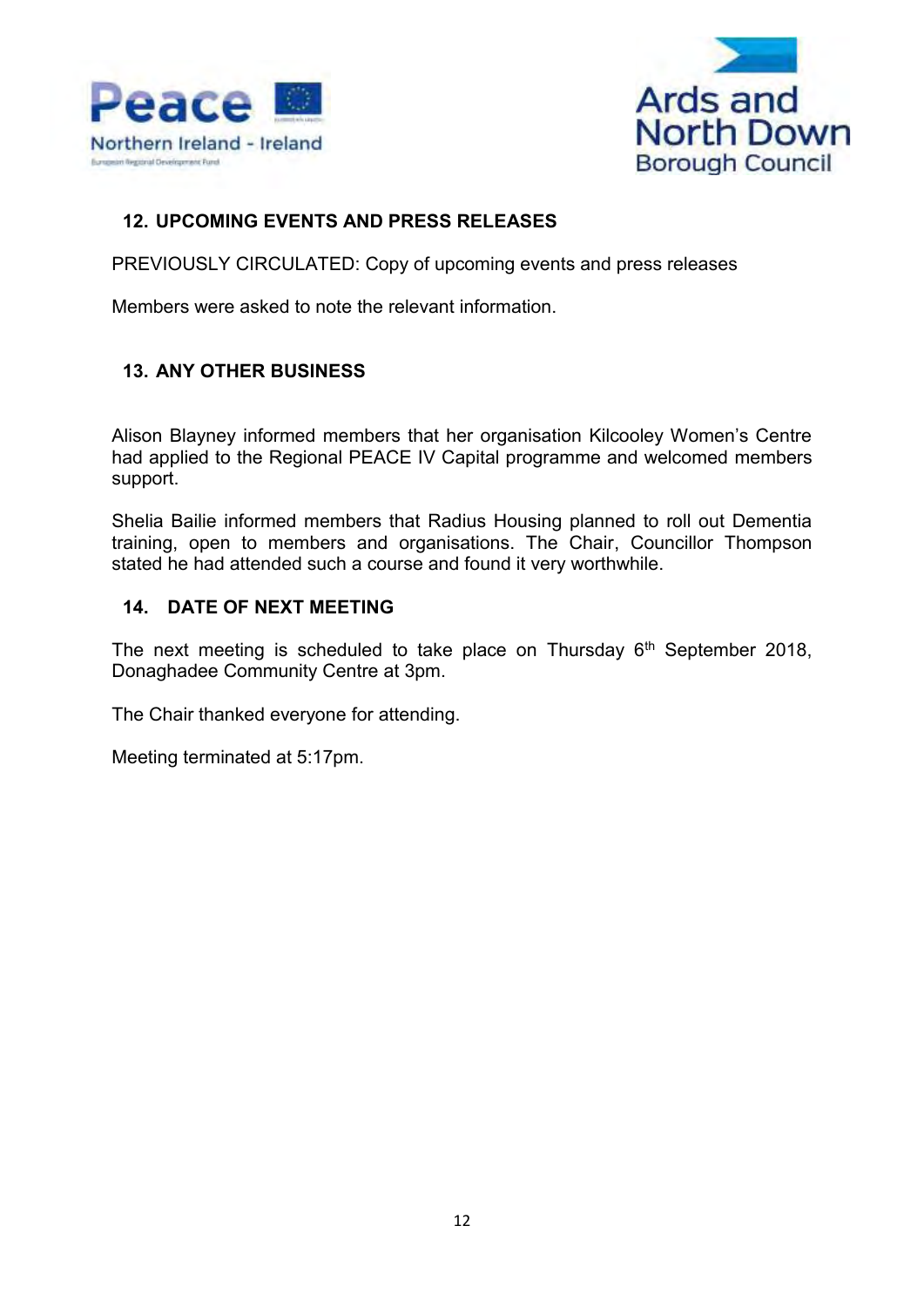# **Ards and North Down Borough Council**

| <b>Report Classification</b>   | Unclassified                                                                                        |
|--------------------------------|-----------------------------------------------------------------------------------------------------|
| Council/Committee              | <b>Community and Wellbeing</b>                                                                      |
| Date of Meeting                | 10 October 2018                                                                                     |
| <b>Responsible Director</b>    | Director of Community and Wellbeing                                                                 |
| Responsible Head of<br>Service | Head of Community and Culture                                                                       |
| Date of Report                 | 26 September 2018                                                                                   |
| <b>File Reference</b>          | <b>CW115</b>                                                                                        |
| Legislation                    | Recreation and Youth Services Order (NI) 1986                                                       |
| Section 75 Compliant           | $\boxtimes$<br><b>No</b><br>Yes<br>Other $\square$<br>$\Box$<br>If other, please add comment below: |
| Subject                        | <b>Food Poverty Working Group</b>                                                                   |
| <b>Attachments</b>             | None                                                                                                |

In November 2017 following a Notice of Motion, officers were tasked to bring back a report on what options are available to Council to further support food banks. Furthermore, Council should establish a working group, coordinated by Council, but involving statutory agencies, community and voluntary groups, to examine the causes of food poverty within the Borough with a view to producing a strategy to eliminate or substantially reduce food poverty".

Upon investigation officers found that a multi-agency working group was already in existence, facilitated by Ards Community Network. Representation on the group included; Barnardos, Ards and North Down Citizens Advice Bureau, County Down Community Network, North Down Community Network, Ards and North Down Street Pastors, Bangor Food Banks (7 churches), South East Health and Social Care Trust, Children's and Young Peoples Strategic Partnership, Northern Ireland Housing Executive and Council (including Community Planning representation).

Whilst the working group have no formal terms of reference, the group has recently expanded its remit from fuel poverty to address general issues of poverty, including food poverty. The group have also expanded its membership to include the YMCA, the Simon Community and Councillor Rachel Woods.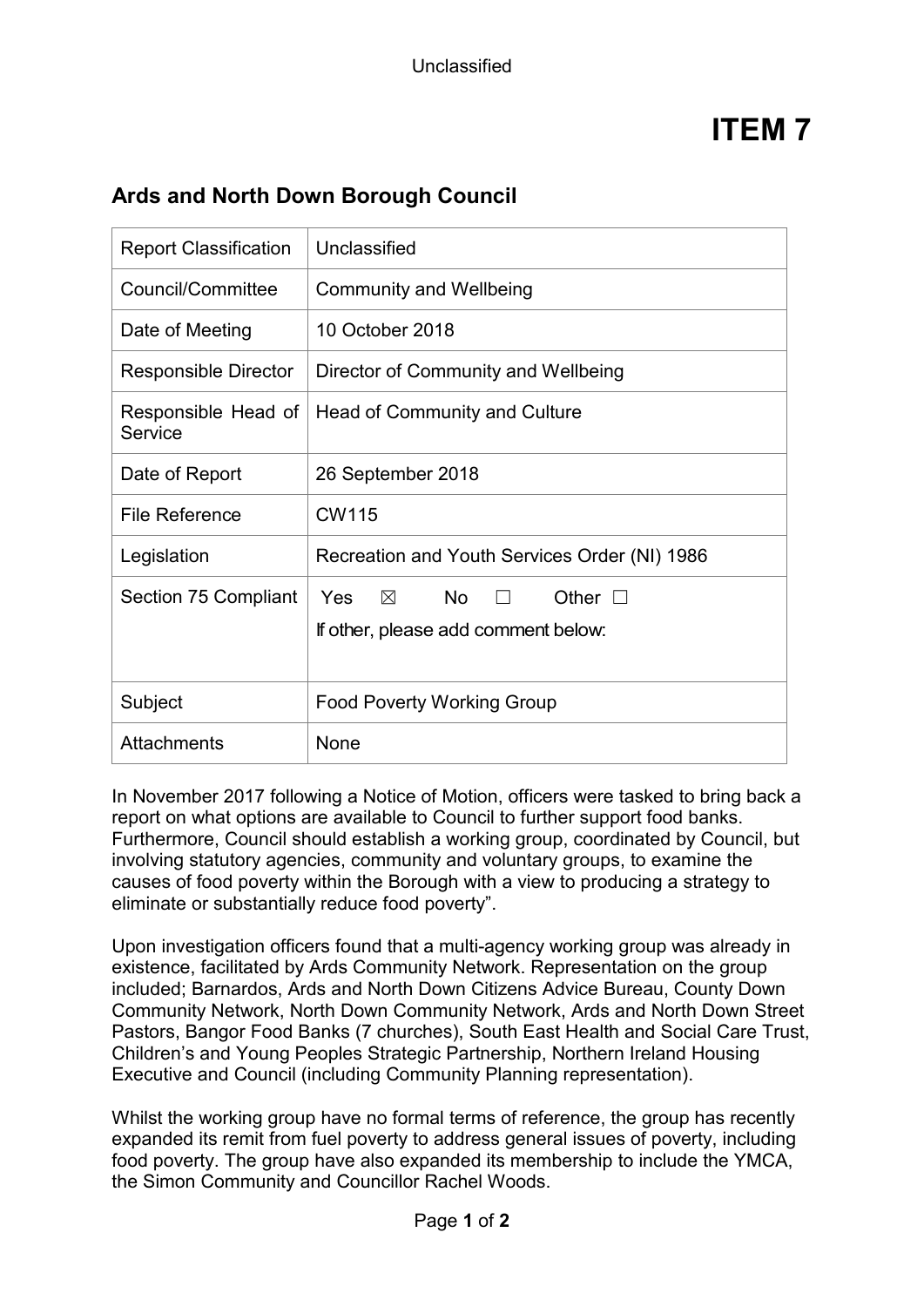The last meeting of the working group was held on 12 September 2018 and matters discussed included update on various projects including, a school uniform project, family support hubs referrals, a food, fuel and finance toolkit and a strategic presentation on poverty, which is currently being collated. The final presentation may be presented to Council early in the new year.

It was also reported that emerging trends show an increase of 13% in the current financial year for food distribution. An action plan is also being developed to scope initiatives which are already being carried out by a range of organisations to address poverty issues throughout the borough. The group are also developing a survey to measure family support, finance and food poverty of families in the Ards and North Down area.

# **RECOMMENDATION**

It is recommended that Council continues to participate in in the multiagency poverty working group reporting back to Council on a regular basis.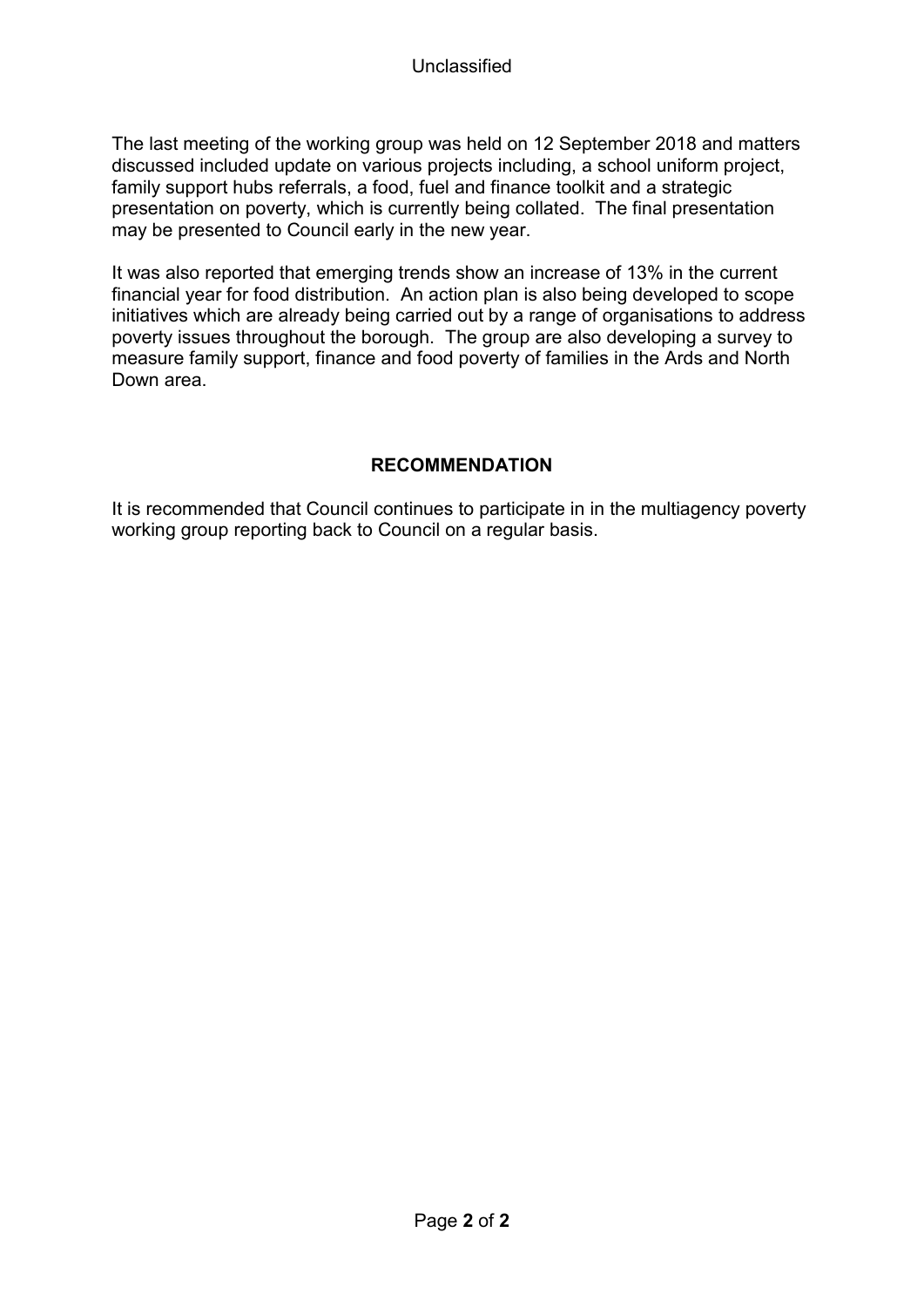# **Ards and North Down Borough Council**

| <b>Report Classification</b>   | Unclassified                                                                        |
|--------------------------------|-------------------------------------------------------------------------------------|
| Council/Committee              | <b>Community and Wellbeing</b>                                                      |
| Date of Meeting                | 10 October 2018                                                                     |
| <b>Responsible Director</b>    | Director of Community and Wellbeing                                                 |
| Responsible Head of<br>Service | Head of Community and Culture                                                       |
| Date of Report                 | 26 September 2018                                                                   |
| File Reference                 | CDV35B                                                                              |
| Legislation                    | Recreation and Youth Services Order (NI) 1986                                       |
| Section 75 Compliant           | $\boxtimes$ No $\Box$<br>Yes<br>Other $\Box$<br>If other, please add comment below: |
| Subject                        | <b>Elected Member Grants Working Group</b>                                          |
| <b>Attachments</b>             | <b>Terms of Reference</b>                                                           |

In May 2017 following an amendment to the Community Development (CD) Grants Assessment Report, Members agreed that an Elected Members Grants Working Group be established. The purpose of the working group is to review the current Community Development application process in line within the Councils Grants Policy and Department of Communities terms and conditions (who part fund the scheme) and to investigate possible Council or other support for community run halls/houses.

The following Members were nominated to the group: Councillor Douglas, Alderman Irvine, Alderman Smith, Councillor Smith and Councillor Thompson. The first meeting of the group was held on 29 August 2018 at which Councillor Thompson was elected as Chair. At the meeting a terms of reference was agreed, to include the purpose and scope of the group.

Members were provided with an overview of the Council Grants Policy, a report on running costs options, the community development grant application form and criteria and a report detailing additional areas of support for community halls/houses and current Council support for community volunteers.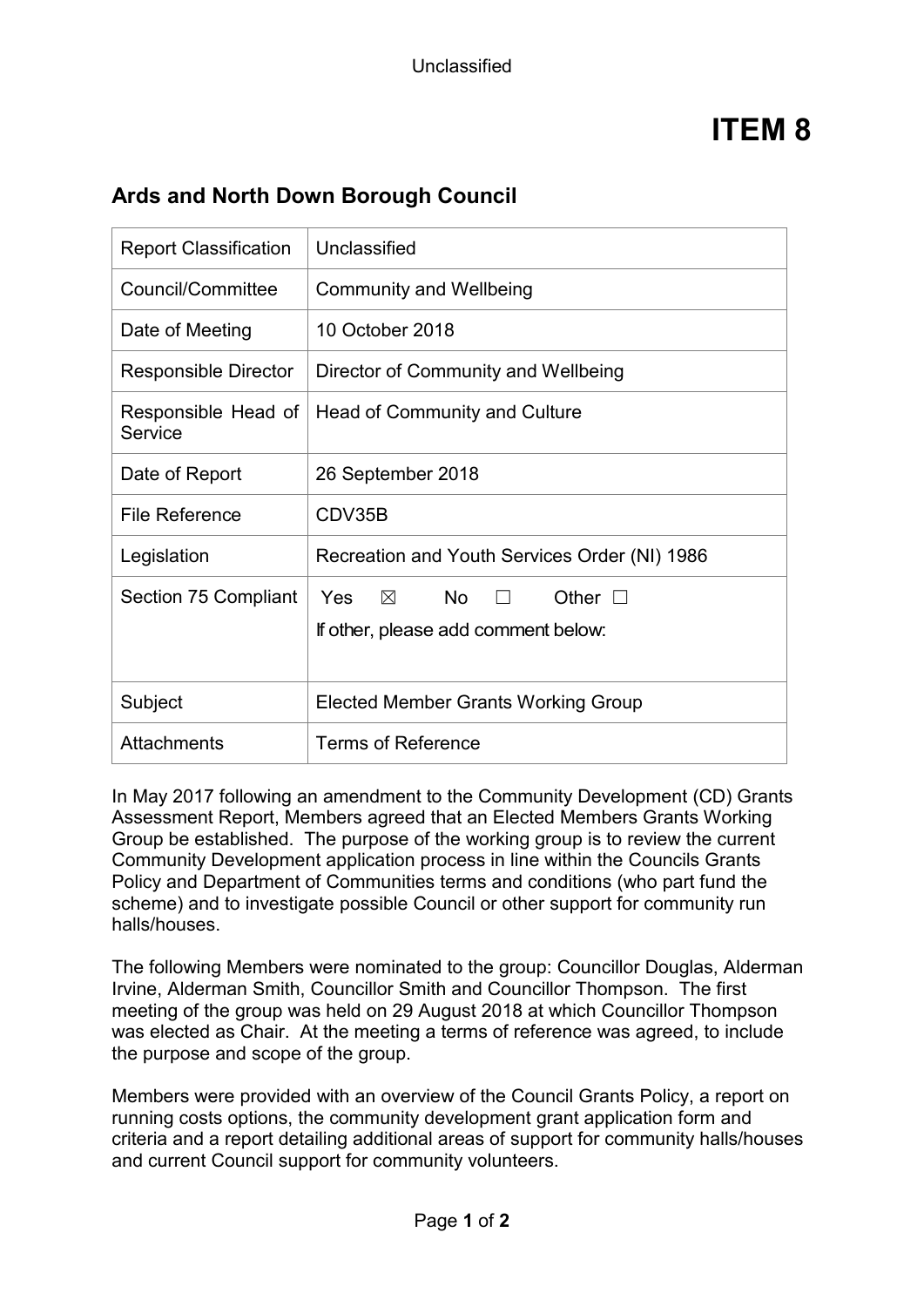Following discussion, a number of actions were agreed, including:

- 1. Northern Ireland Housing Executive to be invited to the next meeting of the group to ascertain what support they can provide for community houses/halls
- 2. To carry out an audit of the current community halls/houses to include opening hours and services provided
- 3. Add a link to the CD grants YouTube video in the grant criteria
- 4. Amend the CD application form to include section to ascertain what other grant funding has been applied for or secured
- 5. Require applicants to include their most recent audited accounts along with their application form
- 6. Meet with the three Community Network to ascertain possible options for collective procurement to drive down costs.

A further meeting of the group will be convened once all of the requested information has been collated and Members will be updated in due course.

# **RECOMMENDATION**

It is recommended that Council notes this report.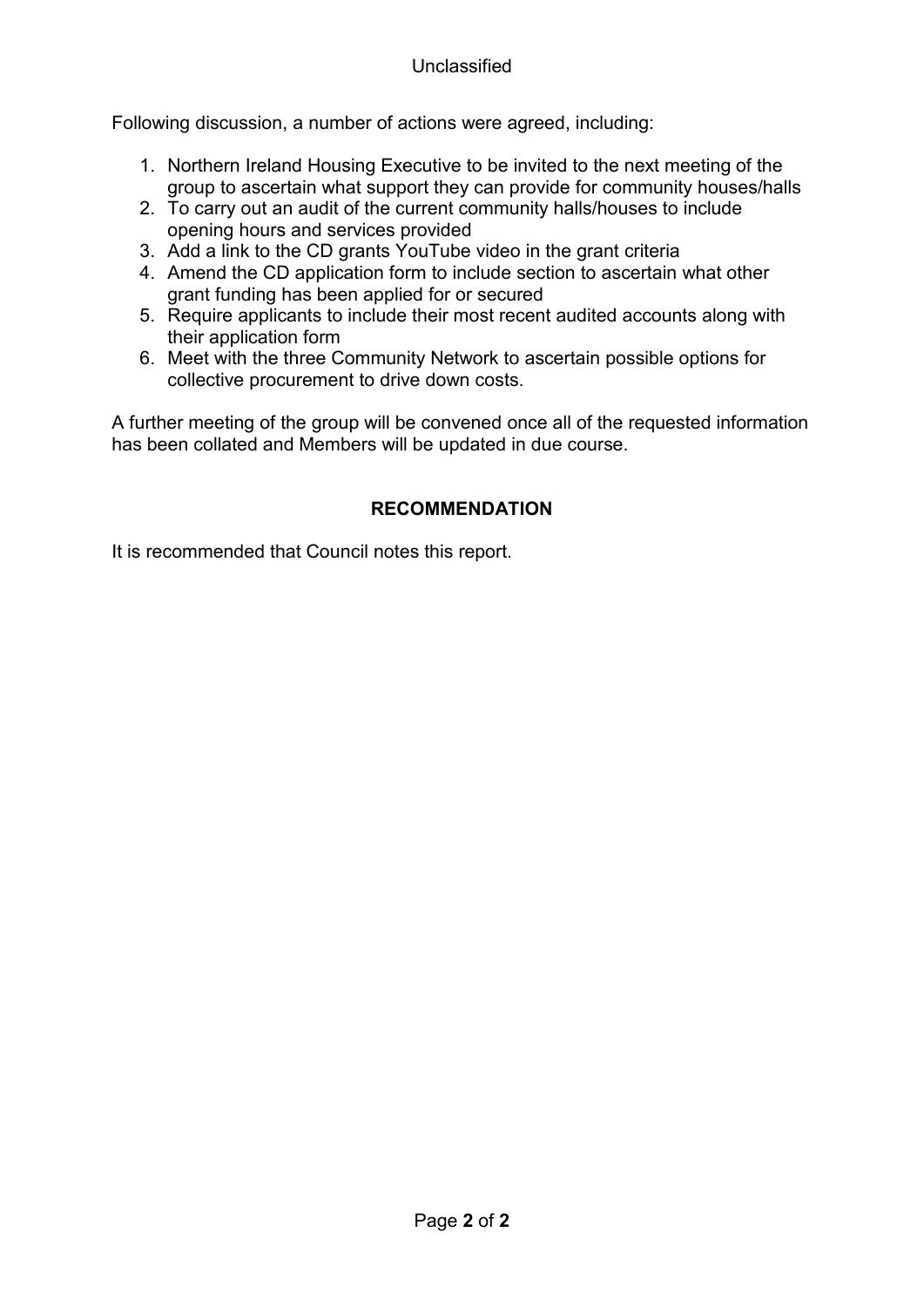# **Ards and North Down Borough Council**

| <b>Report Classification</b>   | Unclassified                                                                             |  |
|--------------------------------|------------------------------------------------------------------------------------------|--|
| Council/Committee              | <b>Community and Wellbeing</b>                                                           |  |
| Date of Meeting                | 10 October 2018                                                                          |  |
| <b>Responsible Director</b>    | Director of Community and Wellbeing                                                      |  |
| Responsible Head of<br>Service | Head of Community and Culture                                                            |  |
| Date of Report                 | 26 September 2018                                                                        |  |
| <b>File Reference</b>          | <b>GREL 352</b>                                                                          |  |
| Legislation                    | Local Government Act (NI) 2014                                                           |  |
| Section 75 Compliant           | $\times$<br><b>No</b><br>Other $\square$<br>Yes<br>If other, please add comment below:   |  |
| Subject                        | <b>Cultural Expressions Programme Evaluation (2018-</b><br>2019)                         |  |
| <b>Attachments</b>             | <b>Cultural Expressions Agreement 2018-2019</b><br>Annex - Sites in Programme and Awards |  |

## **Background**

The Council's Cultural Expression (CE) programme supports inclusive local events and festivals that enable communities and groups to celebrate their culture and identity through grant aid. 75% of this financial support is provided through the Executive Office and 25% is provided by Council. When bonfires are associated with these local events and festivals, Council support is available where communities agree to core conditions and local agreements which aim to lessen the negative social and environmental impact of community bonfires.

All festivals approved by Council were attended by the Council's Good Relations Officer (GRO). Associated bonfires were monitored against the core conditions by the GRO over an eight-week period beginning on the agreed collection date of 13th May 2018 and ending on 11th July 2018. Not all bonfires collected from 13th May 2018, some collected before the agreed date.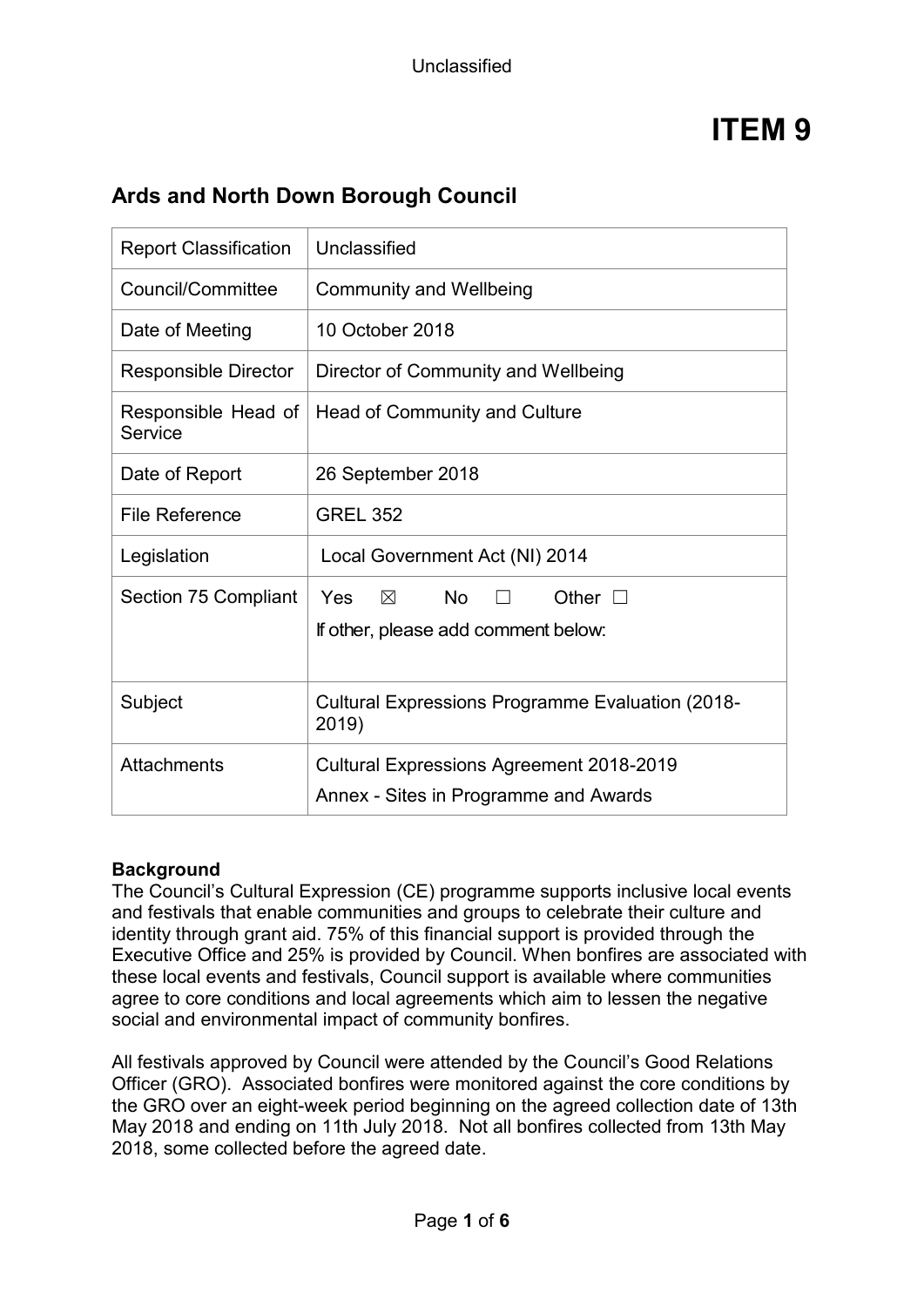### Unclassified

## **Community Engagement**

In April 2018 officers consulted with community representatives on minor amendments to the 2018 CE programme, including the date of the agreement, collection date and details on road closure requirements.

At the meeting bonfire representatives, proposed a number of significant changes to the programme. The requested changes arose as a result of discussions in Mid Ulster Council regarding possible permits for bonfires and the perceived eradication of the bonfire tradition. At the meeting the majority of groups indicated they would withdraw from the Cultural Expression programme, if their proposed changes were not adopted by the Council.

Officers met to discuss the proposed changes, which were deemed inconsistent with the overall aims and objectives of the Cultural Expressions programme and this was communicated to the community representatives.

Further discussion with individual representatives and groups resulted in 32 sites reengaging with the CE programme, 30 in July and 2 in October 2018. The sites and awards (subject to final verification) are attached at annex 1. The West Winds was the only group to disengage in the programme.

#### **Monitoring**

The GRO monitored all bonfires supported and those not supported by Council (15 "pop-up" bonfires) on a regular basis in the lead up to and on 11th July 2017. Some bonfires exceeded the recommended size and gave cause for concern. The Good Relations team hosted weekly meetings with statutory agencies, including the PSNI, NIHE and NIFRS to assess any concerns or perceived risks in order to minimise potential damage to people and property.

In 2018 a total of 9 sites in ANDBC selected the alternative options to traditional bonfires e.g. willow burners or gas beacons/ fireworks. This was an increase of 1 from 2017. Bloomfield estate in Bangor opted to trial a willow beacon after community consultation and it is hoped this will continue in 2019.

Local events and festivals supported by Council were monitored by officers on the day and evaluated with the applicants after the event.

Some bonfires in the borough caused more concern than others for various reasons. Bonfires that did cause concern for all statutory agencies included:

• Millisle – this bonfire was relocated to sandy ground bordering the Council car park in Millisle following a consideration of options put forward by bonfire representatives. The site was not well received by some residents in the area due to its proximity to housing and by local bonfire attendees as it was deemed to be too far out of town. The GRO spent considerable time individually consulting with those residents. There was some concern expressed that the bonfire could collapse onto the footpath or road and fire authority advice was sought specifically. It has been agreed locally that consultation will take place with bonfire representatives and the local community to find a more suitable arrangement for 2019.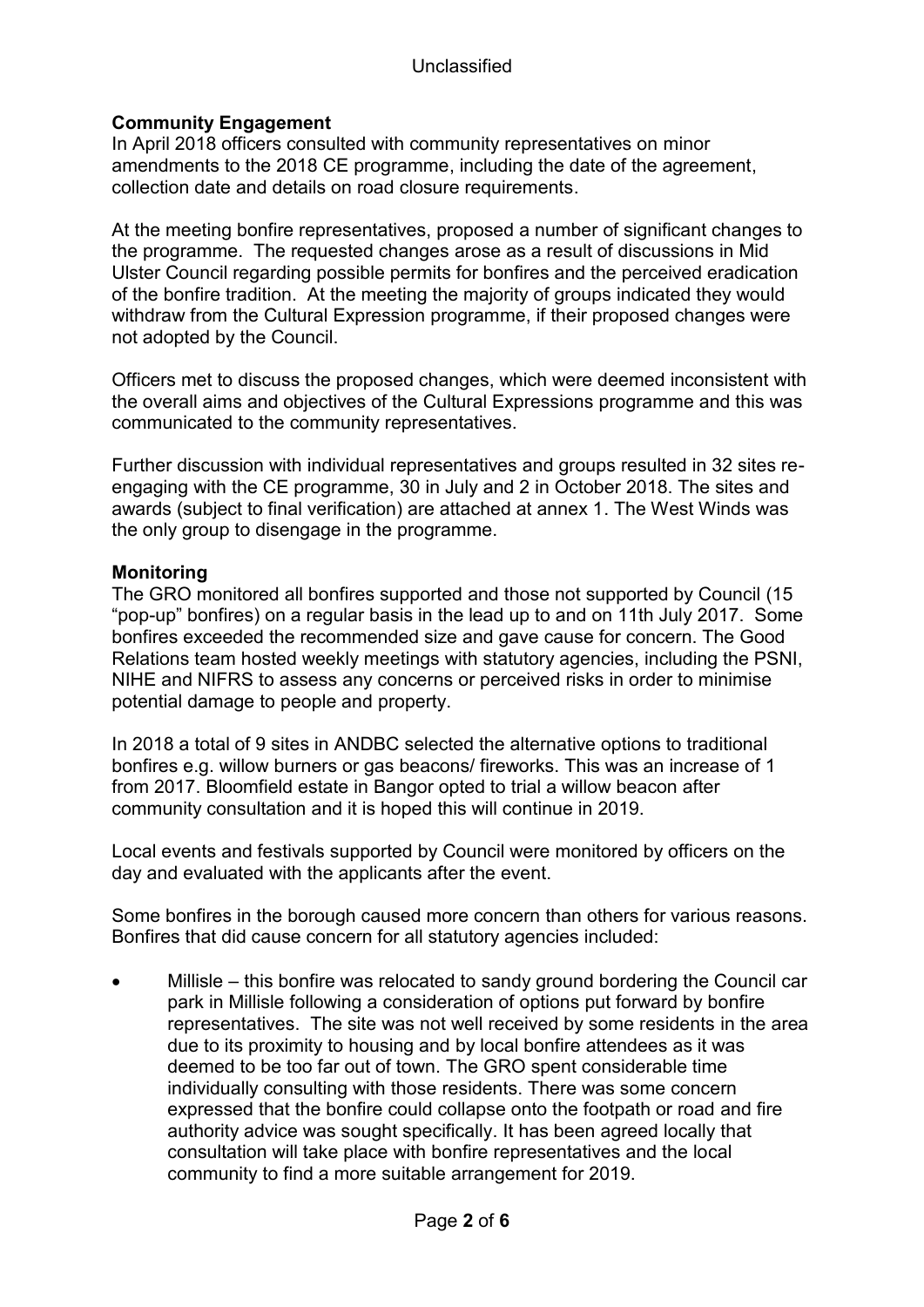- Castle Gardens This site caused concern because of the size and proximity to surrounding houses and businesses. NIFRS were called to the site as the bonfire fell, when lit, into an adjacent garden. No extensive damage or injury caused.
- Churchill Park This site was bigger than previous years despite removal of material and assurances that it would be reduced in size further. The bonfire caused radiated heat damage to 4 houses in the area.
- Balligan Gardens This bonfire caused concern due to its size, proximity to the dual carriageway and the reels incorporated in the bonfire. The bonfire builders collapsed the bonfire as it was deemed unstable and it was rebuilt safely before the 11<sup>th</sup> night.
- Glen estate Raised concerns due to its size and proximity to houses. No damage was caused
- Portavogie A number of tyres were placed on the bonfire on 10<sup>th</sup> July. The community group asked Council to remove the tyres, however following assessment it was deemed unsafe to do so because of tension in the area.
- Weavers Grange/ Circular Road This bonfire was initially established by a group from Weavers Grange/ Clanmill. The site was on NIHE land beside an 11,000-volt electricity substation. The initial bonfire was removed by NIHE and the site was closely monitored by PSNI, NIHE and ANDBC. However, a second bonfire was established on the same site by the same group on 7<sup>th</sup> July. It was deemed unsafe to remove the bonfire at this late stage due to heightened tension in the area. The substation was screened off and cooled by the NIFRS on the 11<sup>th</sup> night and no damage was caused to it.

Fifteen last minute bonfires ("pop up" bonfires) were erected close to the 11<sup>th</sup> night. It is understood that these bonfires may have been in response to the Bloomfield and Cluan Place bonfire scenarios in Belfast.

An interdepartmental emergency plan was developed by a range of Council staff and with statutory agencies in order to address any concerns that could have arisen on the 11th night from bonfires. It was not necessary to enact this plan. The PSNI dealt with a number of incidents in the Newtownards and Bangor areas.

#### **Lessons Learnt**

Following 11th July 2018, statutory representatives met to review lessons learnt from the Cultural Expressions programme and to inform improvements for 2019.

It was agreed collectively agreed that:

• Collaborative working between the agencies worked well and should continue to be built upon for 2019. All statutory agencies agreed that whilst there was concerns with some bonfires, engagement in the CE Agreement continued to reduce negative incidents that previously occurred during bonfire season.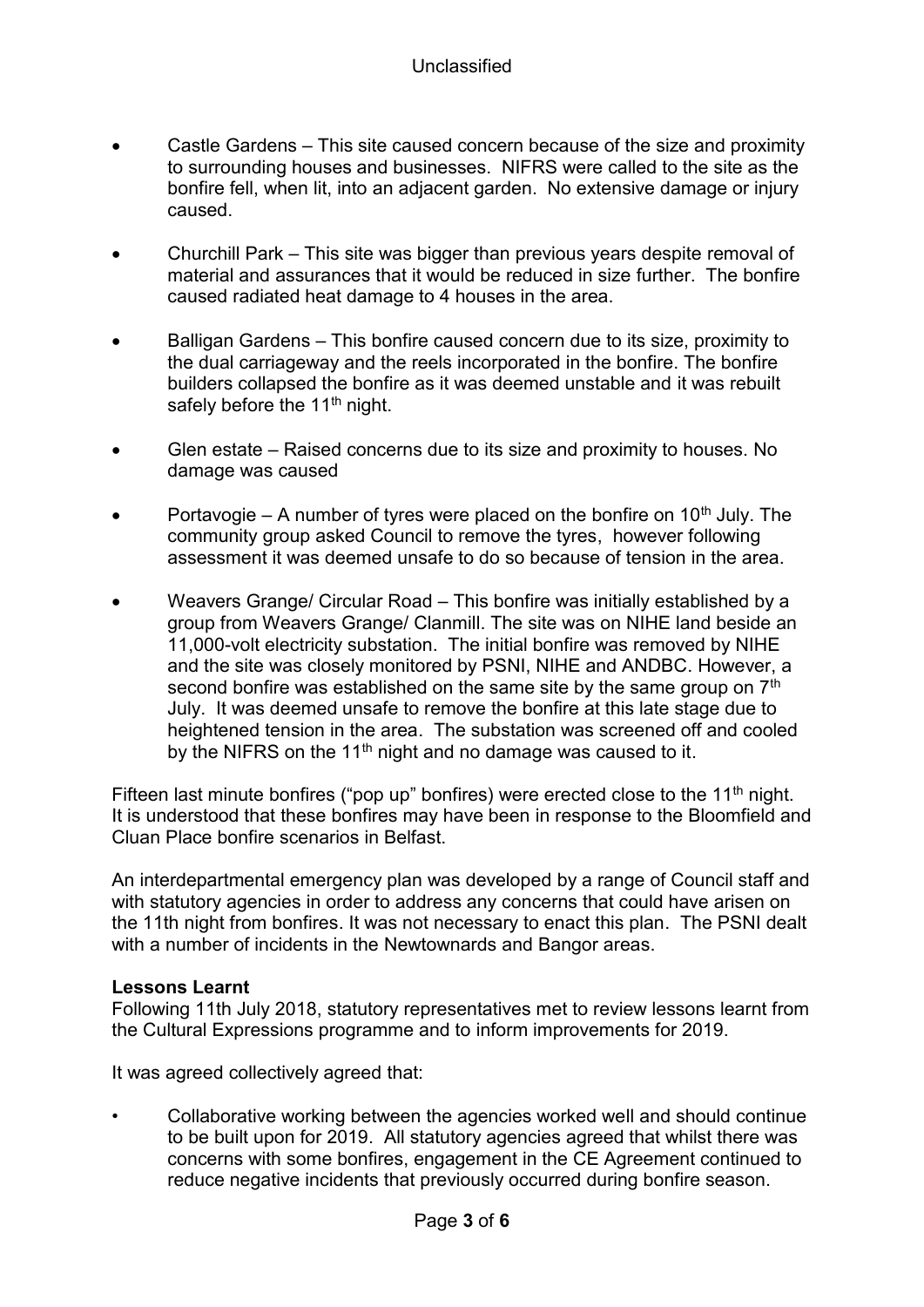- It was noted that fly tipping and illegal dumping increased dramatically in 2018.
- PSNI reported no major bonfire related incidents at sites in the Cultural Expressions programme on 11th July however there were a number of incidents that occurred across the borough that the PSNI did not consider to be bonfire related.
- NIHE continue to offer boarding to houses in proximity to bonfires on their land. The cost of this intervention was reduced this year however damage had been caused to 4 properties at Churchill Park and 1 in Ava Street, Bangor. NIHE provided a financial contribution towards the cost of the cultural expression programme in 2018.
- NIFRS suggested that Council reviews the Cultural Expression Agreement to deal with situations where bonfire builders ignore safety advice from NIFRS about the size of the bonfires, following consultation with stakeholders.
- NIFRS attended bonfires at Churchill Park, Castle Gardens and Weavers Grange. They were also called to Clandeboye Way, Balloo Road and the Glen Estate but no action was required at these locations on  $11<sup>th</sup>$  July. It was noted that some bonfires were being built up to the perimeter of designated footprints ignoring the designated safety zone and a number of bonfires where larger than previous years.
- In general attendance at Community Festivals appeared down on previous years, although it is difficult to get actual attendance numbers as officers only spend approximately 15 mins at each festival and each festival runs for 3-4 hours.
	- The PSNI advised that there were no reports of anti-social behaviour at any of the festivals
	- Officers observed a good community vibe at the festivals, with good community engagement, where culture was being celebrated positively
- All statutory agencies agreed that although there are still some concerns especially around the size of some bonfires the programme it is much improved than in previous years.
- Comber remains a traditional bonfire free zone.

#### **Complaints**

• ANDBC reported an 27% increase in complaints in 2018 against bonfires in the programme with new complaints totalling 65 in comparison to 51 in 2017. Bonfires in the programme that received most complaints were Millisle (14) mainly due to location, Churchill Park (9) mainly due to the size of the bonfire, Ballywalter Beach (9) mainly due to footpath obstruction.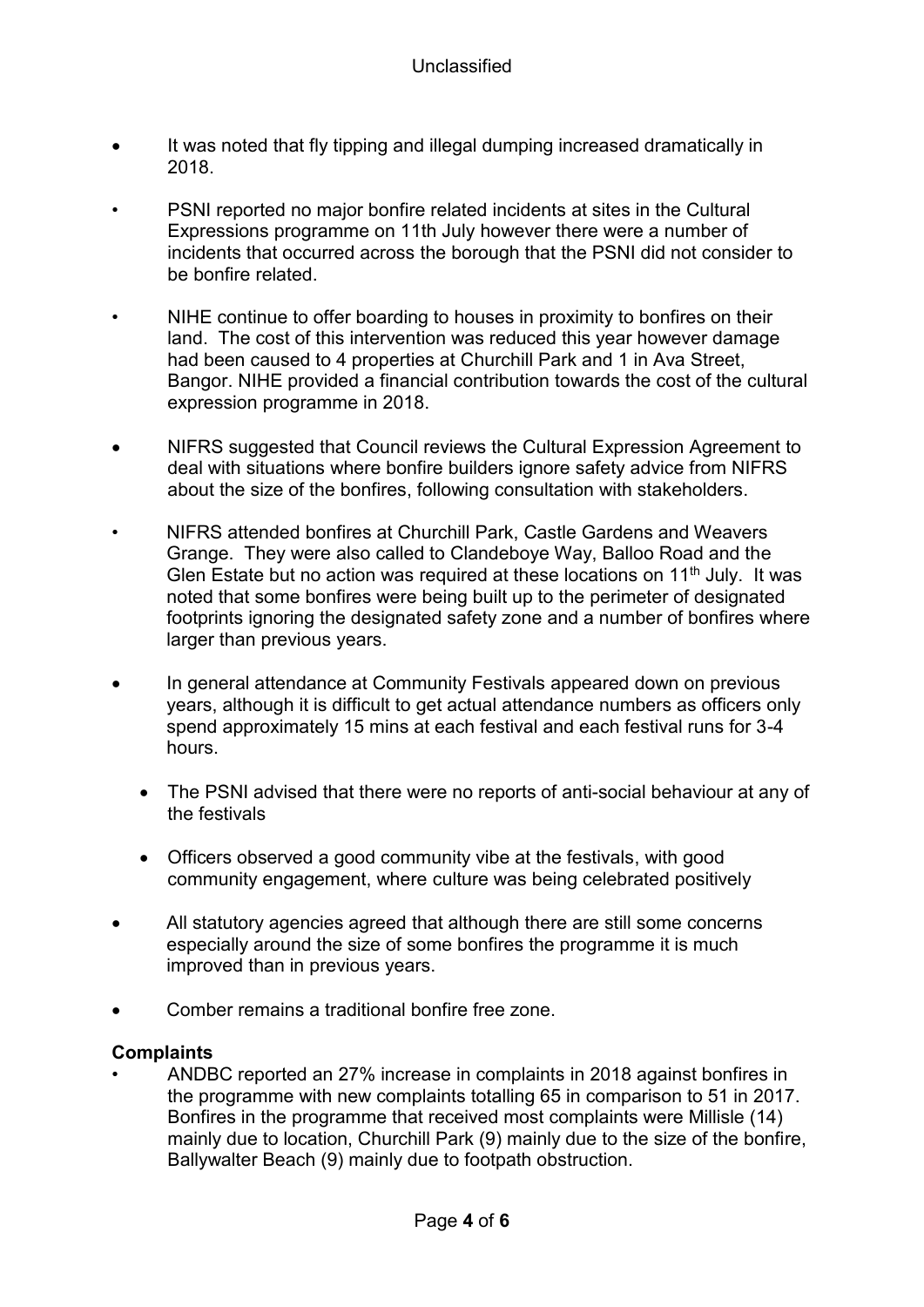- There was a 67% reduction in the number of complaints made to Council about flags with a total of 3 in comparison to 9 in 2017.
	- There was a 50% increase in complaints recorded about bonfires not in the programme totalling 21 in comparison to 14 in 2017. The majority of complaints were received about: Weavers Grange (14) and Valentines Playing fields (4), where bonfires were erected at the last minute. It should be noted that complaints are still much lower than in 2015 when there was a total of 173 recorded about bonfires and 24 about flags.

Possible reasons for an increase in complaints:

- Activities in other Council districts and perceived erosion of culture
- Activities in Portadown with the early lighting of the Portadown bonfire
- In some instances, an increase in the size of bonfires (height and footprint)
- New groups within the Borough
- New bonfire locations
- Increased fly tipping and illegal dumping

#### **Cost of the Programme**

Over the last few years officers have attempted to collate the actual cost of the  $11<sup>th</sup>$ night celebrations to include set up costs, clearance (before and after the  $11<sup>th</sup>$  night) and reinstatement costs of those celebrations on Council land.

Members should note that the Council is responsible for the above costs on its own land, and also incurs the costs on land which is privately owned. NIHE is responsible for clearance on land which they own.

| <b>Costs of bonfires in programme</b>     | <b>Amount</b> |
|-------------------------------------------|---------------|
| Set up                                    | 7,789.40      |
| Clearance (before 11 <sup>th</sup> night) | 1,461.09      |
| Clearance (post 11 <sup>th</sup> night)   | 5,120.36      |
| Barriers hire, delivery and return        | 4,555.34      |
| Total                                     | 18,926.19     |

| <b>Amount</b>               |
|-----------------------------|
| 7,492.79                    |
| 1,954.14                    |
| 1,656.30                    |
| 72.93                       |
| 11,176.16                   |
|                             |
| 72,500.00 (2,300 and 1,200) |
| awards)                     |
| 72,500.00                   |
|                             |

| <b>Waste Disposal</b> | 10,146.60 |
|-----------------------|-----------|
| ∣ Total               | 10,146.60 |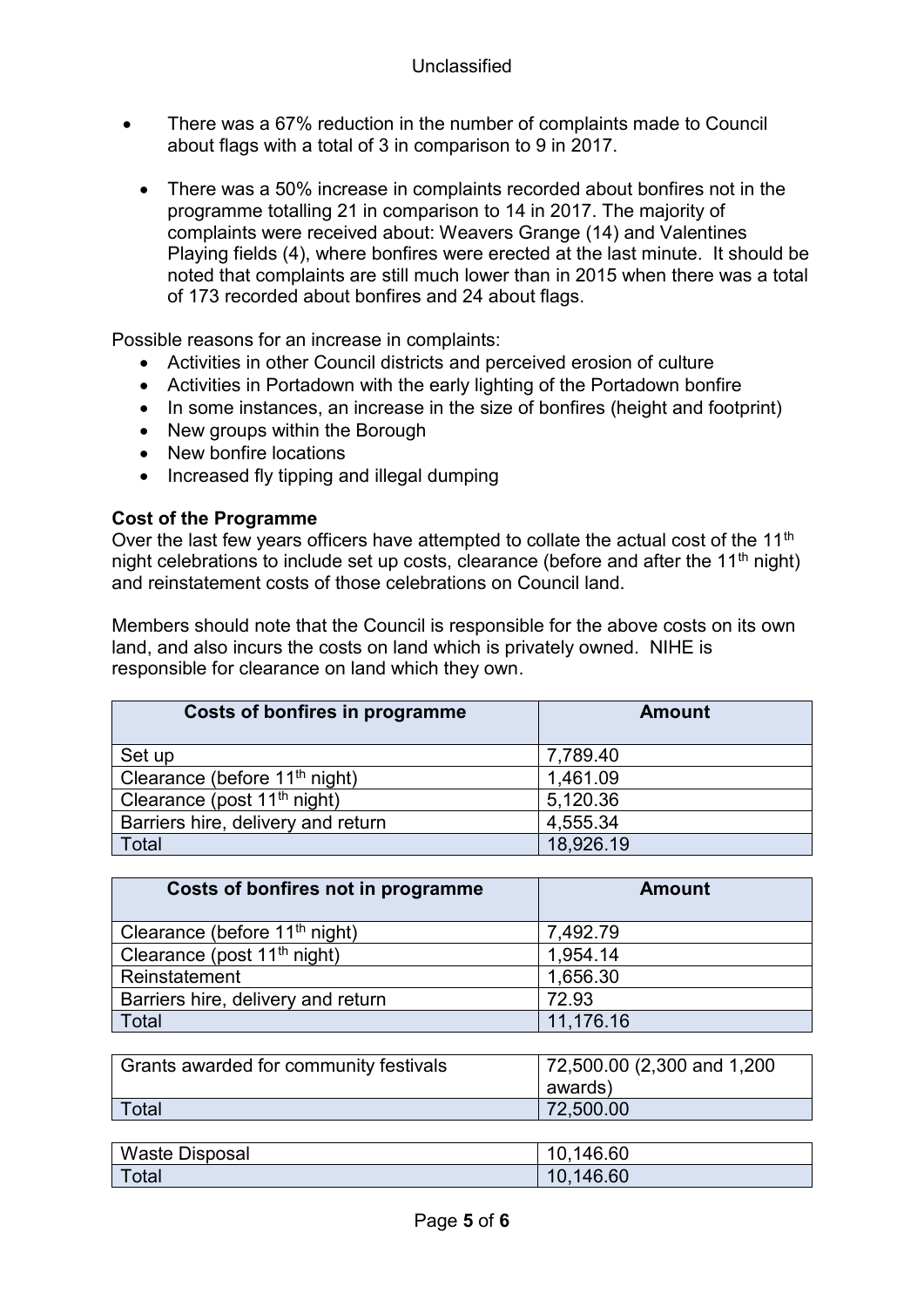| <b>Beacons</b>                                   | 45,000       |
|--------------------------------------------------|--------------|
| Total                                            | 45,000       |
| Overall Total (as of 29.9.18)                    | 157,748.95 * |
| Less grant from Executive Office                 | (60,000.00)  |
| Less funding from NIHE                           | (20.000.00)  |
| Therefore estimated net cost to Council for 2018 | 77,748.95    |

\*Westwind's – Did not engage with the programme this year but had an individual cost to Council of £9,367.70 for barriers and clearance. Re-instatement after the bonfire is estimated at £20,000. These costs have not been included in the above table.

Over the next few months' officers will review the information collated through the above monitoring and evaluation process to identify possible improvements to the core conditions and local agreements of the programme to ensure that Council can support the celebration of community culture in a safe and respectful manner. Officers will also be meeting with key influencers and community representatives to consult upon the core conditions, in an effort to improve the programme further for 2019.

## **RECOMMENDATION**

It is recommended that Council notes this report.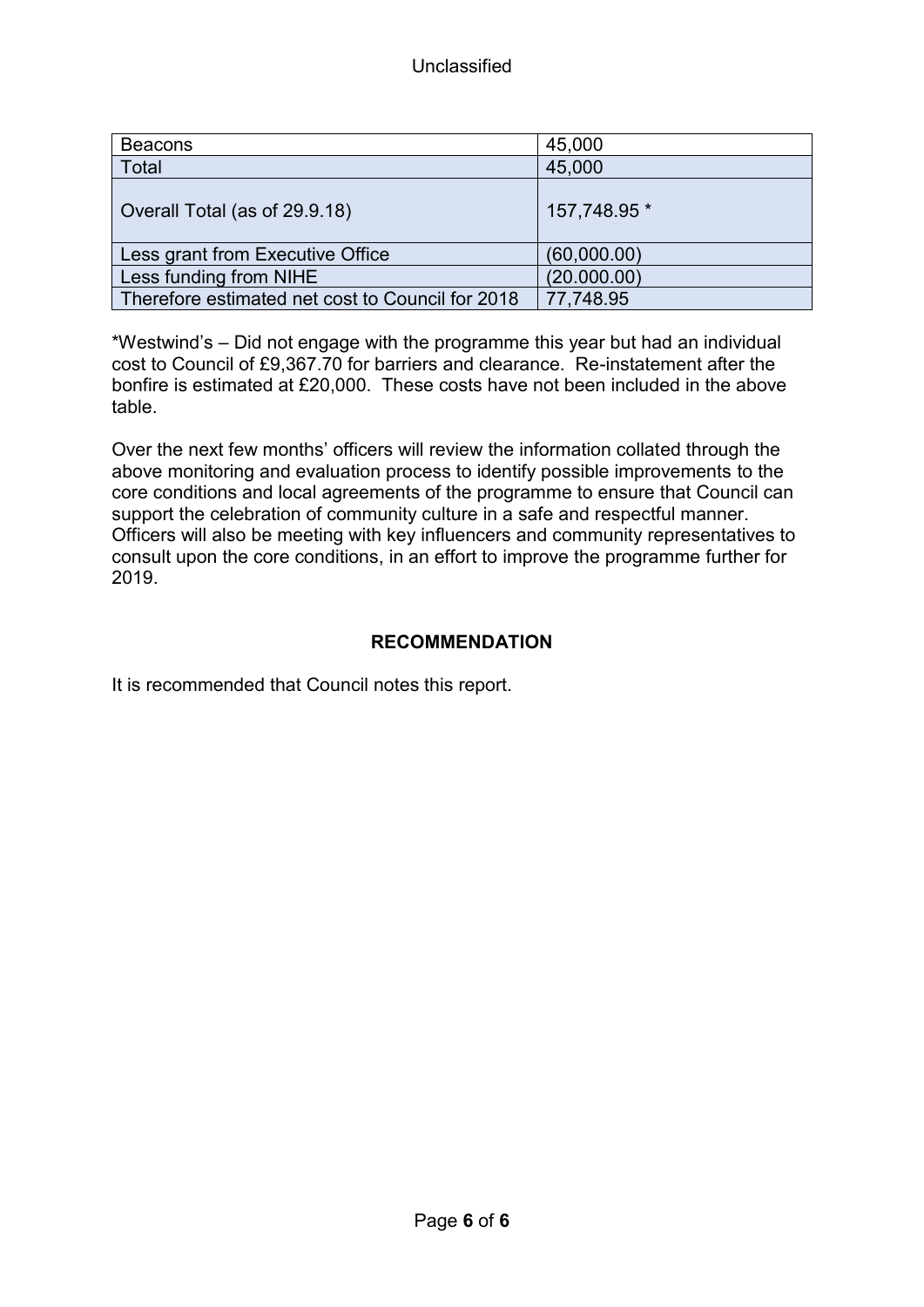# **Ards and North Down Borough Council**

| <b>Report Classification</b>   | Unclassified                                                                                   |
|--------------------------------|------------------------------------------------------------------------------------------------|
| Council/Committee              | <b>Community and Wellbeing</b>                                                                 |
| Date of Meeting                | 10 October 2018                                                                                |
| <b>Responsible Director</b>    | Director of Community and Wellbeing                                                            |
| Responsible Head of<br>Service | Head of Community and Culture                                                                  |
| Date of Report                 | 26 September 2018                                                                              |
| <b>File Reference</b>          | ART 05/R3/18                                                                                   |
| Legislation                    | Recreation and Youth Services Order (NI) 1986                                                  |
| <b>Section 75 Compliant</b>    | Yes<br>$\boxtimes$<br>No l<br>Other $\square$<br>$\Box$<br>If other, please add comment below: |
| Subject                        | <b>Arts Project Grants</b>                                                                     |
| <b>Attachments</b>             | None                                                                                           |

A third round of Arts Projects Grants for 2018-2019 opened for application in August 2018, with a deadline of the  $20<sup>th</sup>$  Sept 2018. The grants were advertised in the press, on the Councils web site and groups were targeted by email.

An assessment panel met on Monday 24<sup>th</sup> September 2018 to assess the eleven applications received by the closing date. The applications were assessed by Cllr Douglas and the Community Arts Development Officer, Amy McKelvey.

A maximum of £1,000 could be applied for per application and the total budget available for Arts Project Grants for the financial year 2018-2019 is £14,100. In rounds one and two £9,950 was awarded leaving a remaining budget of £4,150

The total amount of money requested by the 11 applications was £10,193.5. Table 1 below provides a summary of the applications and the recommended awards.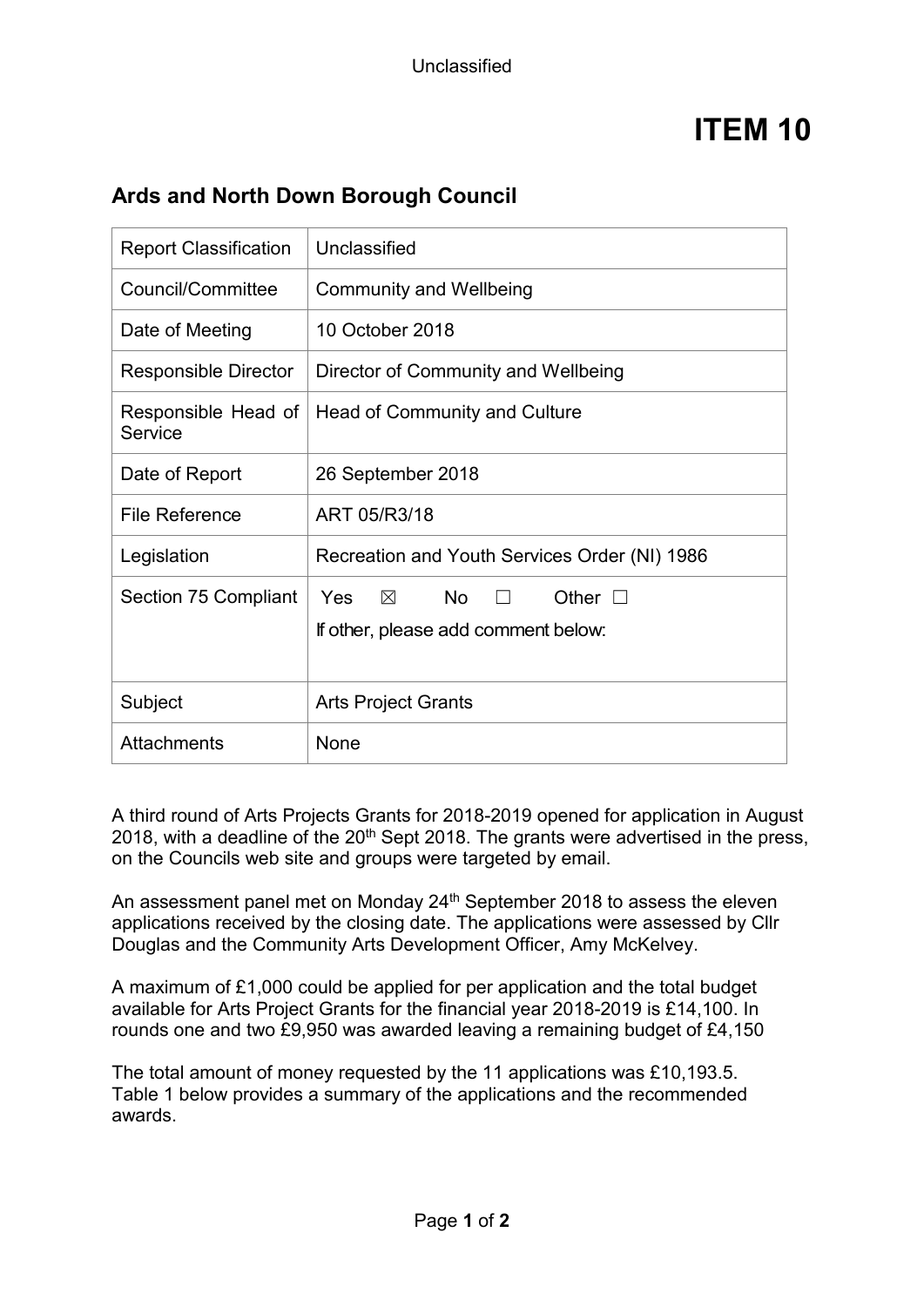| <b>Name of Organisation</b>                      | <b>Requested</b><br><b>Amount</b> | Project                                                   | <b>Project</b><br><b>Score</b> | <b>Amount</b><br><b>Rec</b> |
|--------------------------------------------------|-----------------------------------|-----------------------------------------------------------|--------------------------------|-----------------------------|
| Portaferry<br><b>Regeneration Ltd</b>            | £1,000                            | Pottery Workshop<br>programme                             | 65                             | £0                          |
| <b>BEAT Carnival</b>                             | £1,000                            | Samba Drumming<br>Workshops                               | 79                             | £800                        |
| Portaferry and<br><b>Strangford Trust</b>        | £1,000                            | <b>Community Xmas Tree</b><br>Trail                       | 69                             | £0                          |
| <b>Green Woodwork Club</b>                       | £1,000                            | <b>Woodworking Masterclass</b><br>programme               | 69                             | £0                          |
| <b>Include Youth</b>                             | £705                              | <b>Print Workshops by Arts</b><br>Creative                | 77                             | £500                        |
| <b>Painting for Pleasure</b>                     | £500                              | Art Facilitators for weekly<br>painting group             | 62                             | £0                          |
| The Cedar Foundation                             | £1,000                            | Print Workshops at<br><b>Seacourt Print Workshop</b>      | 81                             | £800                        |
| <b>Ballyphilip Youth Club</b>                    | £997.50                           | Mosaic Project                                            | 64                             | £0                          |
| Fibromyalgia                                     | £1,000                            | <b>Colour and Glass</b>                                   | 80                             | £800                        |
| <b>Positive Futures</b>                          | £1,000                            | Creative workshop<br>programme                            | 74                             | £450                        |
| <b>ND Community</b><br>Network, Community<br>Hub | £991                              | Printing workshops with<br>International Women's<br>Group | 79                             | £800                        |
| Total                                            | £10,193.5                         |                                                           |                                | £4,150                      |

| Table 1. Summary of Applications and Panel Recommendations |  |
|------------------------------------------------------------|--|
|------------------------------------------------------------|--|

There was significantly more demand for funding than available budget. A pass mark of 70 was agreed and all projects that achieved higher than 70 are being recommended for funding as detailed above. Applicants were scored on merit against set criteria.

# **RECOMMENDATION**

It is recommended that Council approves the five successful applications and awards detailed in table 1 above totaling £4,150 for the Council's Arts Project Grants 2018-2019.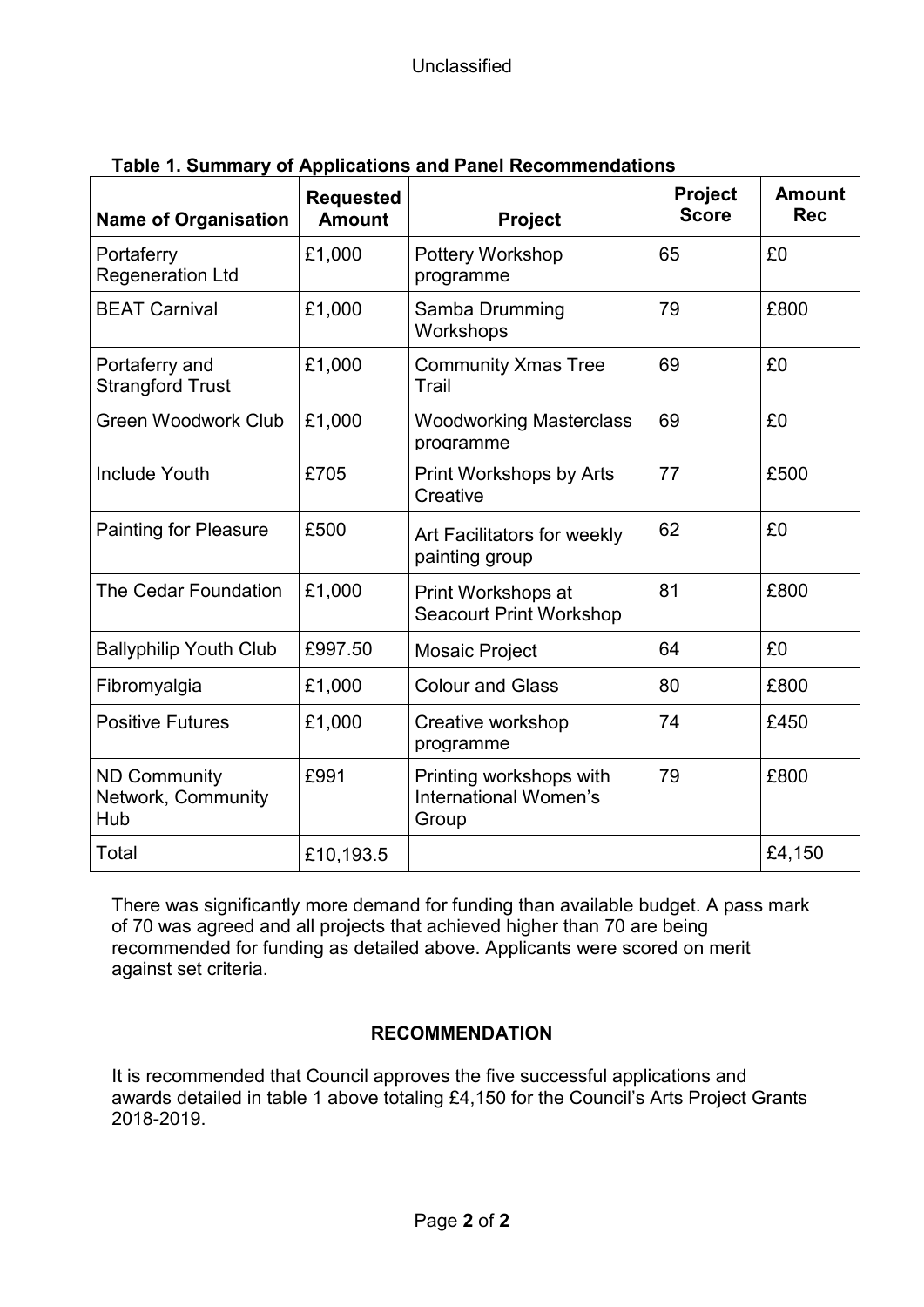# **Ards and North Down Borough Council**

| <b>Report Classification</b>   | Unclassified                                                                                       |
|--------------------------------|----------------------------------------------------------------------------------------------------|
| Council/Committee              | <b>Community and Wellbeing</b>                                                                     |
| Date of Meeting                | 10 October 2018                                                                                    |
| <b>Responsible Director</b>    | Director of Community and Wellbeing                                                                |
| Responsible Head of<br>Service | Head of Community and Culture                                                                      |
| Date of Report                 | 26 September 2018                                                                                  |
| <b>File Reference</b>          | <b>HER 01/R1 18</b>                                                                                |
| Legislation                    | Recreation and Youth Services Order (NI) 1986                                                      |
| Section 75 Compliant           | $Yes \quad \boxtimes \quad No$<br>Other $\square$<br>$\Box$<br>If other, please add comment below: |
| Subject                        | Heritage Grants                                                                                    |
| <b>Attachments</b>             | None                                                                                               |

The first ever Heritage Grants for 2018-2019 opened for application in August 2018 with a deadline of the 21 September 2018. The grants were advertised in the press, on the Councils web site and heritage groups were targeted by email/

An assessment panel met on Monday 24 September 2018 to score the four applications received by the closing date. The panel comprised of the following members of the Arts and Heritage Advisory Panel:

- Phillipa Martin
- Robin Masefield
- Verity Peet

The panel was facilitated by: Heather McGuicken, Museum Manager

A maximum of £500 could be applied for, per application and the total budget available for Heritage Grants for the financial year 2018-2019 is £5,000.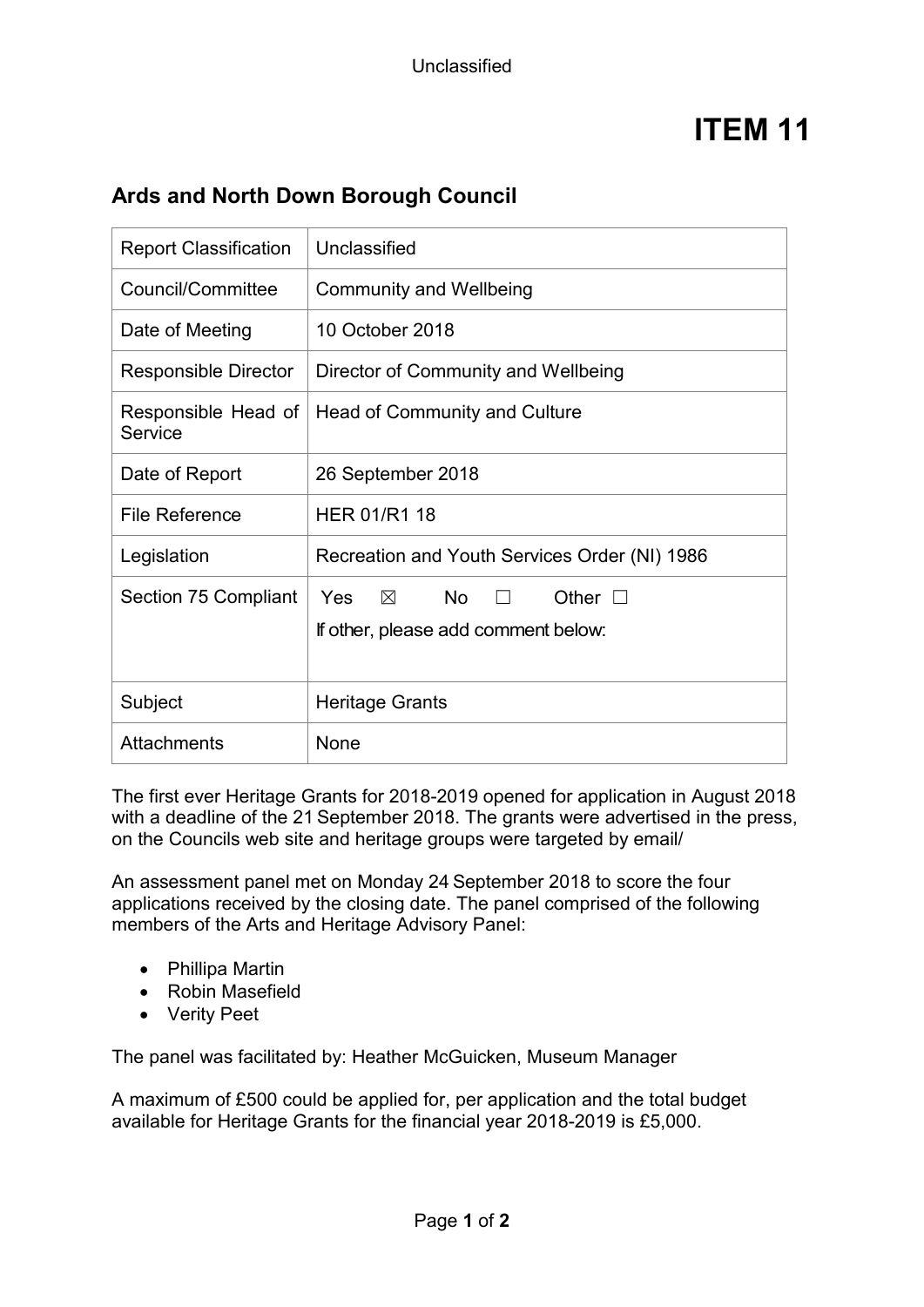The total amount of money requested by the 4 applicants was £2,000. Table 1 below provides a summary of the applications and the recommended awards. The applications were scored in line with the Councils grants policy.

| Name of<br>Organisation                                                         | <b>Requested</b> | <b>Project</b>                                                  | <b>Score</b> | <b>Amount</b> |
|---------------------------------------------------------------------------------|------------------|-----------------------------------------------------------------|--------------|---------------|
| <b>Ballywalter &amp; District</b><br><b>Historical Society</b>                  | £500             | <b>Yearly Journal</b><br>exploring history of<br>the local area | 61           | £500          |
| Portaferry and<br><b>Strangford Trust</b>                                       | £500             | Three speakers and<br>marketing brochure                        | 70           | £500          |
| Portavogie Culture &<br><b>Heritage Society</b>                                 | £500             | <b>Publication of booklet</b><br>of local heritage              | 52           | £500          |
| <b>Holywood District</b><br>University of the Third<br><b>Age History Group</b> | £500             | Publication of<br>Holywood notables<br>over history             | 73           | £500          |

All four applications were successful, and the total amount recommended for award is £2,000.

As this is the first ever heritage grant scheme offered by the Council and the total budget of £5,000 was not fully allocated, therefore it is recommended that the scheme is reopened in October for heritage projects taking place between December 18-March 19 with additional targeted marketing to encourage groups to apply.

# **RECOMMENDATION**

It is recommended that Council approves the four successful applications and awards detailed in table 1 above totaling £2,000 and a second call for funding is advertised as detailed in this report.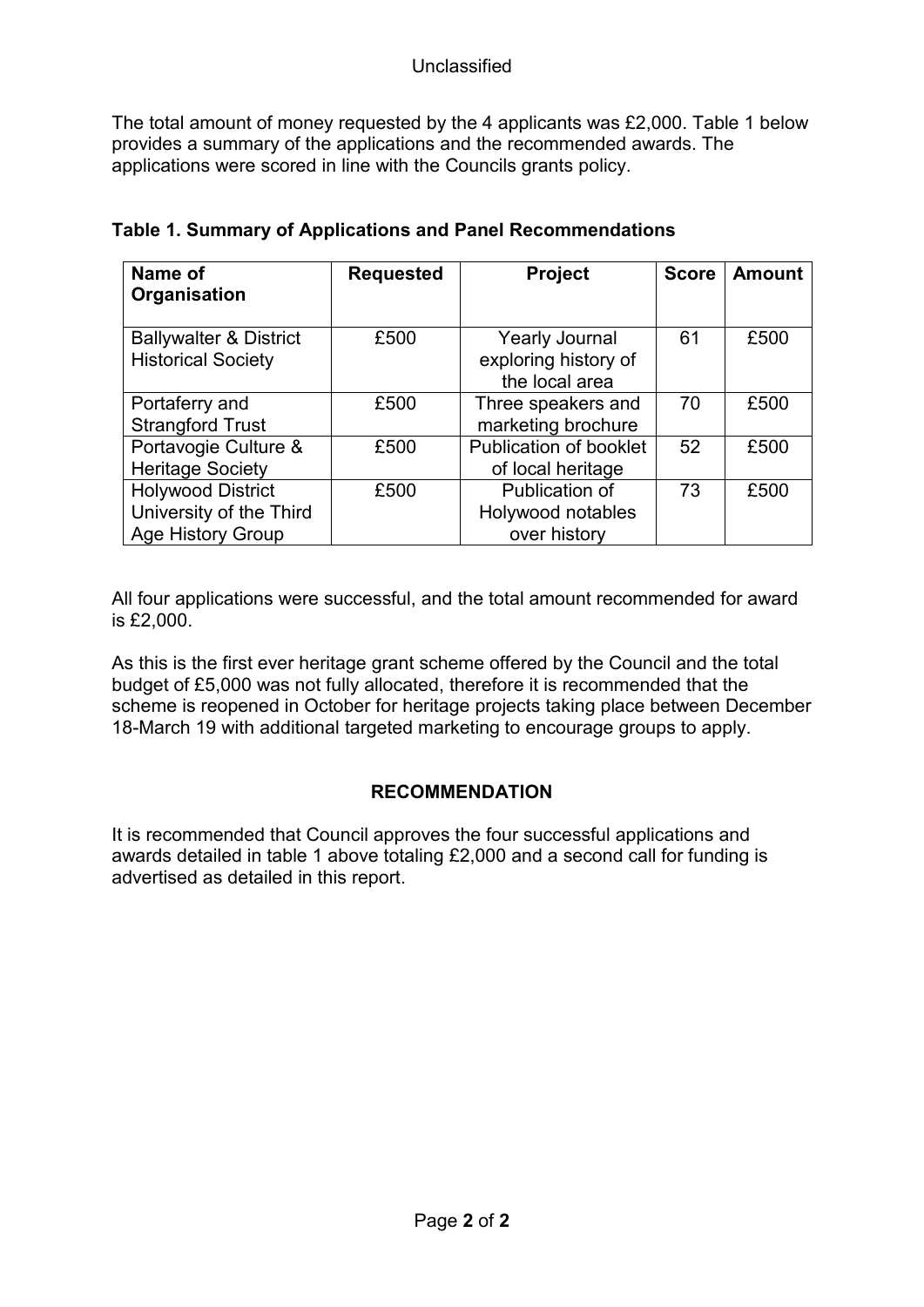

# **Ards and North Down Borough Council Arts and Heritage Advisory Panel**

**Minutes** of the Meeting of Ards and North Down Borough Council Arts and Heritage Advisory Panel held on Monday 4 June 2018 at 6.30pm in the Boardroom, Ards Arts Centre, Conway Square, Newtownards.

| <b>Minutes Secretary:</b> | Ms Lauren Dawson (Administration Assistant)                                                                                                                                                                                         |
|---------------------------|-------------------------------------------------------------------------------------------------------------------------------------------------------------------------------------------------------------------------------------|
| <b>Chairperson:</b>       | Ms Emily Crawford (Arts and Heritage Manager – AHM)                                                                                                                                                                                 |
| <b>Present:</b>           | Ald, Robert Gibson<br>Ald. Marion Smyth<br><b>Cllr Colin Kennedy</b><br>Mr Kenneth Irvine<br>Ms Philippa Martin<br>Ms Catherine Charley<br>Mr Matthew Malcolm<br><b>Mr Michael Geddis</b><br>Mr Robin Masefield<br>Ms Debbie McCann |
| In attendance:            | Ms Heather McGuicken (Museum Manager - MM)<br>Ms Patricia Hamilton (Arts Officer $-$ AO)<br>Ms Amy McKelvey (Community Arts Development Officer -<br>CADO)                                                                          |
| 1. Apologies:             | Ms Jan Nixey (Head of Community and Culture – HCC)<br><b>Cllr Lorna McAlpine</b><br><b>Cllr Noelle Robinson</b><br>Ms Marianne Kennerley<br>Mr Lee Boyd<br>Ms Sally Houston<br>Dr Verity Peet                                       |

In the absence of the Chair and Vice Chair, Emily Crawford (AHM) was appointed to chair the meeting.

#### **2. Minutes of Meeting held on 9 April 2018:**

Ald Robert Gibson proposed that the Minutes be approved as a correct record. This was seconded by Ms Philippa Martin and agreed unanimously.

#### **3. Heritage Grants:**

Draft Heritage Project Grant Application Grant enclosed with Panel Papers as Appendix. MM requested feedback from panel. Ms Philippa Martin requested that the definition of 'heritage' is more defined, perhaps as defined by Heritage Lottery Fund, and that all areas of heritage are covered for funding. AHM advised that other areas of 'heritage' are covered with grants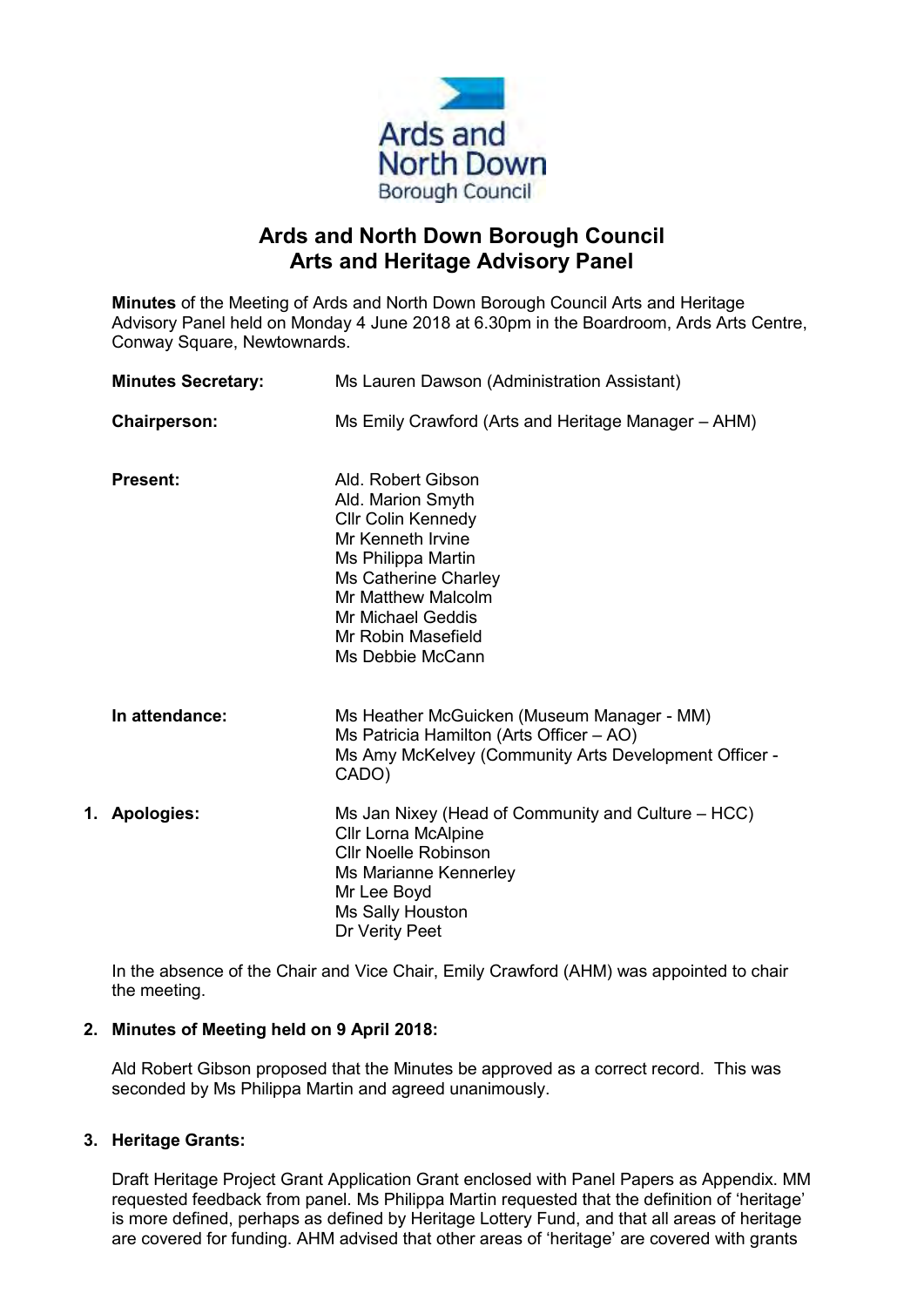available (for example; built and natural heritage) under other departments of the Council. As a limited budget of £5,000 per year is available for the heritage grants, preference for funding is for projects that are not currently funded by other Council departments and we will monitor the need for funding over the first year of the grant and adapt as necessary. AHM advised that a meeting can be set up within the next 2 weeks for panel members to finalise the paperwork before the grant is released in August.

#### **4. Updated North Down Museum Documentation Procedure Manual:**

Draft Updated North Down Museum Documentation Procedure Manual enclosed with Panel Papers as Appendix. MM advised that the policy had been updated to include retention details of personal information from donations. Details will now be kept on file on a permanent basis in line with Museum accreditation requirements, so the policy has been updated to make this clear.

#### **5. Brief Update on Ards International Guitar Festival:**

A report was tabled by AHM. AHM advised that the Guitar Festival Committee had not yet met for an event de-brief. Highlights from this year's festival included a Classical concert by Craig Ogden. For the first time, the classical event was held at the Queen's Hall which was a great success and the acoustics of the hall where very suited to the classical performances. The 4 of Us where awarded the Lifetime Achievement Award and we had great publicity from them as they shared their news of the award.

Catherine Charley congratulated the team on another successful festival and thanked them for their hard work.

#### **6. Update on Activity North Down Museum:**

A report was tabled by MM. MM advised that North Down Museum would be closed next week due to essential electrical work. MM highlighted recent events and exhibitions including the successful 'Cinderella's Shoes' exhibition by the Year 7 students of Bangor Central Integrated Primary School. MM advised that the museum has decided to bring more exhibitions into the café space in order to share more interesting stories.

Due to bad weather over Easter, several Tourism events were moved into the museum and visitor figures benefitted greatly with 1,049 visitors attending.

MM briefly updated the panel on an upcoming event with Adam Turkington in October as part of the European Year of Cultural Heritage. This event will be for over 18's and will be something different in a museum setting.

#### **7. Update on Arts Activity:**

A report was tabled by AHM. Highlights included the recent exhibition 'What Fell From the Mountain' by Charlie Scott. Three school visits (total of 90 children) where programmed to visit the exhibition and take part in a workshop lead by Shauna McGowan for the children to create their own artworks inspired by the concepts and techniques in Charlie's work. These visits where very successful and well received by the children, so similar visits can be programmed for the future. AHM highlighted a number of recent sold out events. Creative Classes attendance was good considering the summer term is always quieter with the holiday period.

AHM advised that staff are currently working on the autumn programme and liaising with the designers for a redesign of the covers of the Arts and Heritage Guide. AO advised the panel that earlier that day the Ulster Orchestra had announced that they will not be offering a Christmas Touring concert this year which is disappointing as it was one of the highlights of the events programme.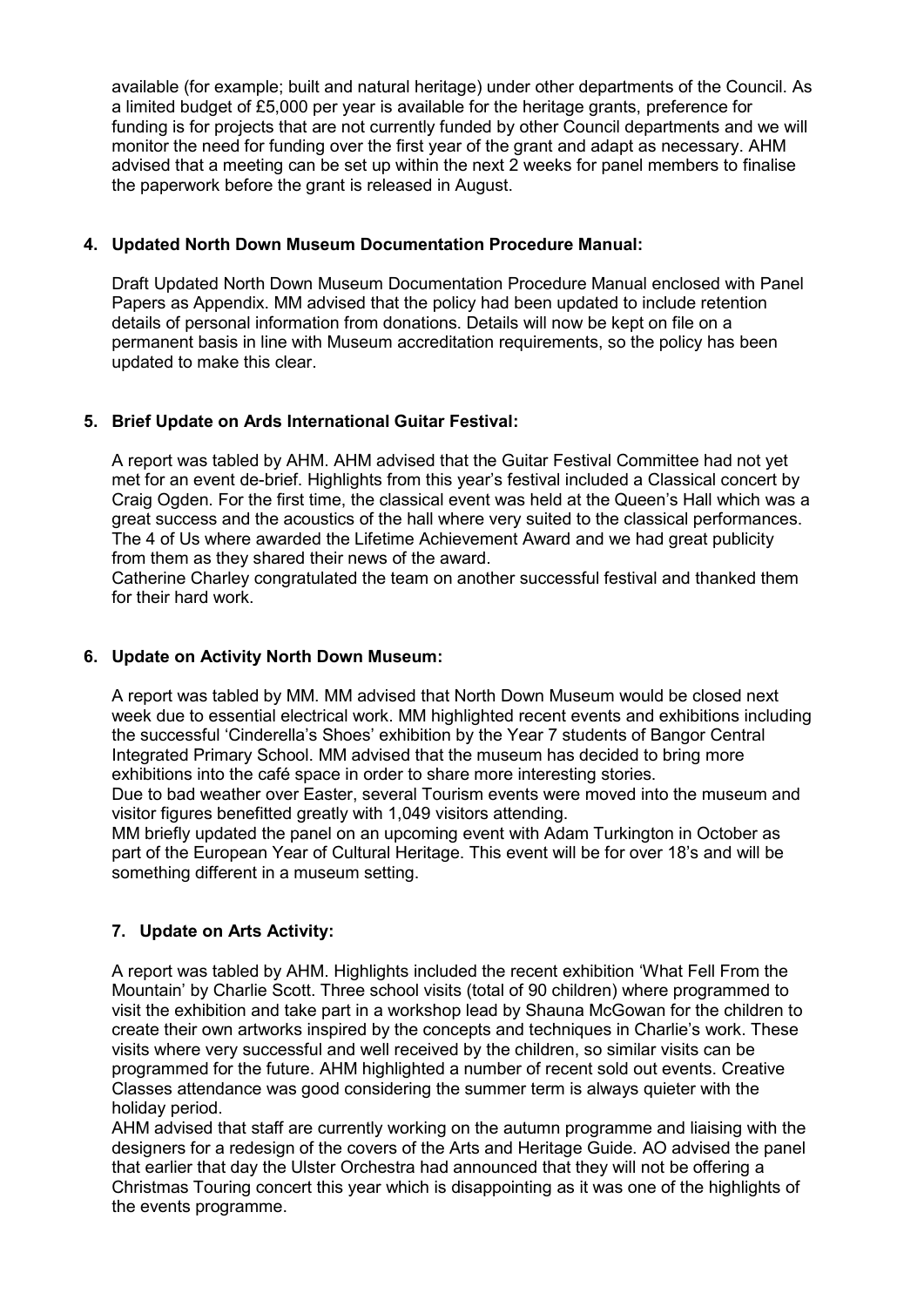#### **8. Update on Community Arts Programme and Puppet Festival:**

A report was tabled by CADO. CADO highlighted the recent Arts Grants Celebration evening which was a very successful event. Audience numbers where disappointing, but as this was the first year of this event and people perhaps did not know what to expect, numbers will hopefully increase in future years. Michael Geddis commented that it was a very fitting event.

AHM notified panel that they will soon receive invitations to attend the launch of the 'Next Generation' student exhibition in July.

AHM advised panel of the recent Puppet Festival. Explained that this year was a very different festival with the merge with the Events Team and a much larger budget from Events. A 'Big Top' tent was erected in Conway Square which attracted more visitors who had not heard about the festival. The weather was also very warm and dry so attendance figures were high. Feedback from visitors was very positive and a meeting will be held soon with the Events Team for a de-brief.

#### **9. Update on Arts Grants:**

A report on Arts Project Grants was tabled by CADO. In round one £5,550 was awarded leaving a remaining budget of £8,550 for a second round of funding.

#### **10. Update on Aspects Literary Festival 2018:**

AO gave a verbal update. Programming is currently underway with an aim to launch the programme late July/early August. The festival this year will run the entire month of September with a different theme programmed for each weekend. Children's activities will take place at the end of the month as early September is a struggle for children's activities due to schools starting back.

#### **11. Any Other Business:**

Philippa Martin enquired if Creative Peninsula would be taking place this year in the absence of a Craft Development Manager. AHM advised that the event would be taking place as usual and would be lead by the Arts Team. The programme is currently with the designers and will be launching at the end of June. There is a slight restructure in that events will happen throughout August, instead of 10 days which has been the case in previous years. A new event has been added this year with the Late Night Bus Tour which will visit different artists studios across North Down to see demonstrations of artists at work while enjoying some refreshments at each stop. The exhibition will launch at Ards Arts Centre on Wednesday 1 August and all panel members will receive an invitation soon.

AHM advised the panel that the Integrated Arts and Heritage Development Strategy (IAHDS) was approved at Council in March. Currently waiting on the Executive Summary to create the public document. There will be an event in August to launch the Strategy and the panel will receive an invitation, as well as stakeholders and those who attended the consultations.

Robin Masefield requested that the IAHDS is always listed as an item on the agenda. AHM agreed that the IAHDS would feature in future agendas once implemented. AHM advised that we are waiting on the final step internally from the Heads of Service to start implementing the Strategy as staff need to prioritise the internal structure on what is feasible to commence this year.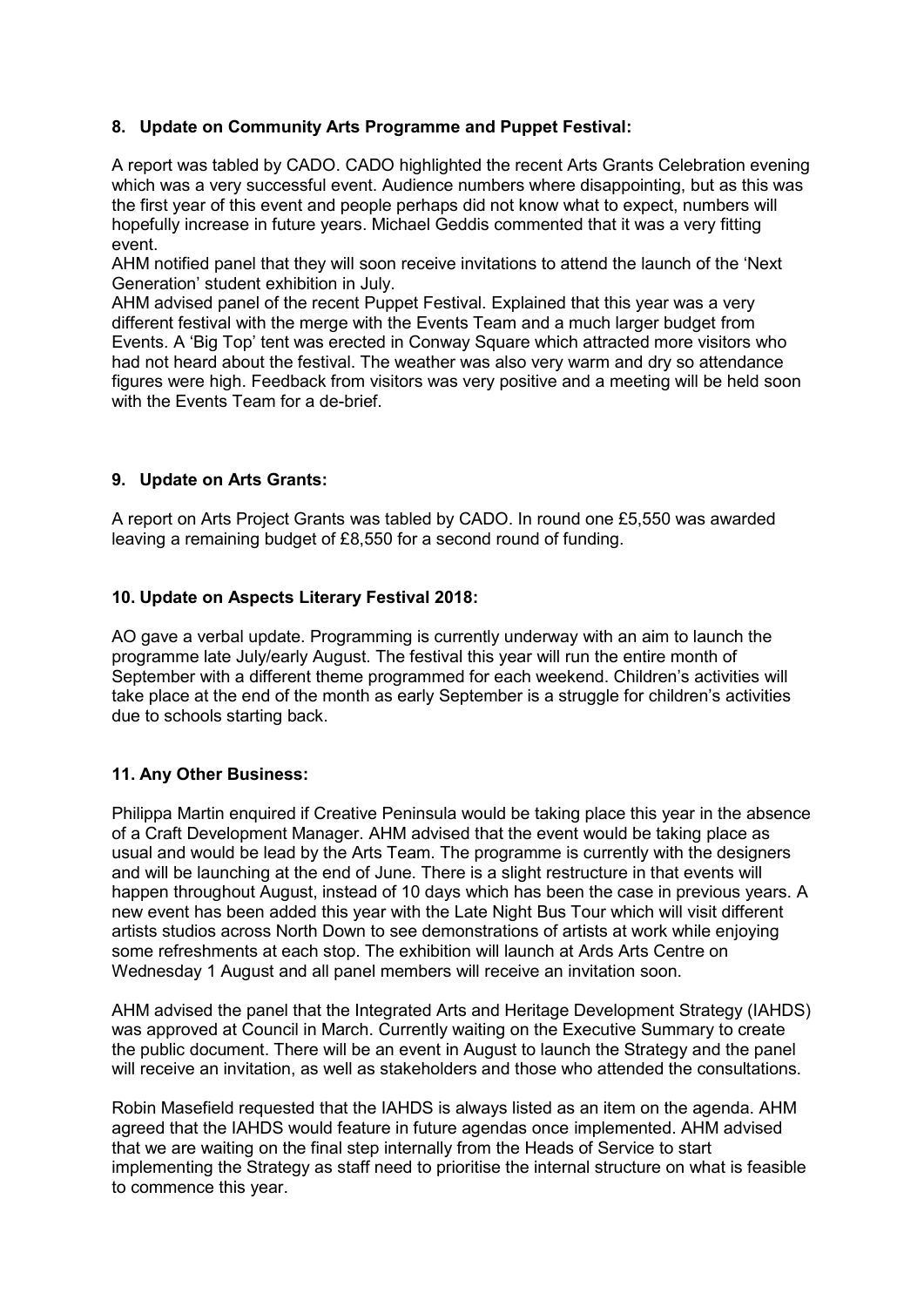AHM advised that the new EU Legislation on GDPR has now come into effect. All those on the Arts Emailing List have been contacted (before 25 May 2018 deadline) to advise them of the new regulations and ask them to 're-subscribe' if they wish to continue receiving Arts News Updates by email. Staff are currently liaising with the Information Compliance Officer to confirm if it is required for those on the Arts and Heritage postal mailing list to 'opt in' as well.

Michael Geddis expressed great concern over the Craft Development Manager's post remaining vacant for over a year and the impact this has had on Creative Peninsula and local craft makers.

Debbie McCann reiterated this and expressed the need for Economic Development to recognise the impact of craft events, such as Creative Peninsula, on tourism. She noted how other crafters and artists in other Council areas are envious of the Creative Peninsula and the support offered in our borough.

Ald Robert Gibson commented that we should be proud of the unique craft development on our borough and that it has always had a high profile.

AO suggested that the panel could write a letter to Economic Development expressing concerns over the Craft Development Managers post remaining vacant for over a year. Michael Geddis volunteered to write the letter on behalf of the panel, and Debbie McCann volunteered to assist.

AHM reassured the panel that the Arts Team will continue to deliver the Creative Peninsula event rather than lose it, however a budget would need to be allocated and support given from other departments to grow and improve the event.

AO advised the panel that the ForM Sculpture Exhibition has now opened in Bangor Castle Walled Garden and requested the panel to visit the exhibition and vote for their top 3 favourite sculptures for the prizes to be awarded to artists at the end of the exhibition. Voting forms will be emailed to all panel members.

**Date of Next Meeting:** Monday 3 September 2018 at 6.30pm, AGM, Ards Arts Centre

As there was no further business the meeting closed at 8.00pm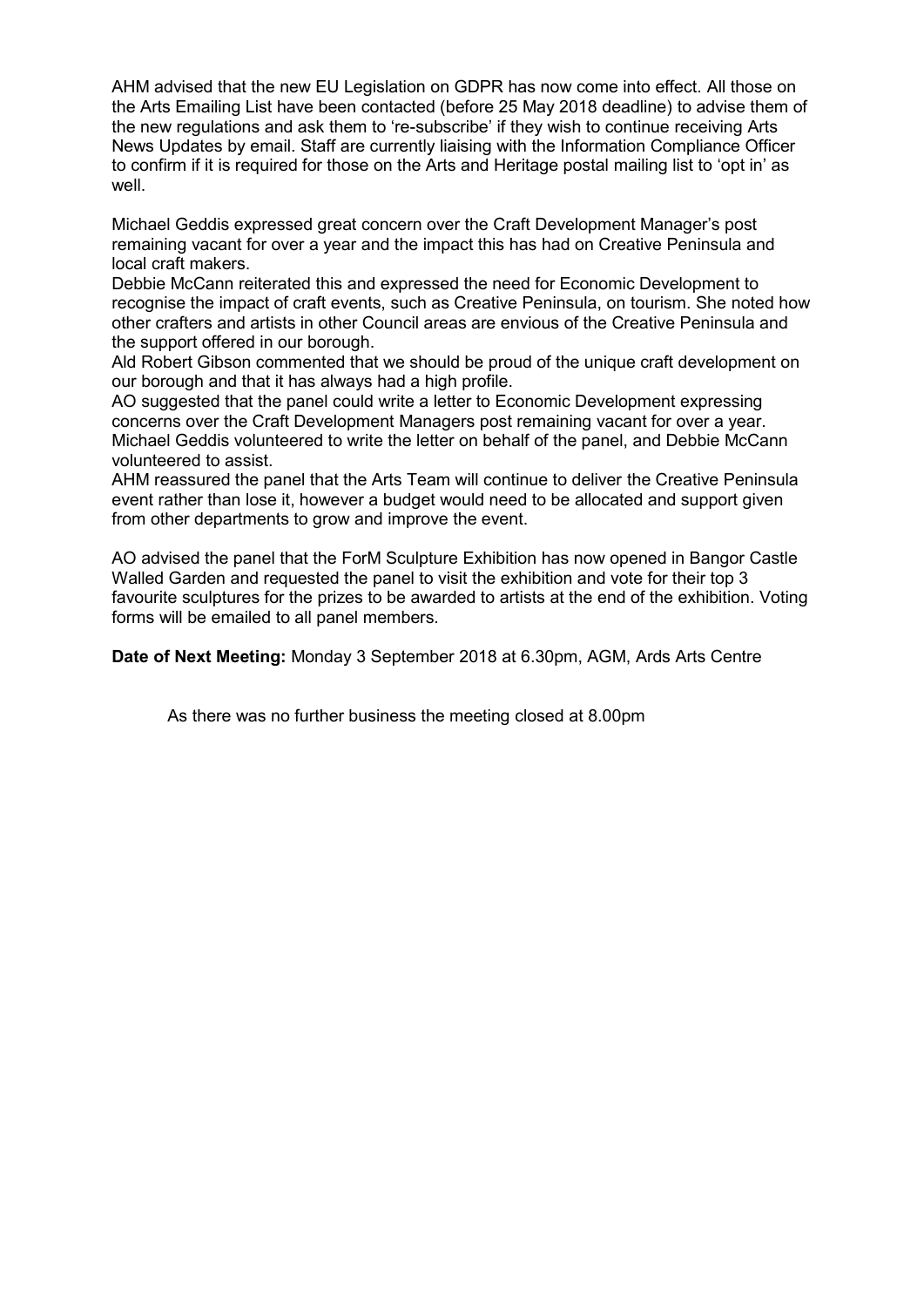# **Ards and North Down Borough Council**

| <b>Report Classification</b>   | Unclassified                                                                                     |
|--------------------------------|--------------------------------------------------------------------------------------------------|
| Council/Committee              | <b>Community and Wellbeing</b>                                                                   |
| Date of Meeting                | 10 October 2018                                                                                  |
| <b>Responsible Director</b>    | Director of Community and Wellbeing                                                              |
| Responsible Head of<br>Service | <b>Head of Community and Culture</b>                                                             |
| Date of Report                 | 25 September 2018                                                                                |
| File Reference                 | CDV34B                                                                                           |
| Legislation                    | Recreation and Youth Services (NI) Order 1986                                                    |
| Section 75 Compliant           | Yes<br><b>No</b><br>$\times$<br>Other $\square$<br>$\Box$<br>If other, please add comment below: |
| Subject                        | <b>Community Development Summer Schemes 2018</b><br>Report                                       |
| <b>Attachments</b>             | <b>Summer Schemes Evaluation 2018</b>                                                            |

The Community Development Section has prepared a 2018 Summer Schemes report to give an overview of activities carried out on the schemes and the number of participants who benefitted from the schemes.

2018 proved to be a ground-breaking year, with increased partnership working, and the provision of 4 Community led summer schemes and 5 Council led schemes.

The 2018 Summer Schemes Report offers an overview of all the schemes that took place and highlights the key successes and challenges faced during 2018.

## **RECOMMENDATION**

It is recommended that Council notes the 2018 Community Development Summer Schemes report.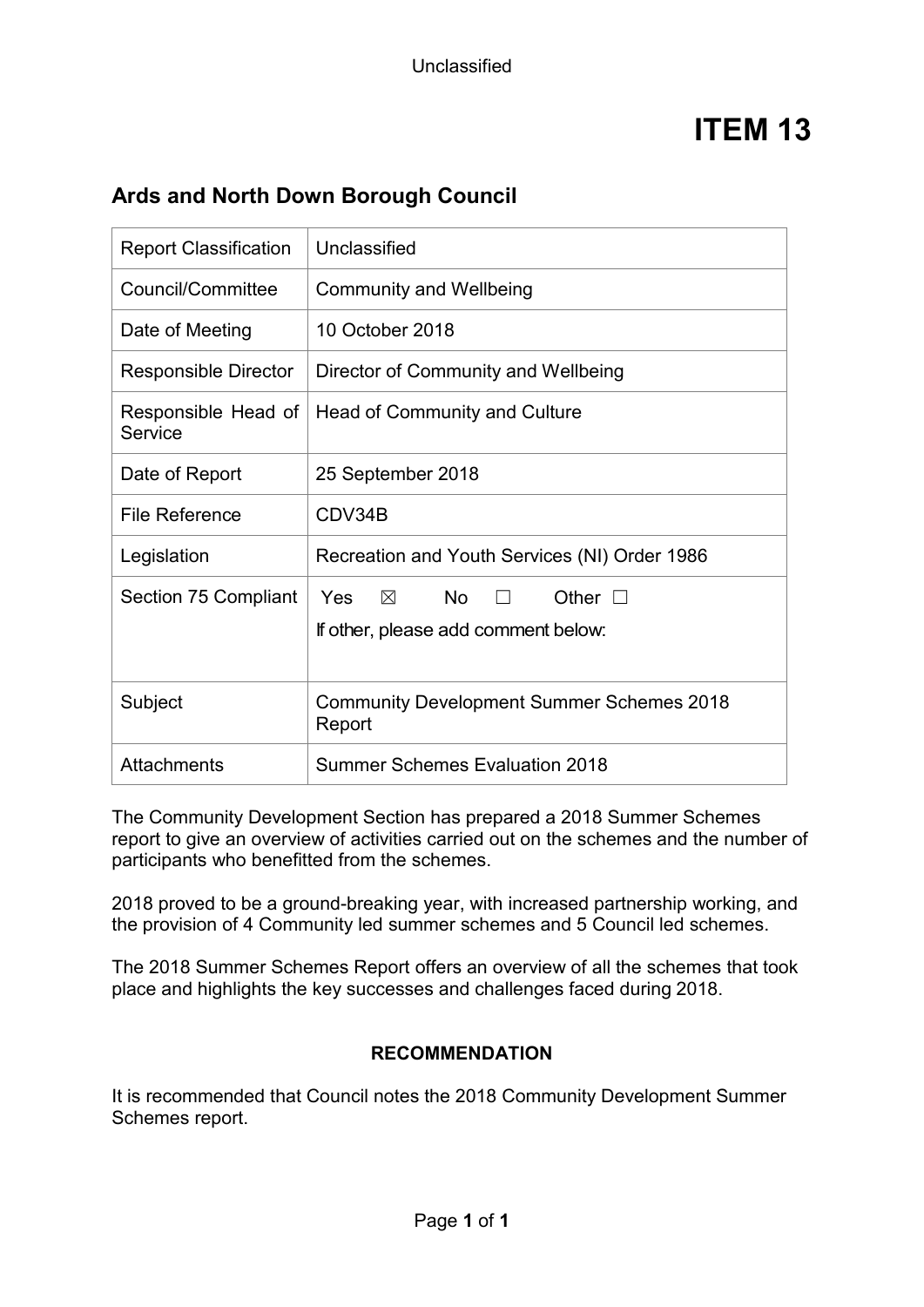# **Ards and North Down Borough Council**

| <b>Report Classification</b>   | Unclassified                                                                                                                                                                                           |
|--------------------------------|--------------------------------------------------------------------------------------------------------------------------------------------------------------------------------------------------------|
| Council/Committee              | <b>Community and Wellbeing</b>                                                                                                                                                                         |
| Date of Meeting                | 10 October 2018                                                                                                                                                                                        |
| <b>Responsible Director</b>    | Director of Community and Wellbeing                                                                                                                                                                    |
| Responsible Head of<br>Service | Head of Community and Culture                                                                                                                                                                          |
| Date of Report                 | 26 September 2018                                                                                                                                                                                      |
| <b>File Reference</b>          | ART/MUS 03                                                                                                                                                                                             |
| Legislation                    | Recreation and Youth Services Order (NI) 1986                                                                                                                                                          |
| <b>Section 75 Compliant</b>    | <b>No</b><br>Yes<br>$\boxtimes$<br>Other $\square$<br>If other, please add comment below:                                                                                                              |
| Subject                        | Arts and Heritage Annual Summary                                                                                                                                                                       |
| <b>Attachments</b>             | Arts and Heritage Annual Summary 2017/2018<br><b>Appendix 1 Arts Service Statistics</b><br><b>Appendix 2 Heritage Service Statistics</b><br>Appendix 3 Arts and Heritage Panel Membership<br>2017/2018 |

The Arts and Heritage unit has prepared an Annual Summary for 2017/18 to demonstrate the activity of the unit in the last financial year.

2017/18 proved to be an eventful year with an extensive programme of arts and heritage-based events, exhibitions, festivals, education and community outreach activity taking place across the expanded Borough.

The Arts and Heritage Annual Summary 2017/18 offers an overview of all the activity that took place and highlights key successes throughout the year. Statistical evidence can be found at Appendices 1 and 2 relating to the Arts Department and Heritage Department respectively. Membership of the Arts and Heritage panel can be found at Appendix 3.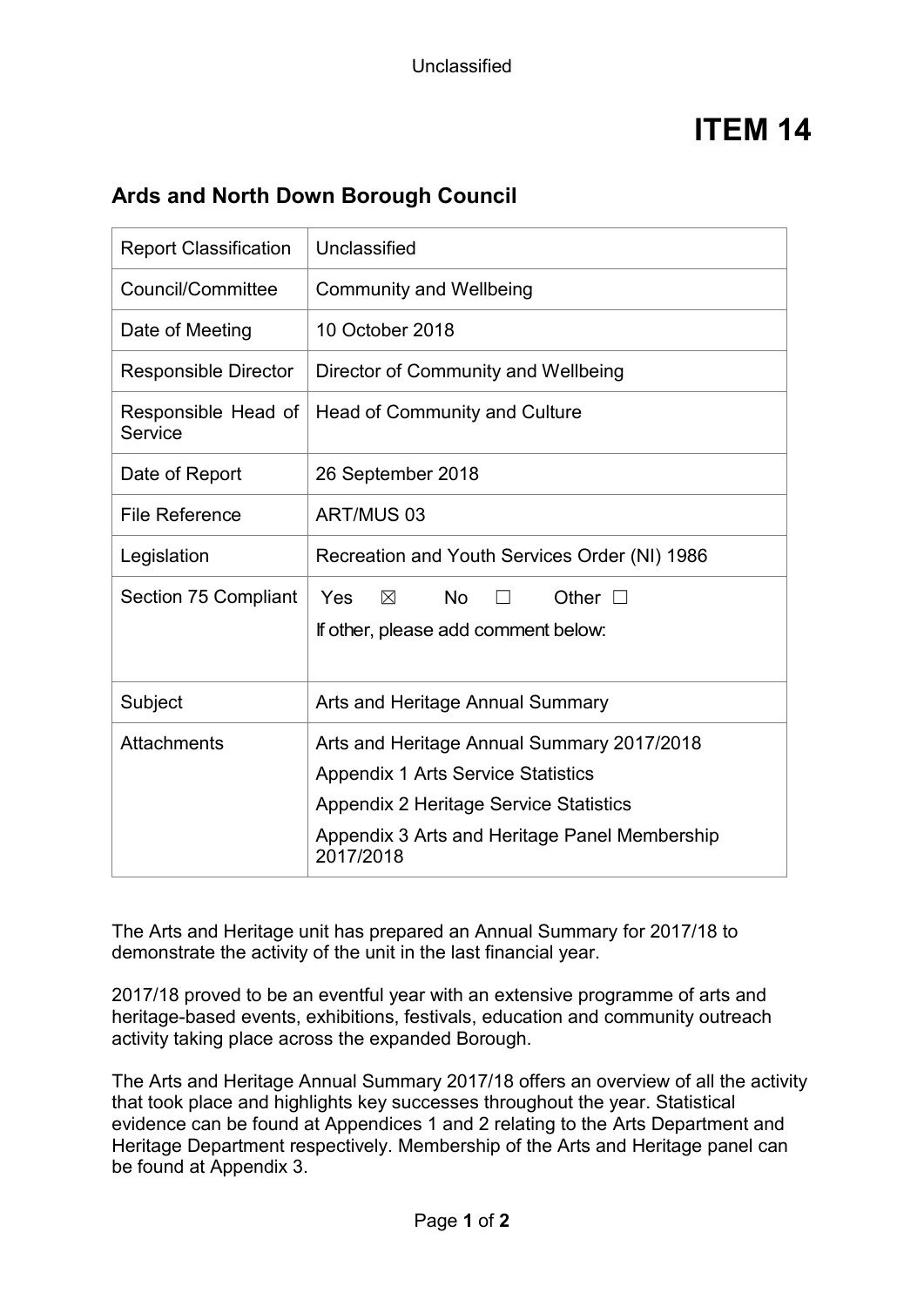# **RECOMMENDATION**

It is recommended that Council notes the Arts and Heritage Annual Summary 2017/18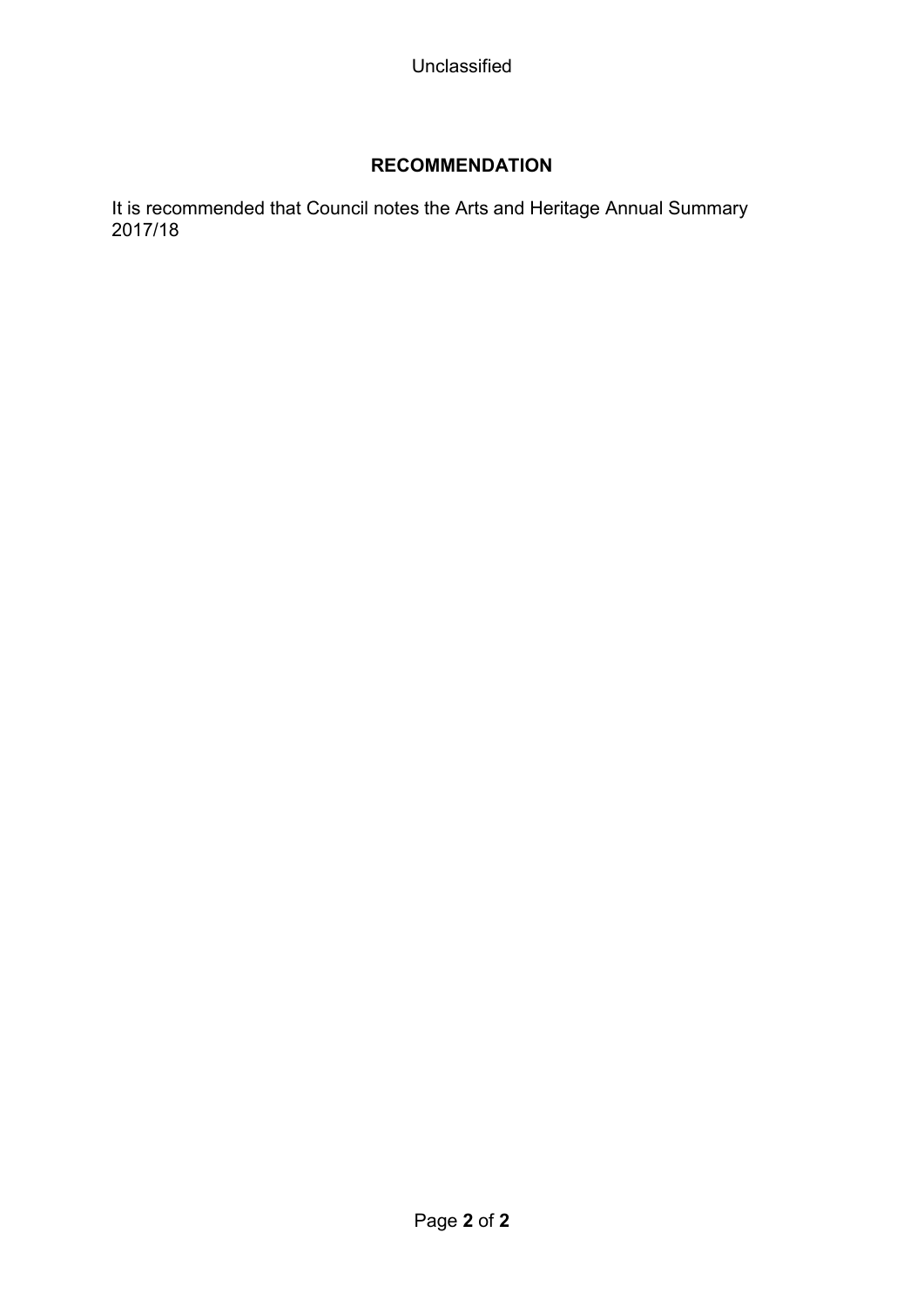# **Ards and North Down Borough Council**

| <b>Report Classification</b>   | Unclassified                                                                                     |
|--------------------------------|--------------------------------------------------------------------------------------------------|
| Council/Committee              | <b>Community and Wellbeing</b>                                                                   |
| Date of Meeting                | 10 October 2018                                                                                  |
| <b>Responsible Director</b>    | Director of Community and Wellbeing                                                              |
| Responsible Head of<br>Service | <b>Head of Leisure and Amenities</b>                                                             |
| Date of Report                 | 25 September 2018                                                                                |
| <b>File Reference</b>          | SD109                                                                                            |
| Legislation                    | Recreation and Youth services Order (1986)                                                       |
| Section 75 Compliant           | $\boxtimes$<br><b>No</b><br><b>Yes</b><br>Other $\square$<br>If other, please add comment below: |
| Subject                        | Ards and North Down Sports Forum Grants                                                          |
| Attachments                    | Appendix1-Sports Forum Applications for Noting and<br><b>Approving September 2018</b>            |
|                                | Appendix 2 - Unsuccessful Sports Forum Grants<br>September 2018                                  |

Members will be aware that on the 26<sup>th</sup> August 2015 Council delegated authority to the Ards and North Down Sports Forum Borough, in order to allow it to administer sports grants funding on behalf of the Council. £25,000 had been allocated within the 2018/2019 revenue budget for this purpose.

The Council further authorised the Forum under delegated powers to award grants of up to £250. Grants above £250 still require Council approval. In addition, the Council requested that regular updates are reported to members.

During September 2018, the Forum received a total of 28 grant applications; 22 of which were for Travel and Accommodation, 3 of which were for Coaching and we also had 3 Gold Card Applications. A summary of the applications is detailed in the attached Appendix 1 September 2018.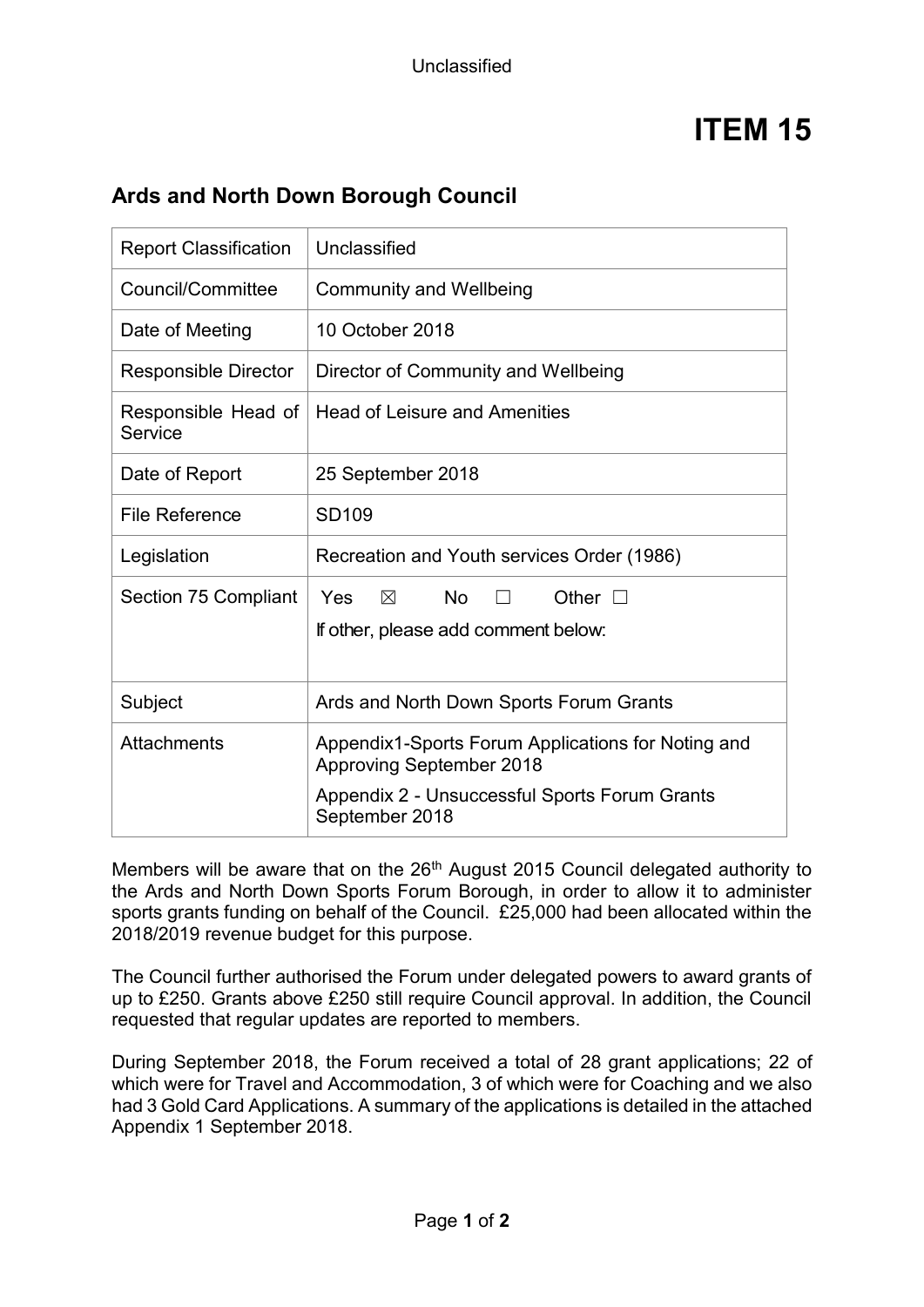A total of **3** of the applications failed to meet the specified criteria. The reasons for the unsuccessful applications are detailed on the attached Appendix 2, Unsuccessful Sports Forum Grants September 2018.

For information, the annual budget and spend to date on grant categories is as follows:

| September 2018                                          | <b>Annual Budget</b> | <b>Funding Awarded</b> | Remaining     |
|---------------------------------------------------------|----------------------|------------------------|---------------|
|                                                         |                      | September 2018         | <b>Budget</b> |
| Travel and Accommodation*                               | £12,000              | £1,946.80              | £2,551.03     |
| Coaching*                                               | £2,500               | £600                   | £741.25       |
| Equipment *                                             | £5,000               | £0                     | £474.15       |
| Events*                                                 | £3,000               | £0                     | $-£1,442.45$  |
| Seeding                                                 | £500                 | £0                     | £250          |
| Anniversary                                             | £1,000               | £0                     | £1,000        |
| Discretionary                                           | £1,000               | £0                     | £880          |
| Gold Cards Issued during the period September 2018 is 3 |                      |                        |               |

*\** The proposed remaining budget for Travel & Accommodation of **£2,551.03** is based on a proposed award of £1,946.80 with withdrawn costs of £390 as listed in Appendix 1(A). The proposed remaining budget for Equipment of **£474.15** is based on withdrawn costs of £1000 as listed in Appendix 1(B). The proposed remaining budget for Coaching of **£741.25** is based on a proposed award of £600 as listed in Appendix 1(C). The proposed remaining budget for Events of **-£1,442.45** is based on reclaimed costs of £507.55 as listed in Appendix 1(D).

## **RECOMMENDATION**

It is recommended that Council approves the attached applications for financial assistance for sporting purposes valued at above £250, and that the applications approved by the forum (valued at below £250) are noted.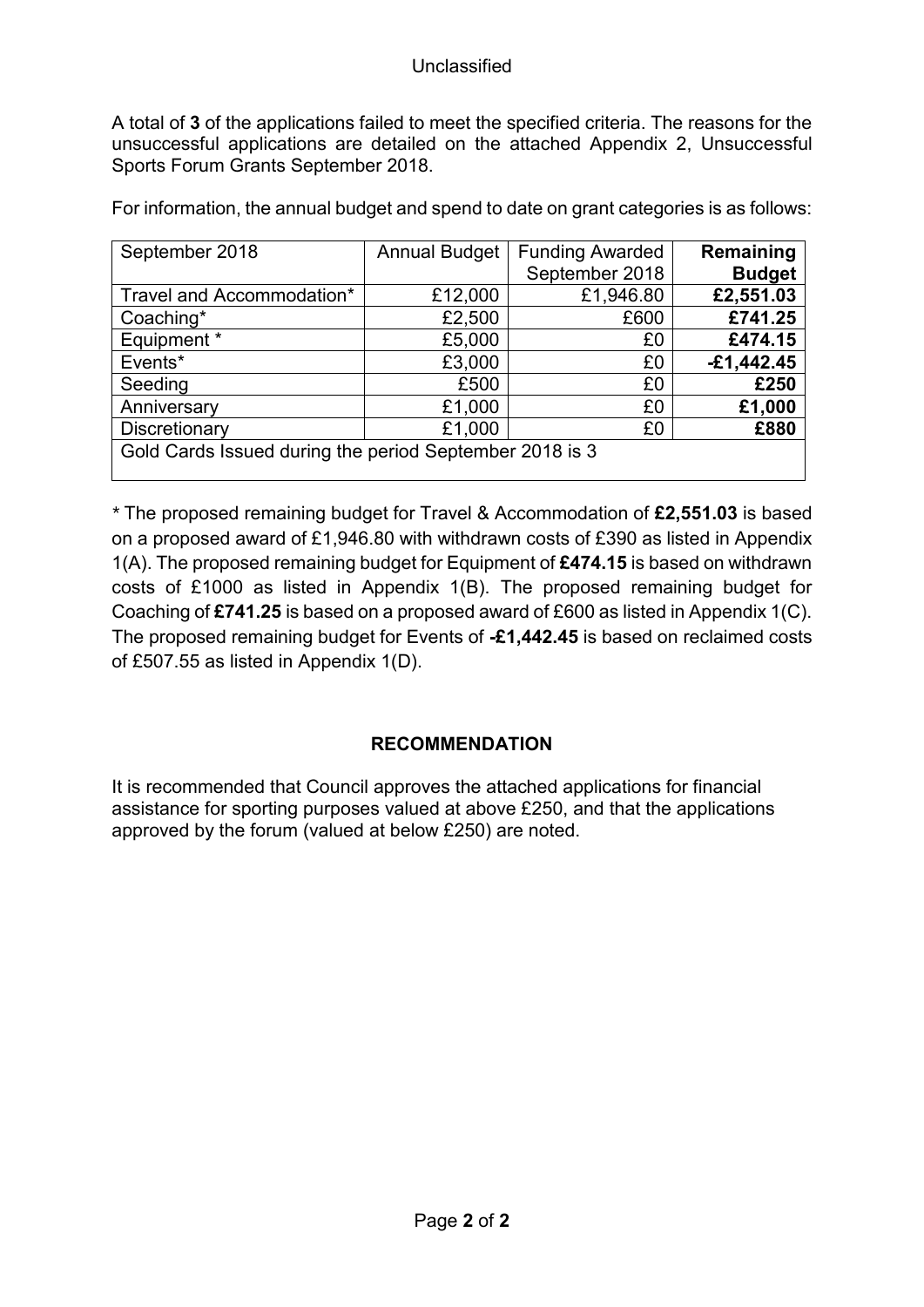# **Ards and North Down Borough Council**

| <b>Report Classification</b>   | Unclassified                                                                              |  |
|--------------------------------|-------------------------------------------------------------------------------------------|--|
| Council/Committee              | <b>Community and Wellbeing</b>                                                            |  |
| Date of Meeting                | 10 October 2018                                                                           |  |
| <b>Responsible Director</b>    | Director of Community and Wellbeing                                                       |  |
| Responsible Head of<br>Service | <b>Head of Leisure and Amenities</b>                                                      |  |
| Date of Report                 | 19 September 2018                                                                         |  |
| <b>File Reference</b>          | <b>PCA 71</b>                                                                             |  |
| Legislation                    | <b>Burial Ground Regulations (NI) 1992</b>                                                |  |
| Section 75 Compliant           | $\boxtimes$ No<br>Yes<br>Other $\square$<br>$\Box$<br>If other, please add comment below: |  |
| Subject                        | Memorial Garden - Update                                                                  |  |
| <b>Attachments</b>             | None                                                                                      |  |

Following a Notice of Motion requesting Council considers the development of a memorial garden or Arboretum to facilitate residents to plant a memorial tree in memory of a loved one or loved ones, the following is provided by way of an update.

Members are advised that Officers are currently developing a project brief to review the provision of cemeteries across the Borough and have appointed AECOM as the lead consultant.

The brief, while initially intended to review and provide an options appraisal on the issue of burial space, will be extended to consider the following elements of cemetery provision: -

- Capacity of current facilities and options for future provision
- Alternative Cemetery layout potential
- Memorial tree provision
- Disposal of Cremated Remains
- Policy on advanced purchase of burial rights
- Creation of Memorial Garden or Arboretum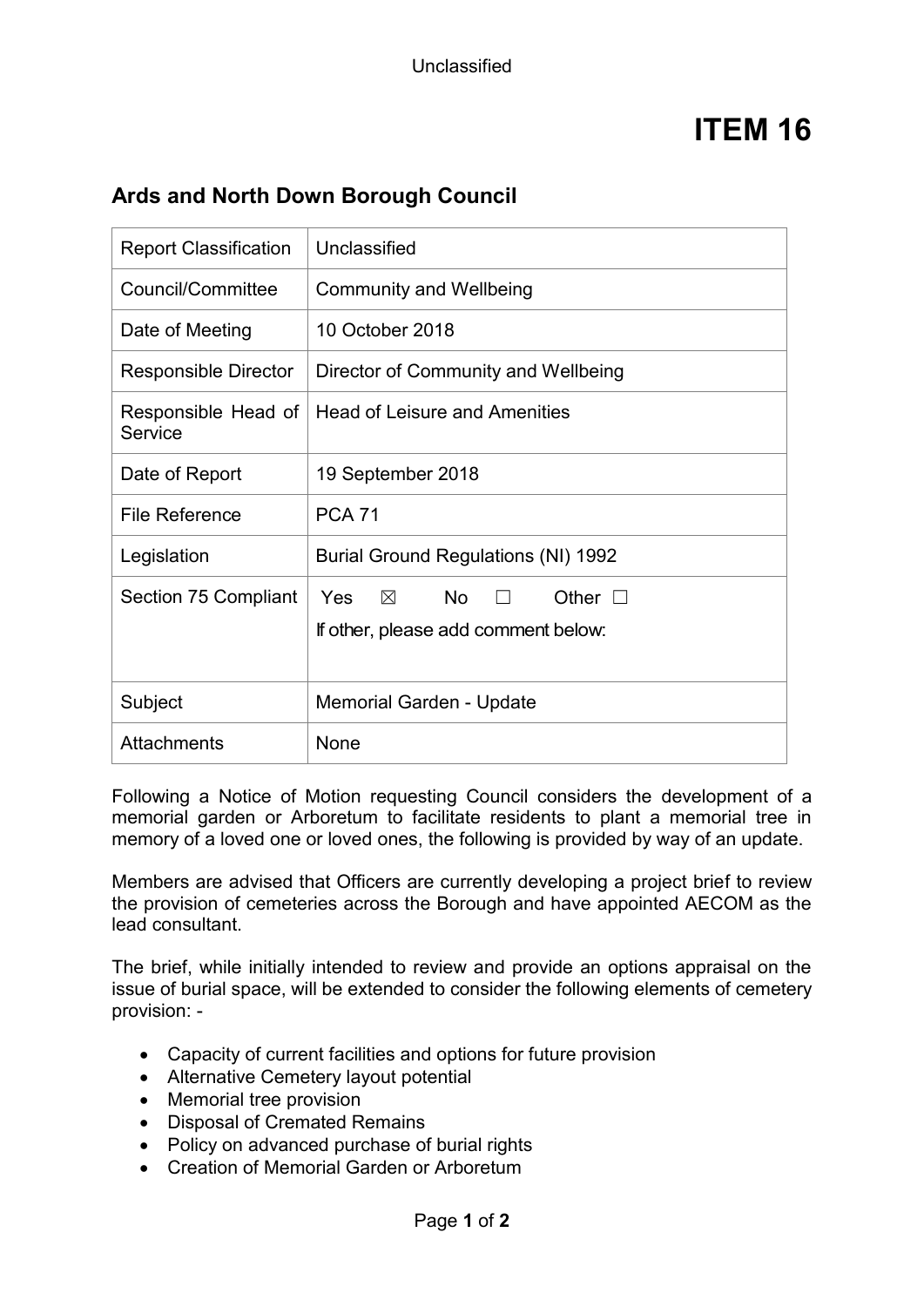• Cost analysis within the options appraisal

It is proposed that the review will be by way of a two-tier approach. Tier 1 will consider an options appraisal on Cemetery Provision including the above elements, while Tier 2 will consider a more detailed report on options determined at Tier 1.

An initial meeting was held on 21 September 2018 to confirm the detailed content for the Tier 1 brief after which Officers will work with the Consultant with regard to the options development. The estimated timescale for completion of Tier 1 is March 2019.

A further report will be brought before Members of the outcome of the review together with options and costing of same.

## **RECOMMENDATION**

It is recommended that Council agree to include the issue of the Memorial Garden or Arboretum into the overall Review of Cemetery Provision.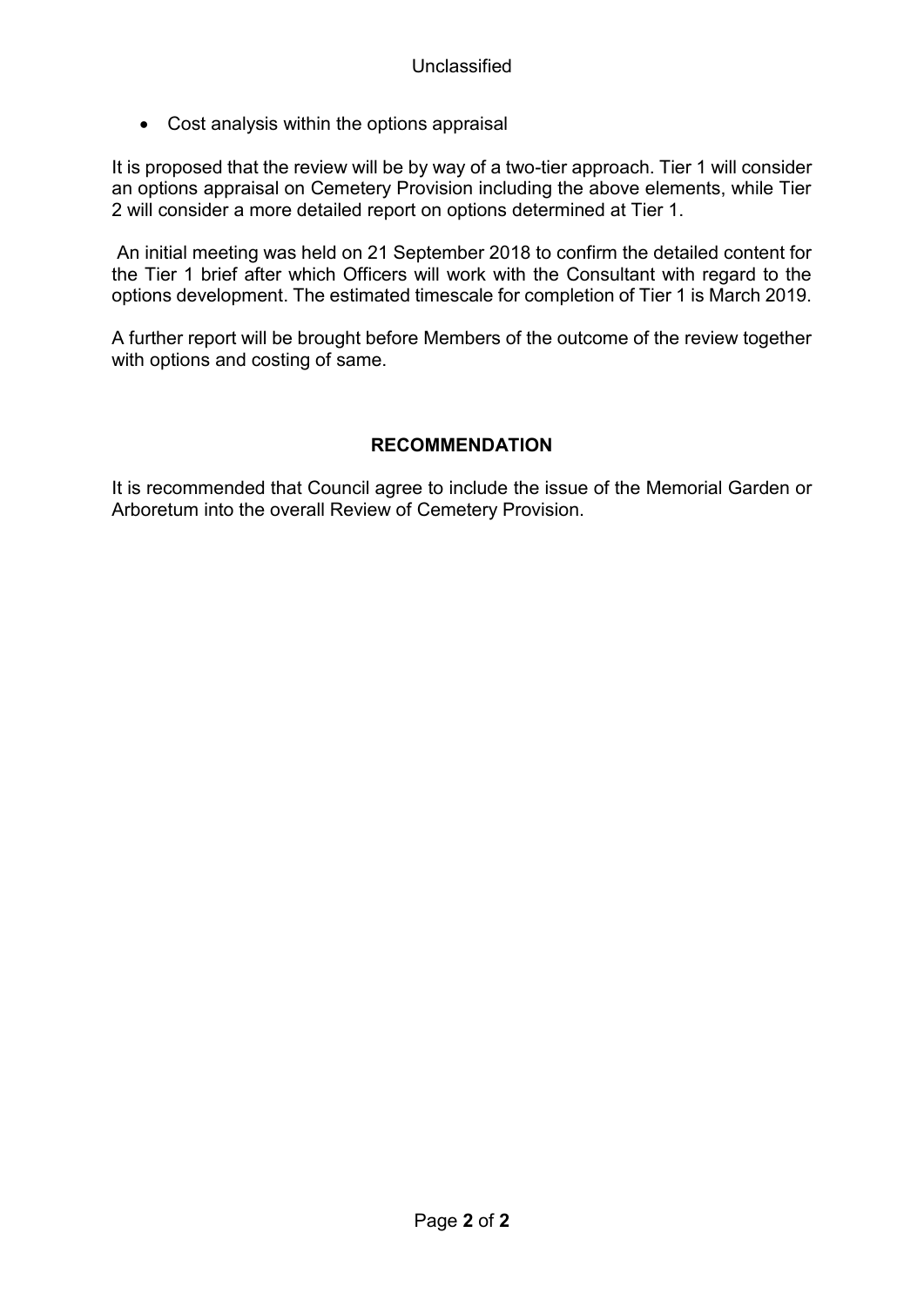# **Ards and North Down Borough Council**

| <b>Report Classification</b>   | Unclassified                                                                                                       |
|--------------------------------|--------------------------------------------------------------------------------------------------------------------|
| Council/Committee              | <b>Community and Wellbeing</b>                                                                                     |
| Date of Meeting                | 10 October 2018                                                                                                    |
| <b>Responsible Director</b>    | Director of Community and Wellbeing                                                                                |
| Responsible Head of<br>Service | <b>Head of Leisure and Amenities</b>                                                                               |
| Date of Report                 | 17 September 2018                                                                                                  |
| <b>File Reference</b>          | <b>CW66</b>                                                                                                        |
| Legislation                    | N/A                                                                                                                |
| Section 75 Compliant           | <b>No</b><br>Yes<br>$\Box$<br>Other $\boxtimes$<br>$\Box$<br>If other, please add comment below:<br>Not Applicable |
| Subject                        | Quarter 1 Report Community Centre percentage usage                                                                 |
| <b>Attachments</b>             | Percentage total utilisation figures April - June 2018                                                             |

It was previously agreed that a report producing percentage utilisation of Community Centres be presented to Council on a quarterly basis. This report covers the period from April to June 2018.

Members will note that percentage usage has increased from the same quarter in 2017 by 5.5 per cent, equating to 260 extra hours booked across the nineteen centres. This followed a focus on promoting the centres through a variety of mediums and some maintenance work being done to the aesthetics of a few of the more "worn" centres.

Community Halls and Community Development will be delivering a series of "Open Days" in some of our Community Centres showing what Council Services we have to offer. The first being held in Portaferry Market House on 27<sup>th</sup> September.

Members should also be aware that some community groups have reported to community centre staff that they may not make as many bookings as they did previously which will have a negative impact on some of their Centre bookings. It is anticipated the percentage usage is likely to be affected over the coming quarters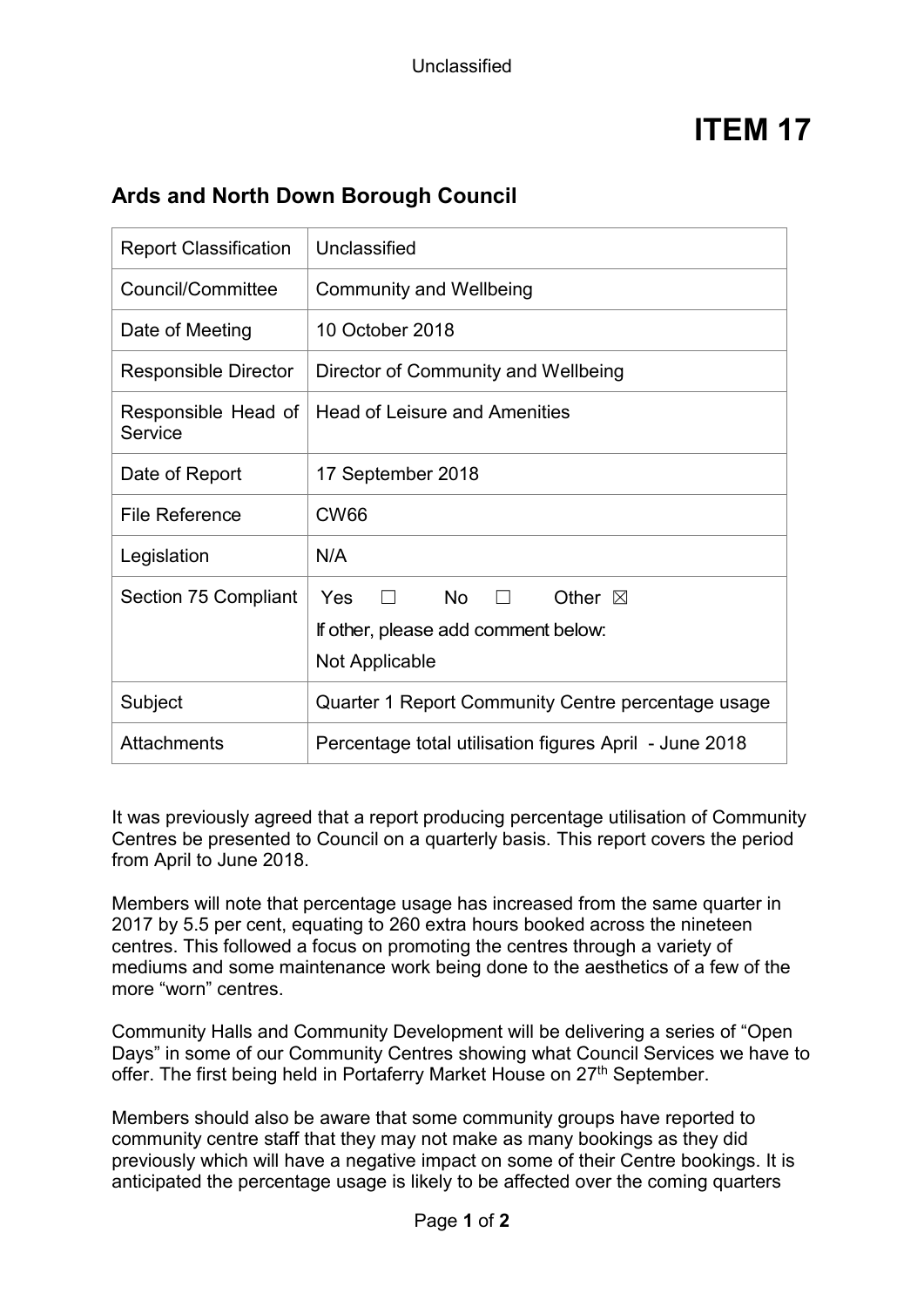#### Unclassified

despite the best efforts of the team to promote the facilities to the local community. It is hoped these open days will generate interest and offset the decrease caused by funding cuts to local community initiatives

# **RECOMMENDATION**

It is recommended that Council notes this report.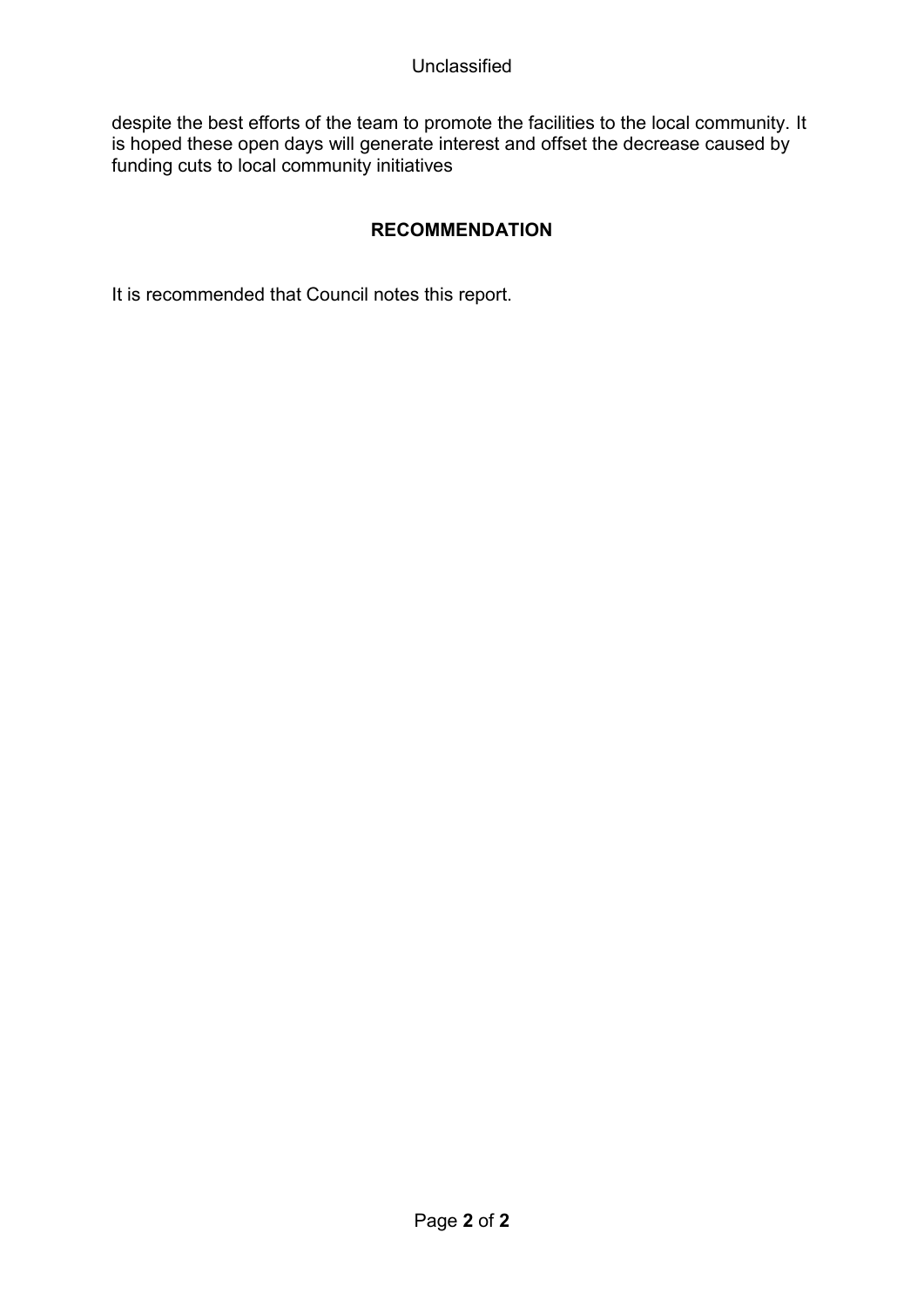# **Ards and North Down Borough Council**

| <b>Report Classification</b>   | Unclassified                                                    |  |
|--------------------------------|-----------------------------------------------------------------|--|
| Council/Committee              | <b>Community and Wellbeing</b>                                  |  |
| Date of Meeting                | 10 October 2018                                                 |  |
| <b>Responsible Director</b>    | Director of Community and Wellbeing                             |  |
| Responsible Head of<br>Service | <b>Head of Leisure and Amenities</b>                            |  |
| Date of Report                 | 26 September 2018                                               |  |
| <b>File Reference</b>          | <b>PCA 70</b>                                                   |  |
| Legislation                    | Wildlife and Natural Environment Act (Northern Ireland)<br>2011 |  |
| Section 75 Compliant           | <b>No</b><br>Yes<br>Other $\boxtimes$                           |  |
|                                | If other, please add comment below:                             |  |
|                                | Not Applicable                                                  |  |
| Subject                        | Ballycrochan Linear Park - Green Flag Status                    |  |
| <b>Attachments</b>             | None                                                            |  |

Following a Notice of Motion tabled at Council in April requesting a report on the steps needed for Ballycrochan Linear Park, Bangor to be considered for Green Flag status, the following outlines the necessary actions.

The Green Flag Award Scheme encourages high environmental performance and good management. Parks and green spaces are judged against following eight key criteria: -

- Welcoming Place
- Healthy, Safe and Secure
- Clean and Well Maintained
- Sustainability
- Conservation and Heritage
- Community Involvement
- Marketing
- Overall Management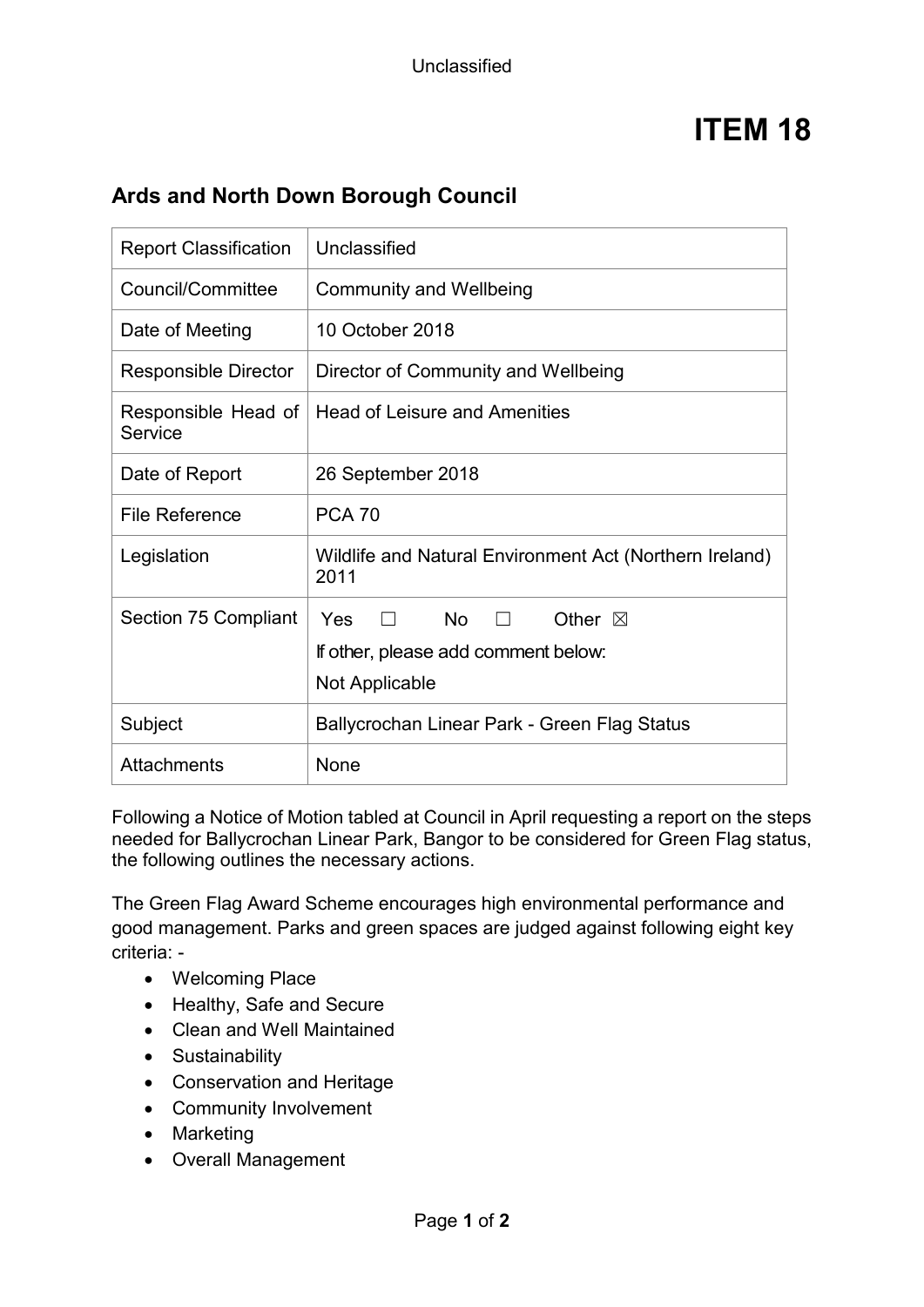The judging criteria also considers the fact that each park/green space will offer different kinds of facilities and will be managed and developed taking account of varying opportunities and constraints. Innovation and the way facilities offered are tailored to the needs of the community is also be taken into consideration.

The accreditation of sites for Green Flag is a performance measurement element within the Parks and Cemeteries Service Plan and in going forward, it is intended that additional sites will be assessed in the future to broaden the scope of Green Flag within Ards and North Down.

Currently, there are four sites holding the accreditation. These are Castle Park and Walled Garden, Ballymenoch Park, Londonderry Park, and Kiltonga Nature Reserve. The cost of a Green Flag application is £650 per site.

In the case of Ballycrochan Linear Park, the current status would be considered appropriate in meeting certain elements of the judging criteria including the newly introduced Rewilding initiative and wildflower meadow developed within the site.

To bring the site to the point of meeting the full range of criteria elements, there needs to be significantly increased community involvement and marketing in the form of volunteering and promotion. To this end, it is intended to develop links with the local community to increase both community buy in and voluntary sector involvement with the site. In doing this, the marketing and promotion of the site will also increase. Both these measures will increase the potential of Ballycrochan Linear Park being considered for Green Flag accreditation.

## **RECOMMENDATION**

It is recommended that Council approve Officers develop the community involvement and marketing elements in relation to Ballycrochan Linear Park with a view to making an application to Green Flag for the 2019 award period.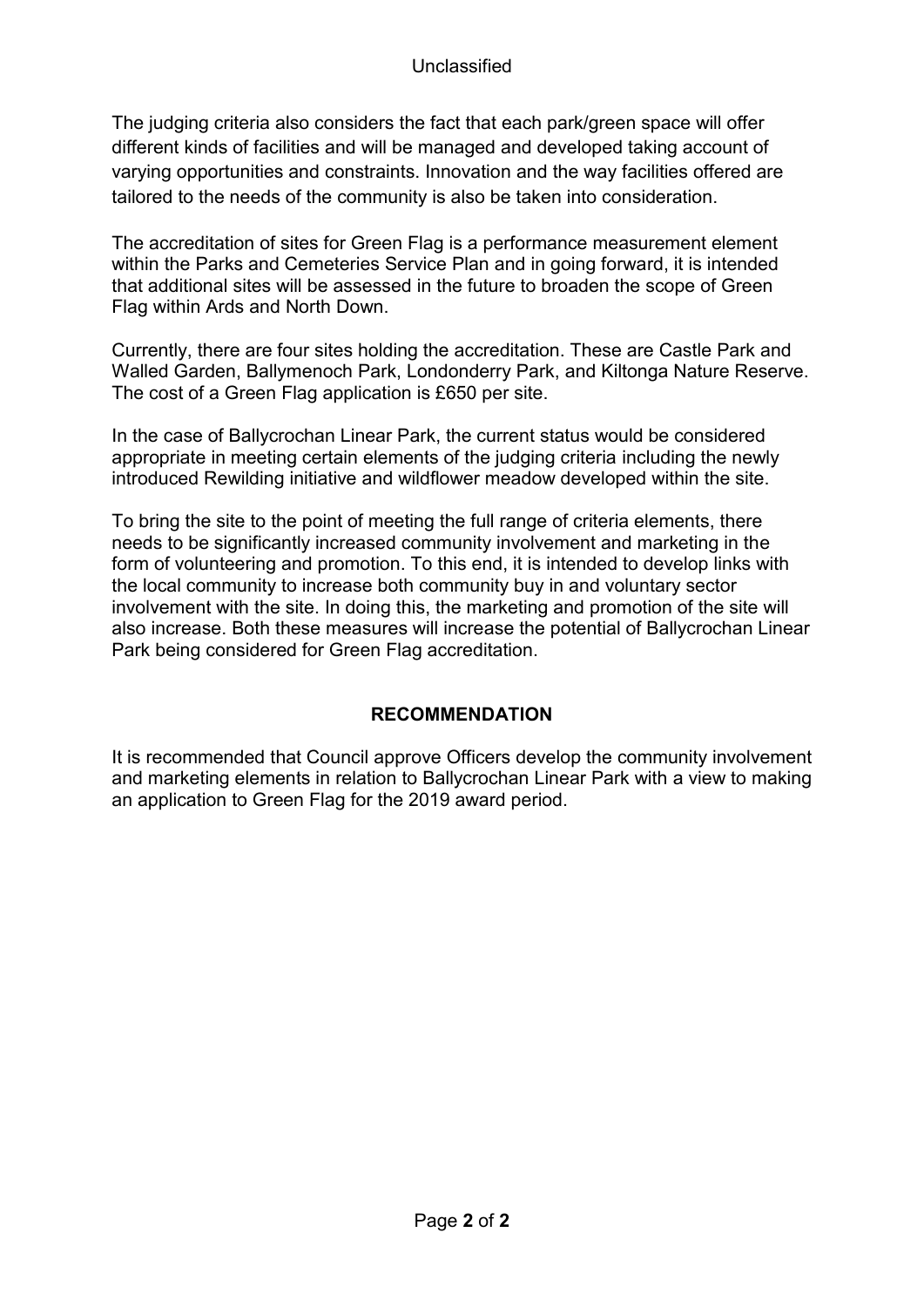# **Ards and North Down Borough Council**

| <b>Report Classification</b>   | Unclassified                                                                                          |  |
|--------------------------------|-------------------------------------------------------------------------------------------------------|--|
| Council/Committee              | <b>Community and Wellbeing</b>                                                                        |  |
| Date of Meeting                | 10 October 2018                                                                                       |  |
| <b>Responsible Director</b>    | Director of Community and Wellbeing                                                                   |  |
| Responsible Head of<br>Service | <b>Head of Leisure and Amenities</b>                                                                  |  |
| Date of Report                 | 19 September 2018                                                                                     |  |
| <b>File Reference</b>          | <b>PCA 69</b>                                                                                         |  |
| Legislation                    | Wildlife and Natural Environment Act (Northern Ireland)<br>2011                                       |  |
| Section 75 Compliant           | $\boxtimes$<br><b>No</b><br>Other $\square$<br><b>Yes</b><br>П<br>If other, please add comment below: |  |
| Subject                        | <b>Ballymacormick Plantation Open Space</b>                                                           |  |
| <b>Attachments</b>             | None                                                                                                  |  |

The Ballymacormick Plantation is a Council owned open space consisting of natural woodland tucked away between modern housing in Bangor. It is an area enjoyed by dog walkers, other individuals and families.

Council have maintained the site for many years and in the past have installed a path to improve access and improved the site drainage.

Over the years at the site there has been limited remedial works carried out site and as a result the path is pitted and the trees need some attention. There has also been an invasion of a type of wild garlic and a lot of the native plant species have been driven out.

Its location is as follows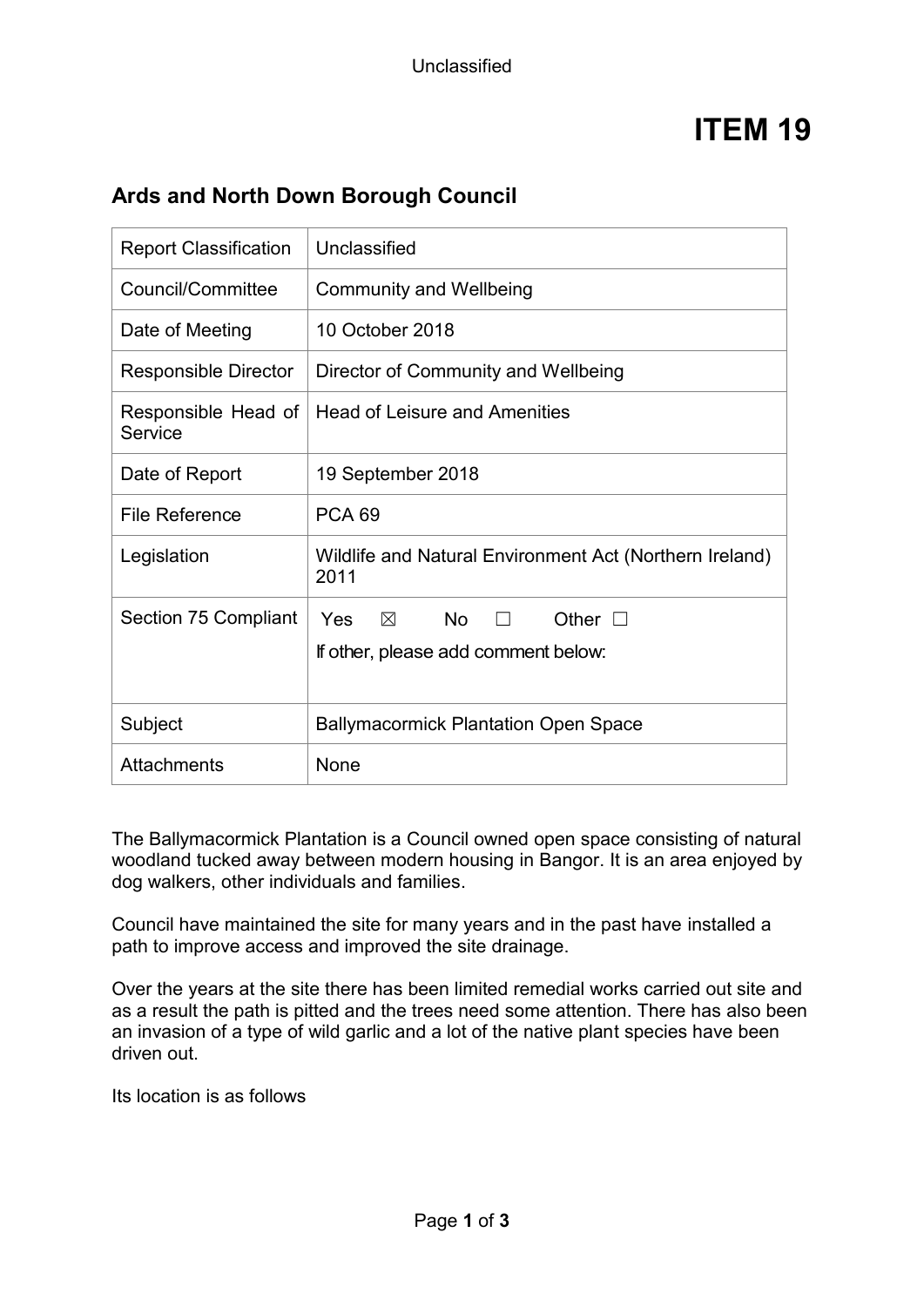

A small group of local residents believed it would be possible to rejuvenate the Plantation and started working toward getting some community involvement to help out with the work. The objective was to keep the Plantation as a piece of wild woodland but to clear away some of the lower tree growth and to tackle some of the invasive wild garlic and re-introduce native species such as bluebells.

The group contacted Council Officers to discuss how best to formulate a partnership arrangement for the betterment of the site.

A new community group, the Friends of Ballymacormick Plantation (FBP), was formed at a public meeting on Friday 18th May 2018. The group is purely concerned with helping the Council in the work that needs to be done in the Plantation.

The group recognise that the Plantation is Council property and all plans and actions will be agreed in advance with Council Officers.

It is proposed that a 3-year plan will be devised in a partnership between the Council and FBP. FBP will organise work parties from the community and will apply for funding from appropriate streams such as Live Here Love Here. Funding will be applied to the purchase of new trees and seeds for re-introducing native wild flowers.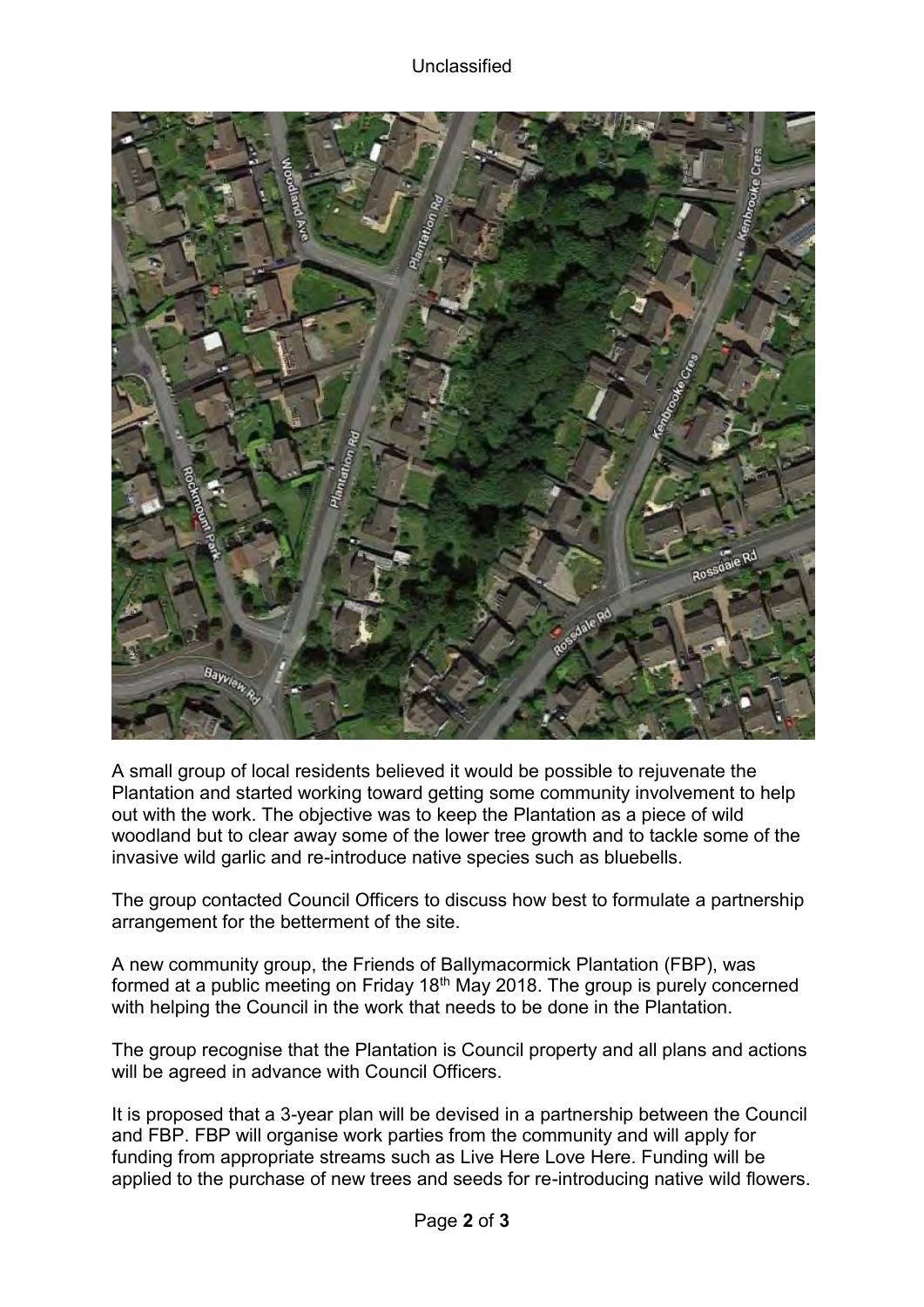The Council Biodiversity budget will also be utilised to assist in developing the project.

All activities carried out by the group will be directed by Council Officers and as a result can be covered under Council public liability insurance.

The partnership will assist Council in promoting and embedding further initiatives in relation to the Rewilding Parks Policy and it is also envisaged that the site would be a good resource for the local primary school to bring pupils into the plantation for lessons on the environment.

In order to promote and provide interpretation for the site, some information boards about the history of the area and about the trees, plants and the birds that can be seen in the plantation will be placed at key locations within the site.

# **RECOMMENDATION**

It is recommended that Council agree to the partnership approach between Council and Friends of Ballymacormick Plantation to develop projects which will enhance the site.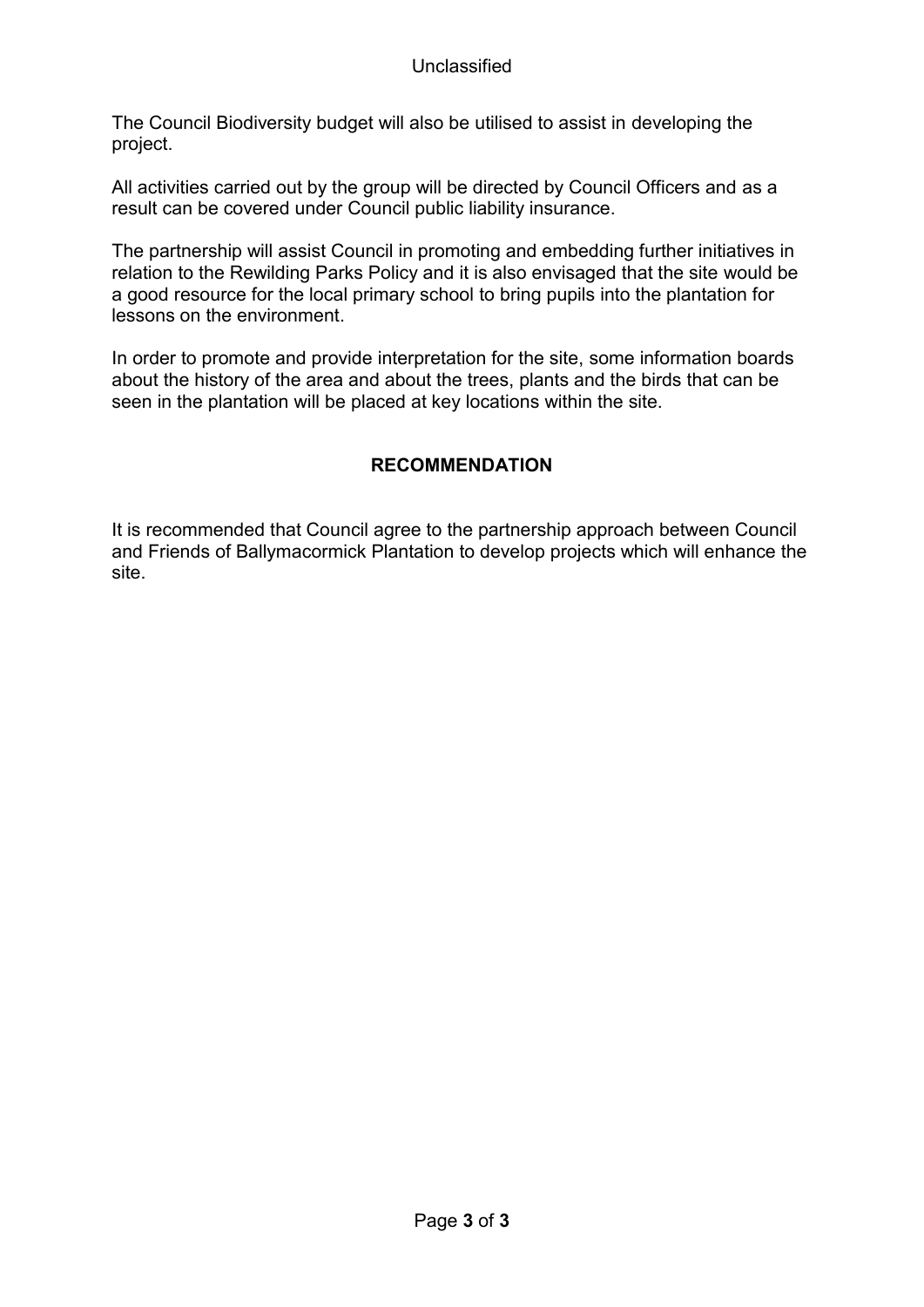| <b>Report Classification</b>   | Unclassified                                                                         |
|--------------------------------|--------------------------------------------------------------------------------------|
| Council/Committee              | <b>Community and Wellbeing</b>                                                       |
| Date of Meeting                | 10 October 2018                                                                      |
| <b>Responsible Director</b>    | Director of Community and Wellbeing                                                  |
| Responsible Head of<br>Service | Head of Environmental Health Protection and<br>Development.                          |
| Date of Report                 | 21 September 2018                                                                    |
| <b>File Reference</b>          | <b>CW45</b>                                                                          |
| Legislation                    | Various                                                                              |
| Section 75 Compliant           | <b>No</b><br>Yes<br>Other $\square$<br>$\Box$<br>If other, please add comment below: |
| Subject                        | Environmental Health Protection & Development<br><b>Activity Report</b>              |
| <b>Attachments</b>             | None                                                                                 |

# **Ards and North Down Borough Council**

The role of the Environmental Health Protection and Development Department is to ensure a better quality of life for all. From the protection perspective we seek compliance with Food, Public Health, Pollution, Health and Safety at Work, Consumer Safety and Housing legislation and standards, to protect the public from physical, chemical and biological agents, or conditions that may cause harm or ill health. This report, whilst not exhaustive, describes a large portion of the work of the department.

The department supports the Take Five Steps to Wellbeing principles. We seek to develop public health and wellbeing both within the organisation and externally. We are currently involved with initiatives to enhance the lives of the fuel poor, the safety of young and old in the home, mental health issues, allergens and obesity.

During the 2017-18 year we received additional funding from the Public Health Agency to employ an Age Friendly Co-ordinator in partnership with Lisburn and Castlereagh City Council and we have sought to work toward making Ards and North Down an Age Friendly borough to reflect our aging population.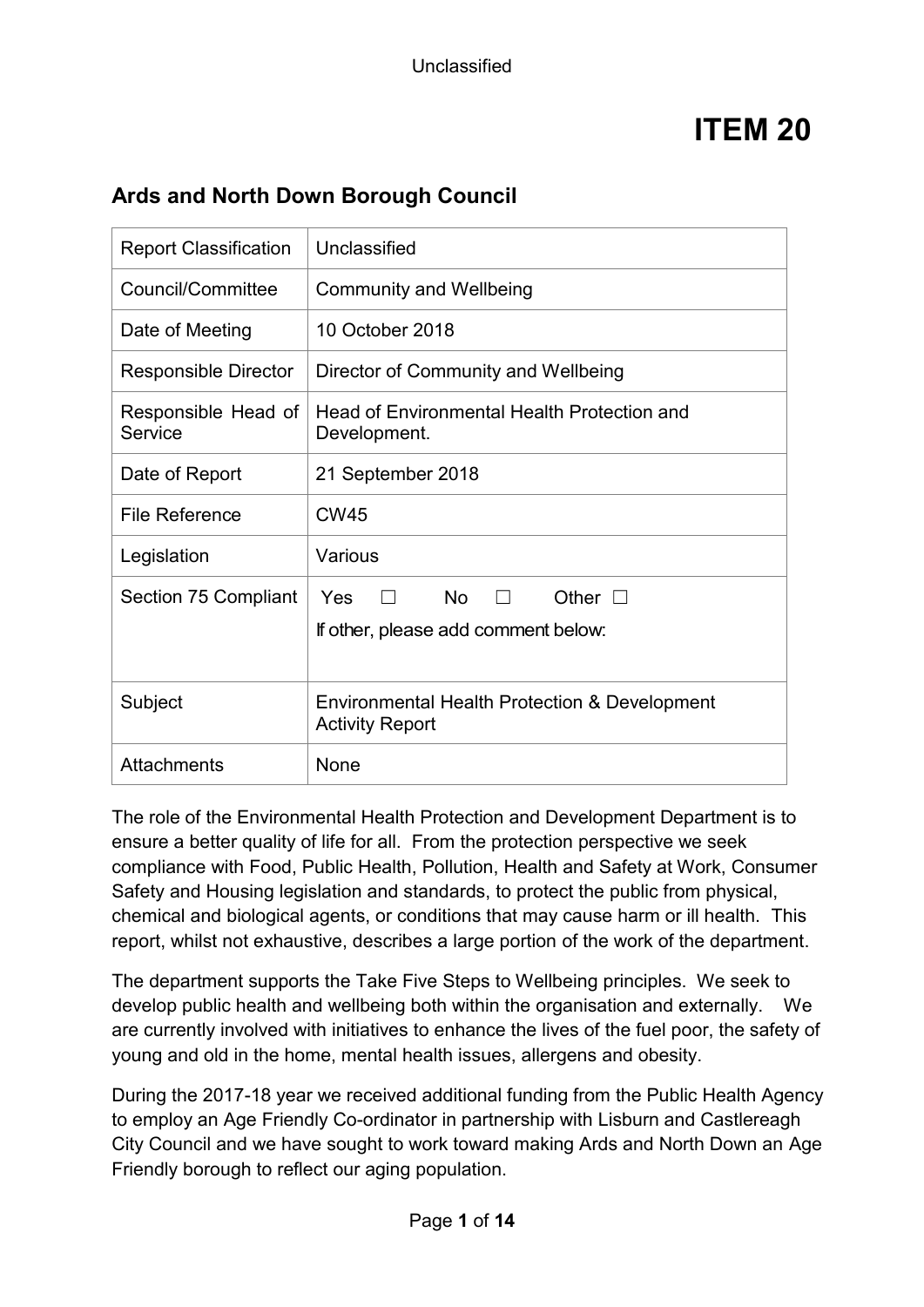Most of these wellbeing initiatives are delivered in partnership with others and we continue to seek ways to develop the health and wellbeing of the public.

The range of statutory and non-statutory functions delivered on behalf of the Council are as follows:-

- Food (full range of functions) including food manufacturing and fisheries.
- Health and Safety at Work
- Consumer Protection. (safety of consumer goods)
- EH protection (Pollution Control)
- Planning Consultations
- Industrial pollution prevention and control.
- Local Air Quality
- Public Health (nuisance)
- Housing (Private Tenancies Order)
- Pest Control
- Internal Council Wellbeing / Health initiatives
- External Wellbeing initiatives i.e. World Mental Health Day, Integrated Care Partnerships (ICPs), Age Friendly alliance.
- Tobacco Control shared service (with Lisburn & Castlereagh CC and the Down portion of Newry, Mourne and Down)
- Home Safety shared service (with Lisburn & Castlereagh CC and the Down portion of Newry, Mourne and Down)
- Affordable Warmth.

The workload of the department is split between **requests for service, planned inspection and wellbeing intervention activities.**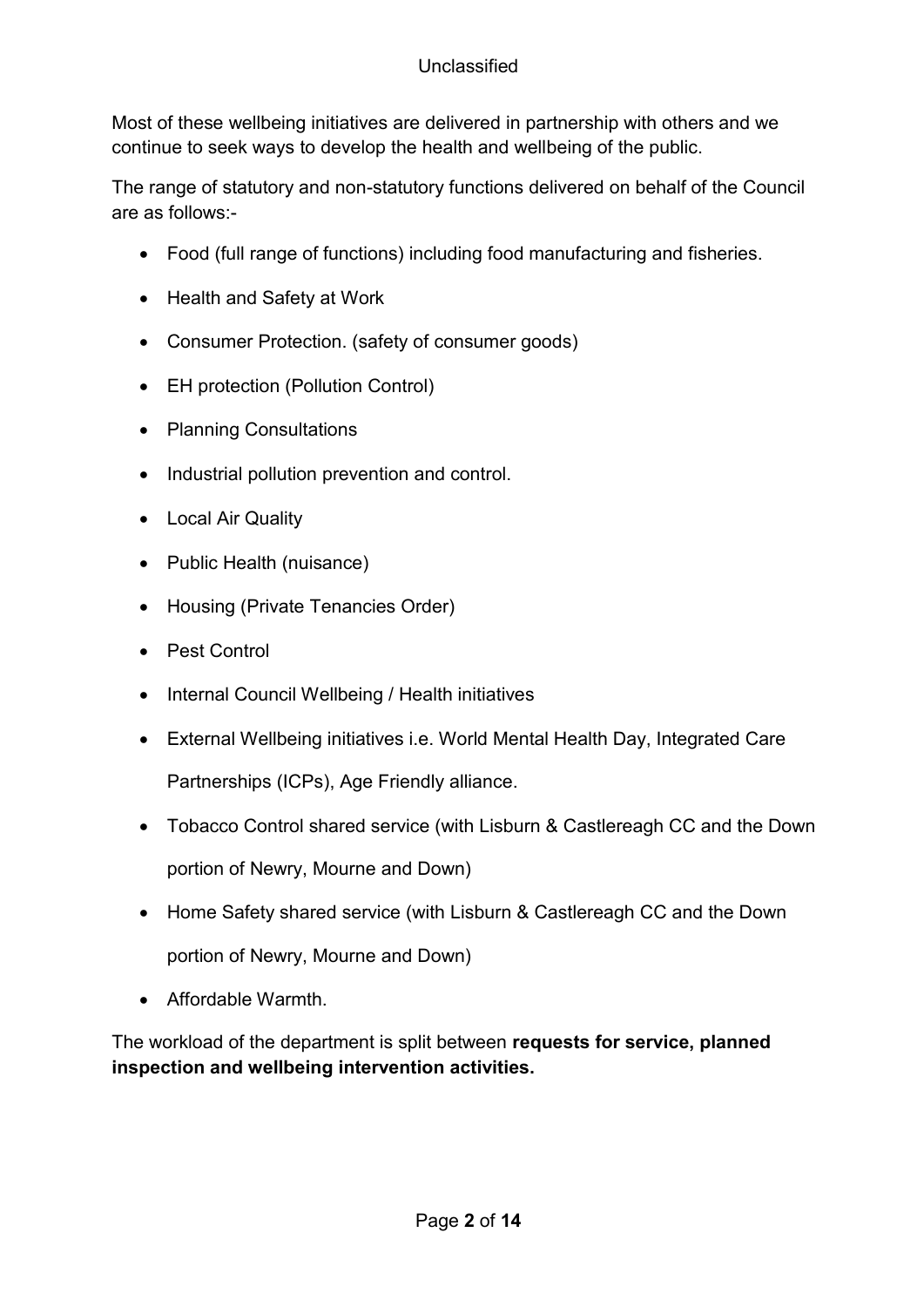## **Service Requests**

Service requests relate to individual's requests for assistance for example in relation to pest control, or when the activities of one party cause an adverse effect on another for example in relation to environmental health nuisances and pollution control.

| <b>Department Function</b>          | <b>Number of Requests</b> |
|-------------------------------------|---------------------------|
| <b>Pest Control</b>                 | 909                       |
| <b>General Environmental Health</b> | 821                       |
| <b>Pollution Control</b>            | 472                       |
| Food Hygiene and Standards          | 197                       |
| <b>Private Tenancies Complaints</b> | 168                       |
| (Private rented property)           |                           |
| <b>Health and Safety</b>            | 44                        |
| <b>Consumer Protection</b>          | 15                        |
| (safety of consumer goods)          |                           |
| <b>Tobacco Control</b>              | 5                         |
| Licensing                           | 10                        |
| Total                               |                           |

### **The number of service requests by category 2017-18.**

In addition to the above, 132 applications were made under the Private Tenancies Order to have homes inspected against the fitness standard.

A total of 198 statutory notices were issued under the Clean Neighbourhoods and Environment Act (Northern Ireland) 2011, to secure environmental improvements and abatement of nuisances.

In order to meet the needs of the public we endeavour to respond as quickly as possible to service requests. Our performance indicator in this regard is to respond to >90% of service requests within two working days. For the year 2017/18 we achieved this for 92% of service requests.

## **Planning Consultation.**

Officers responded to 333 consultations from the planning department on planning matters that could potentially affect public or environmental health.

## **Planned Inspection and Proactive visits to commercial premises.**

There are currently 3665 open commercial premises on the Environmental Health database. During the year 1423 (just over 1/3) of these premises were visited to assess compliance with legislation, to educate business operators on new legislation and requirements and to obtain samples.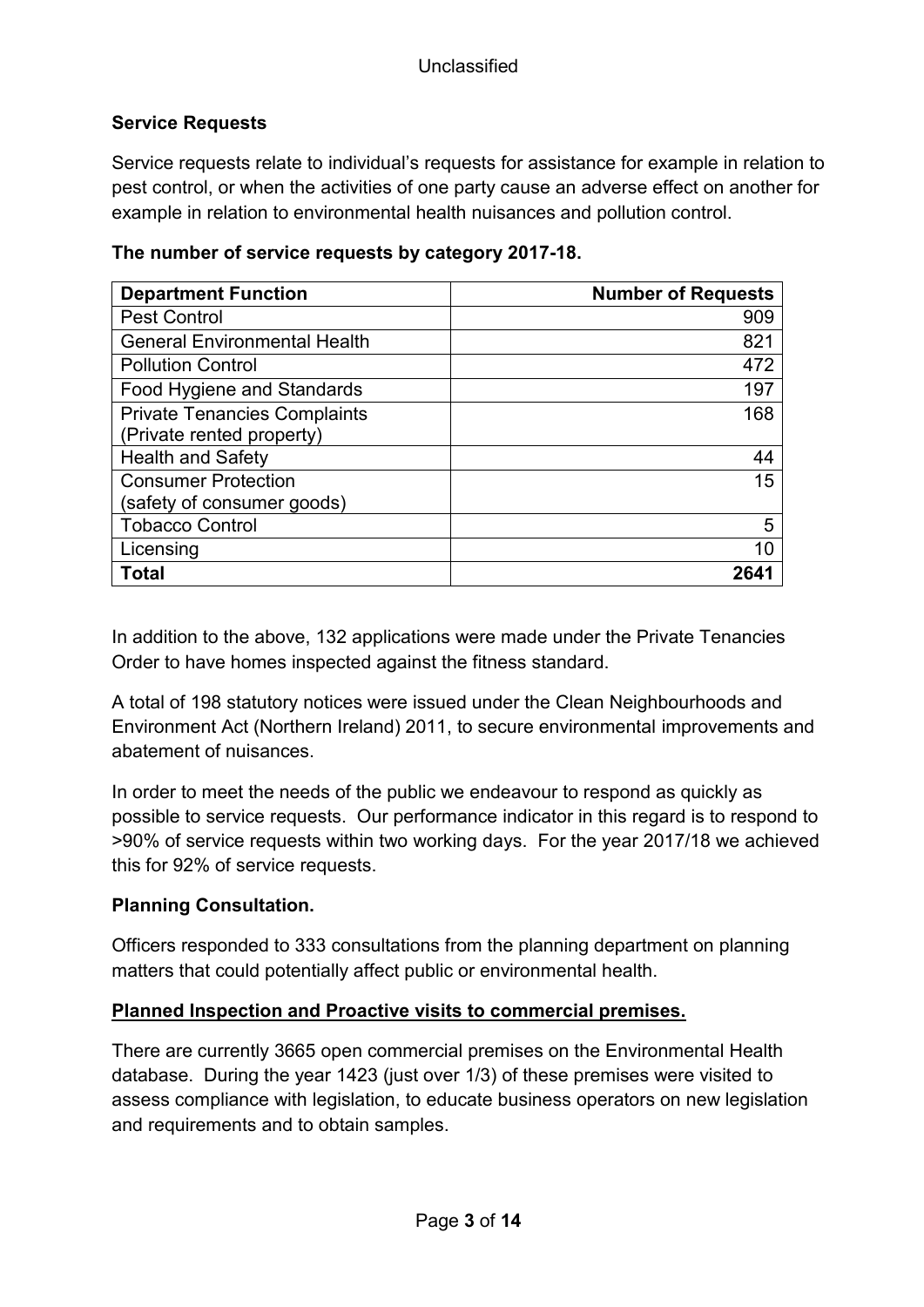In order to reduce the burden on business many of these visits were carried out concurrently with officers assessing a range of legislative compliance - for example food hygiene, food standards and tobacco control might have been addressed at one visit. In addition, all businesses and premises are risk assessed to ensure that those which might present the greatest potential risk to public health are visited most frequently.

Some of the premises might have received a number of visits over the period. This happens for a number of reasons such as; where food premises have sought assistance in compliance with requirements relating to allergens or improving a Food Hygiene Rating; to obtain samples for chemical and bacteriological analysis to assess food safety, compositional standards and labelling; and in cases of continued noncompliance with requirements that have a potential impact on public health.

| <b>Row Labels</b>           | Compliance<br><b>Activities</b><br><b>Recorded</b> | <b>Number of</b><br><b>Premises</b><br><b>Visited</b> |
|-----------------------------|----------------------------------------------------|-------------------------------------------------------|
| <b>Health and Safety</b>    | 679                                                | 453                                                   |
| Food Hygiene                | 1095                                               | 672                                                   |
| <b>Tobacco Control</b>      | 1078                                               | 746                                                   |
| <b>Food Standards</b>       | 648                                                | 407                                                   |
| Licensing                   | 20                                                 | 20                                                    |
| <b>Consumer Protection</b>  | 33                                                 | 31                                                    |
| <b>Industrial Pollution</b> | 23                                                 | 23                                                    |
| Total                       | 3576                                               | 2352                                                  |

Table of Compliance Activities V's number of premises visited.

These visits generated 1786 letters that contained warnings about breaches of legislation. 1103 advice only letters were sent, and 42 statutory notices were served.

It should be noted that Tobacco Control functions are carried out as a shared service with Lisburn & Castlereagh CC and the Down portion of Newry, Mourne and Down but the figures provided are for ANDBC only.

# **Food and Consumer Protection Narrative**

# **Food Control**

During the year the Northern Ireland Food Managers Group (NIFMG), which has representation from all 11 Councils, developed a province wide strategy to help food businesses achieve compliance with the legal requirements in relation to allergens. The Food Control team implemented the strategy and carried out 81 advisory visits in addition to those normally carried out as part of the inspection programme. It is anticipated that this will result in increased compliance levels when the businesses are next subject to a full programmed inspection.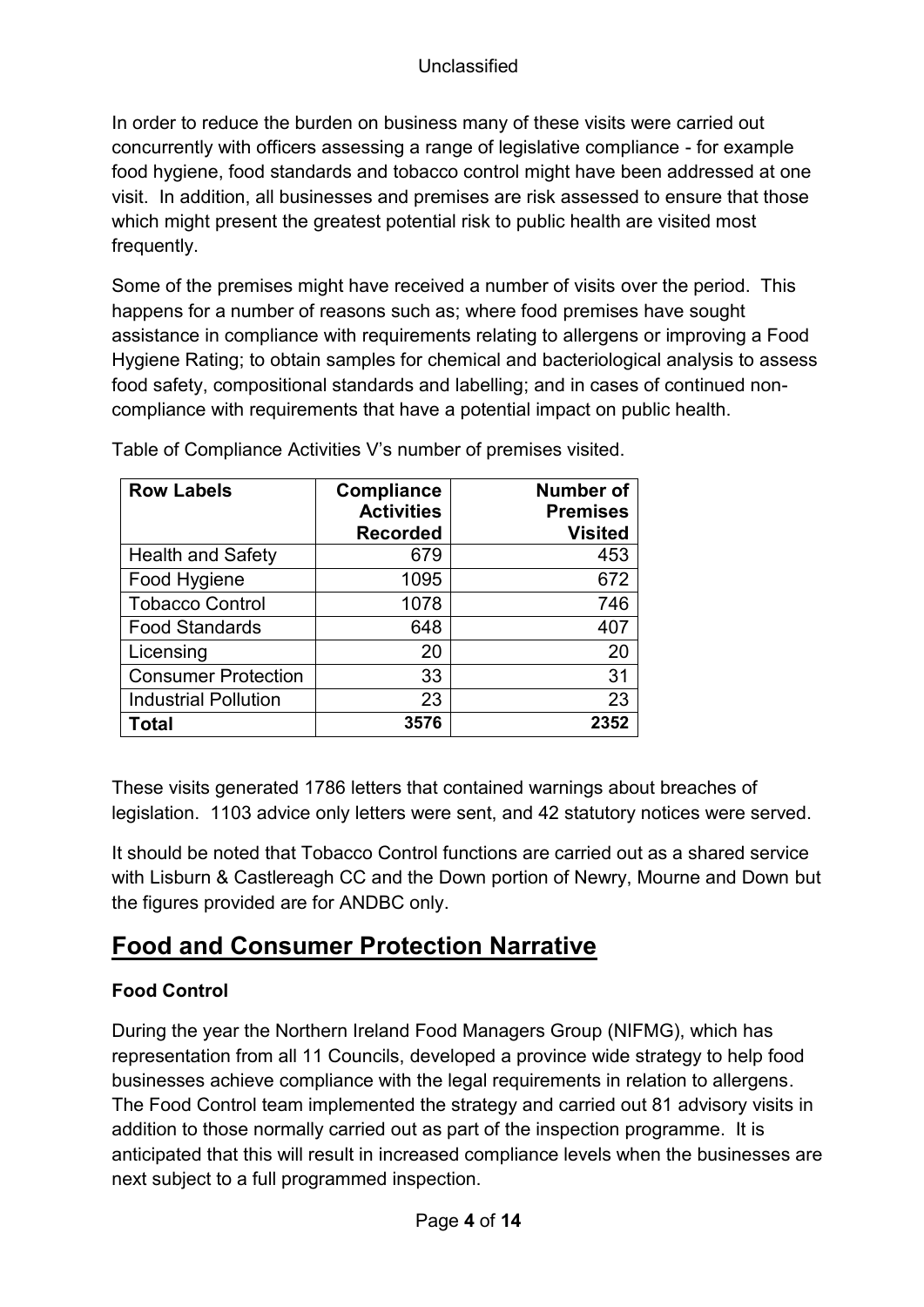## Unclassified

In addition to the routine inspection of food premises and the reactive work in dealing with complaints and notification of food poisoning incidents, a food sampling programme was undertaken. Food sampling is an essential and effective tool in ensuring that consumers are provided with safe food and the information to enable them to make informed choices about food purchases. During the year, 602 samples of food were sent for microbiological testing and 191 samples were sent for chemical analysis. This is also a particularly important service for food producers in our area as it helps them quality assure their produce for sale outside the area.

Initiatives were undertaken this year to enhance support and advice to local businesses as follows:

- As part of the promotion of the Calorie Wise award, a workshop for the operators of local catering businesses was organised in November. As the audience represented a wide selection of businesses, the services of a Chinese interpreter were employed to assist in delivery of the information
- Asian caterers following on from the support given to Chinese caterers in previous years, interpreters assisted in facilitating two information seminars for Asian caterers on the identification of allergens in their menus and advice on compliance with the Food Information Regulations.

# **Consumer Protection**

The section provides a support and advisory service to local manufacturers, suppliers and distributors of non-food consumer products in respect of their safety. Local businesses have received advice regarding safety of a diverse range of consumer goods including oven gloves, wax candles, toys, crafts and electrical goods. The scope of this work has increased significantly over recent years following the introduction of The Construction Products Safety Regulations. This extends our work into the manufacture of all construction products. Although some training and expertise has been gained in this area, officers will continue to require additional training to enable them to carry out inspections and advisory visits to local businesses for this function. Work in establishing a database of manufacturers and first-time suppliers continues and it is anticipated that all such premises will be visited over the next twelve to eighteen months.

# **Health and Safety, Noise and Petroleum Narrative**

## **Health and Safety**

A total number of 2461 premises were registered for health and safety on 31 March 2018, and 628 visits were completed during the year. The breakdown of these visits is as follows;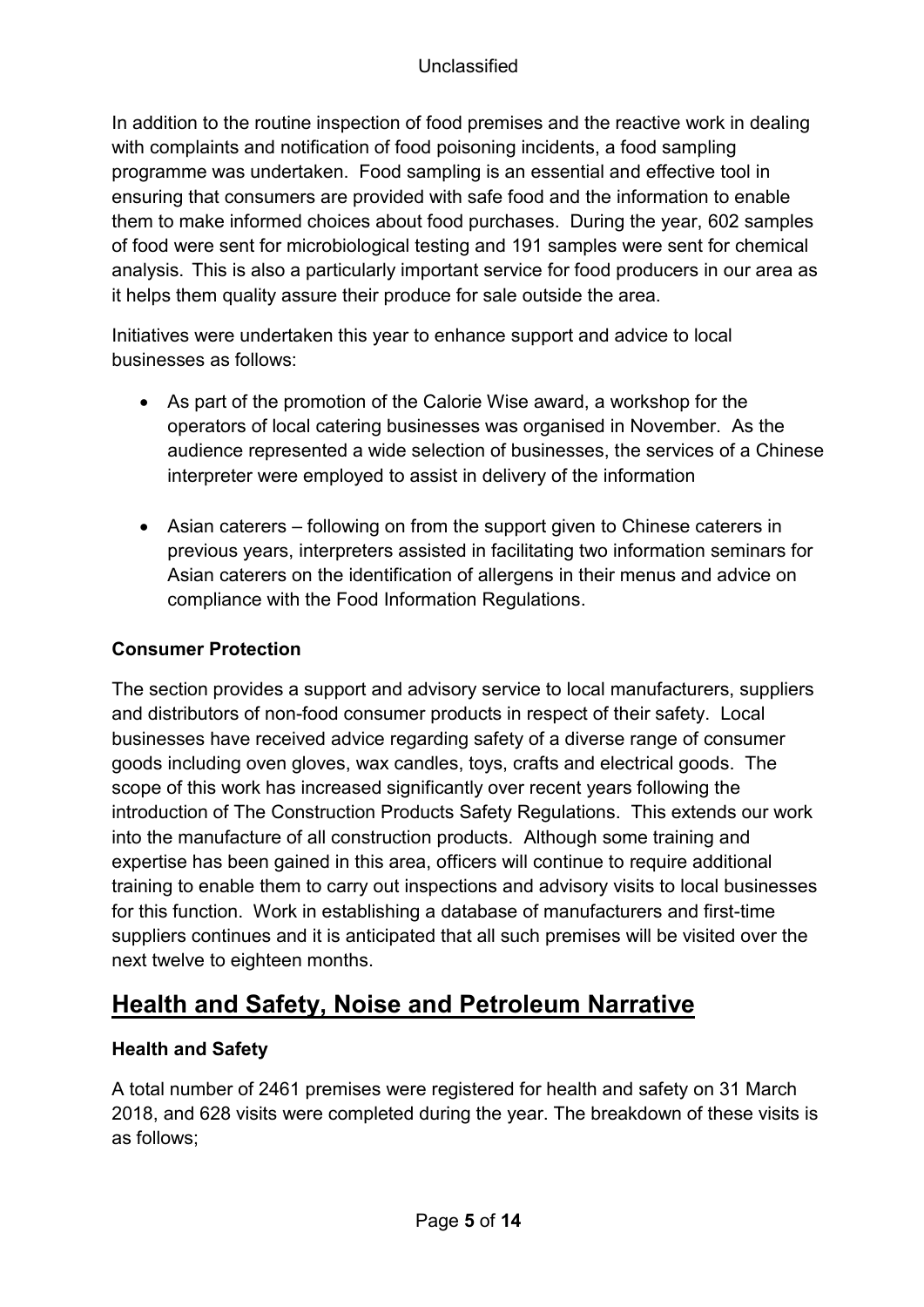- 310 Inspections
- 230 Revisits
	- 60 Visits to investigate accidents
	- 12 Visits in response to requests for advice
	- 13 Visits in response to complaints about premises or work activities
		- 3 Other visits

In addition to visits to assess compliance with general Health and Safety legislation, a number of these visits were in relation to specific Initiatives that the Service participated in, either due to an assessment of local needs or as part of the work plan agreed by the Northern Ireland Local Authority Health and Safety Liaison Group (HSLG) which is a partnership with the Health and Safety Executive Northern Ireland (HSENI).

20 Improvement Notices were served in relation to serious contraventions or continuing non-compliance, and 4 Prohibition Notices were issued in respect of issues presenting a serious risk to health or safety.

2 prosecutions were completed during the period;

- On the 15 December 2017, Ballywhiskin Caravan Park were fined £200 for failing to comply with an Improvement Notice served under the Health and Safety at Work (N) Order 1978, requiring that an Electrical certificate be provided to demonstrate that the electrical installation on the site was maintained in a safe condition.
- On 16 March 2018 PCO Davis trading as Rainbow International were fined a total of £1250 for breaches of the Health and Safety at Work (NI) Order and the Management of Health and Safety at Work Regulations (NI) 2000. This case was taken following an accident where an employee fell when accessing racking and injured their knee. On investigation it was found that the employer had no health and safety policy and failed to carry out adequate risk assessments or provide adequate health and safety training. There was evidence of unsafe systems of work in relation to manual handling and working at heights.

# **Caravan Site Licensing.**

Since RPA the Health and Safety team has been responsible for this function; involving an annual assessment visit to each of the 26 Caravan Sites located throughout the Borough, and revisits as necessary. Officers also complete a Health and Safety inspection of sites where this is due. During licensing visits in the previous reporting period officers identified a number of longstanding contraventions, relating to combustible fences, insufficient spacing and lack of provision of emergency phones.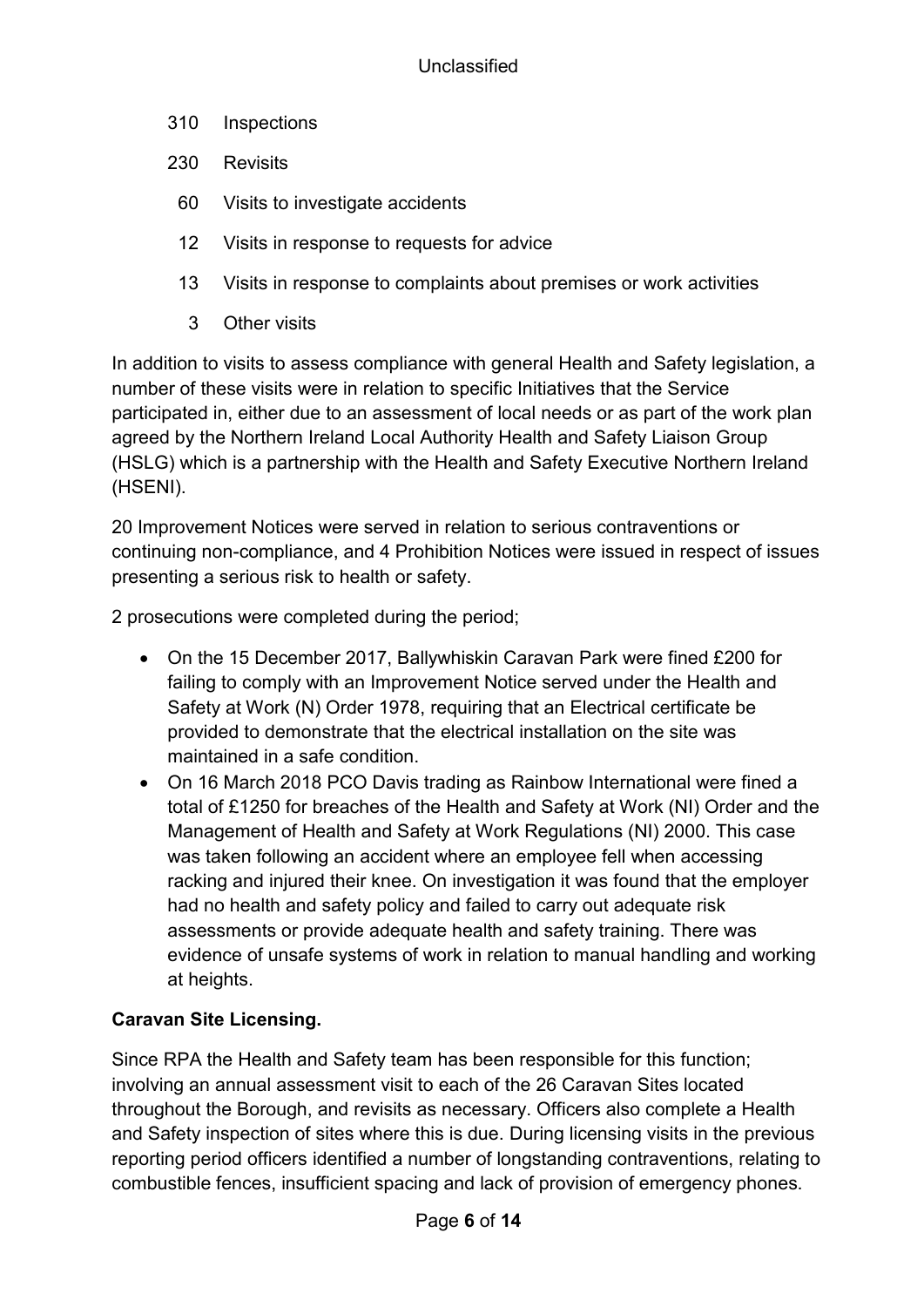The department took a graduated approach in addressing these issues which resulted in instigation of legal proceedings in relation to two sites in December 2017.

## **Petroleum Licensing.**

This is another area of enforcement which was transferred to the Health and Safety Team post RPA. Two Health and Safety Officers attended topic specific training in the previous reporting period and have continued to build on the knowledge acquired to attain the expertise required for this licensing function.

During this period 41 inspections and 10 revisits were completed of filling stations located within the borough in order to ensure that licences were issued in a timely manner. Health and Safety Inspections of the premises have been completed in a single combined visit where appropriate.

## **Health and safety information for Churches**.

The Environmental Health Department launched a health and safety guidance booklet specific to churches and places of worship in March 2018. The booklet aimed to increase awareness of safety in churches and to provide a practical approach to compliance with health and safety provisions. A self-assessment checklist was also provided to the premises to highlight the key requirements needed to comply with main legal requirements. A list of the churches and places of worship within the district was compiled and 115 churches and places of worship received the relevant health and safety guidance. The overall response of this proactive approach to enforcement was very positive as a number of churches contacted the department for a PDF version of the booklet so that they could conduct training exercises with their employees/volunteers. A number of church elders also appointed a health and safety officer in the church as a result of this intervention.

## **Information for private swimming pools re; Shallow water blackout.**

In response to a recent drowning incident in a public swimming pool, the Environmental Health Department sent a letter and associated guidance/signage to the private swimming pools within the District to highlight the issues around underwater swimming and hyperventilation. 8 premises within the district were provided with information on Shallow water blackout, hyperventilation and breath holding. Guidance from the Royal Life Saving Society UK was sent to the relevant premises. Signage was also provided to be displayed around the pool to highlight the matter to all service users. Employers were requested to adequately assess the risks to staff, customers and others in regard to drowning.

# **Sunbed Test Purchase Exercises**

A test purchase exercise to assess compliance with the Sunbed Act (Northern Ireland) 2011 has not been conducted between April 2017 and March 2018. The previous test purchases exercise took place in March 2017 and the next is planned for October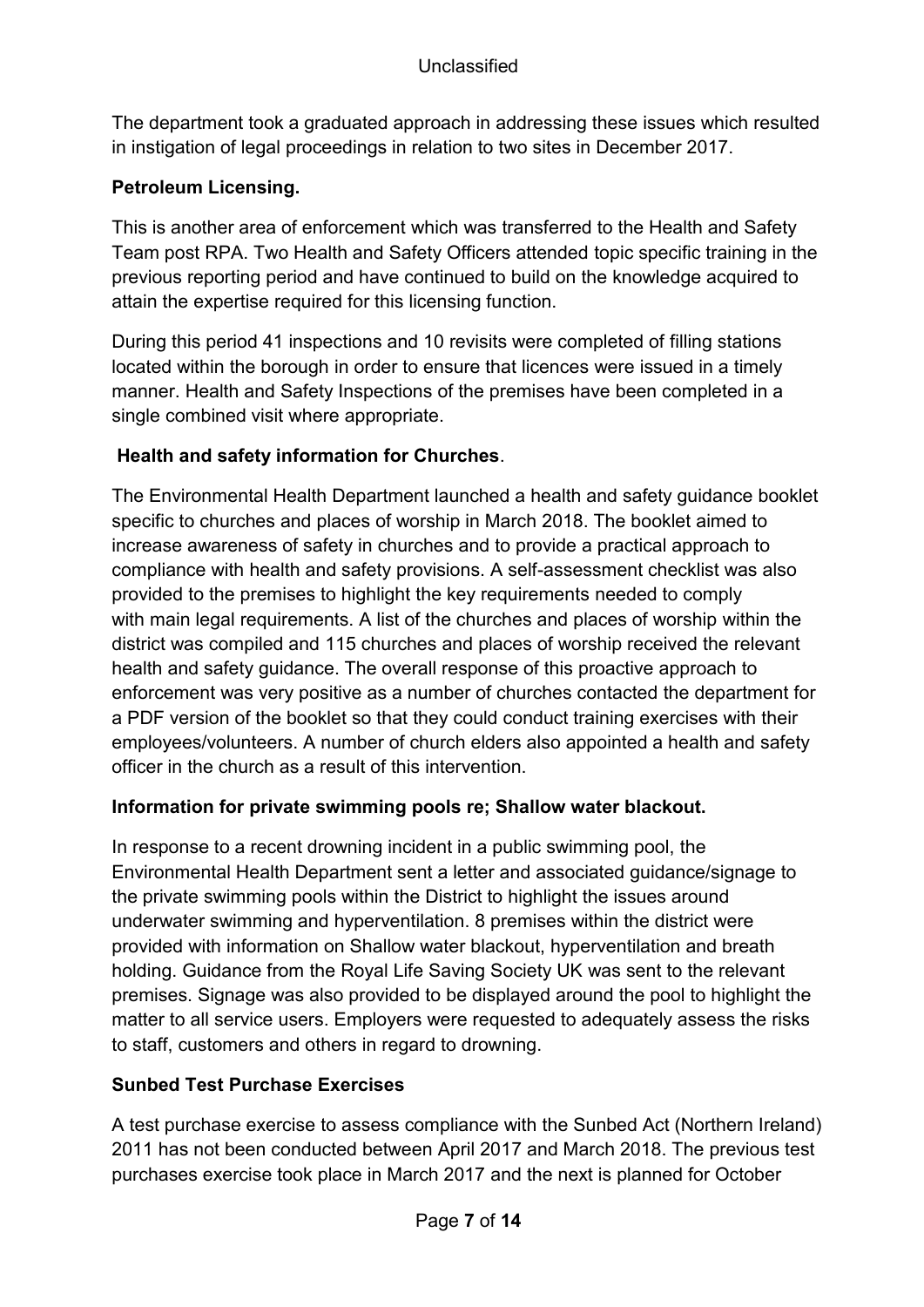2018 which falls outside this reporting period. These exercises assess the control measures and procedures local business have implemented to prevent persons under 18 years old from using sunbeds. All the sunbed premises within the district receive an advisory visit to date in preparation for the test purchase exercises.

## **Firework Licence Applications.**

20 Firework Licence applications were assessed by officers for displays held within the Borough. 1 application was refused as it was submitted on the day of the proposed display, not allowing officers adequate time to assess the application. Officers are warranted by the Department of Justice Firearms and Explosives Branch (FEB) and provide comments and where necessary additional conditions to the FEB, who in turn issue Licences for fireworks display if officers are content that it is safe to do so. Officers also inspected premises where Fireworks or flares are stored, and which are registered under the Manufacture and Storage of Explosives Regulations.

## **Pollution Control – Noise**

518 Complaints about noise were investigated during the year. This includes 314 received by the dog enforcement team.

## **Clean Neighbourhoods and Environment Act (NI) 2011 – S.65 Noise Abatement Notices.**

8 Noise Abatement Notices were served in total during the year, with the details as follows;

5 Notices were served in relation to dog barking

- 1 Notice was served in relation to noise from Barking Dogs at Thornleigh Gardens, Bangor. There was one complainant. The Notice required the dog owner to take all necessary steps to prevent the dog kept at their property from barking so as to prevent noise nuisance affecting nearby residents. The complainant believed there to be a breach of the Notice, however, monitoring did not substantiate this.
- 1 Notice was served in relation to dog barking at Coppice Way Newtownards. There was one complainant. The Notice required the named person to take all necessary steps to prevent the dog kept at their property from barking so as to prevent noise nuisance affecting nearby residents.
- 1 Notice was served in relation to dog barking at Bangor Road, Newtownards. There was one complainant. The Notice required the dog owner to take all necessary steps to prevent the dog kept at their property from barking so as to prevent noise nuisance affecting nearby residents. The complainant believed there to be breach of notice, monitoring showed that there was little improvement in the level of barking, however, conversations recorded prevented further action being taken.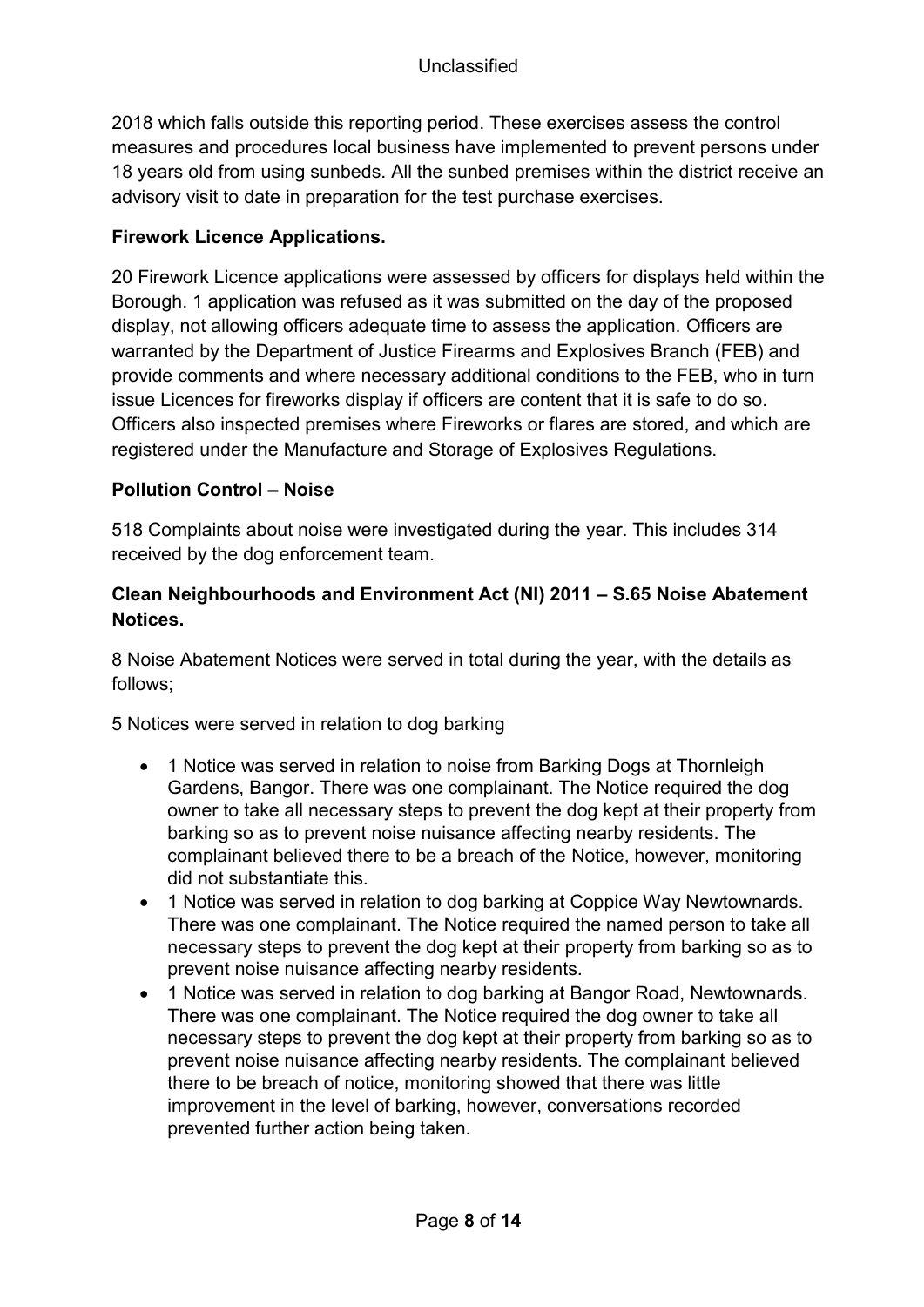- 1 Notice was served in relation to dog barking at Chester Park, Bangor. There were two complainants. The noise monitoring equipment was installed in one complainant's home. The notice was served in respect to this complainant. The Notice required the dog owner to take all necessary steps to prevent the dog kept at their property from barking so as to prevent noise nuisance affecting nearby residents. The complainants believed there to be breach of Notice and monitoring substantiated this.
- 1 Notice was served in relation to dog barking, howling and whining at Rostrevor Drive, Bangor. There was one complainant. The Notice required the named person as the owner of the premises on which the nuisance arises to abate the nuisance and prohibit its recurrence.

2 Notices were served in relation to party type noise

- 1 Notice was served in relation to party type noise at Beatrice Road, Bangor. There were two complainants, the noise monitoring equipment was installed in one complainant's home. Due to the complainant not wishing to be singled out on the notice due to safety concerns, the notice was worded as nuisance to 'residents in the vicinity of'. The Notice required the named persons, 4 in total, to take all necessary steps to prevent loud music and party type noise so as to prevent noise nuisance affecting nearby residents.
- 1 Notice was served in relation to music and party type noise at Brook Lane, Bangor. There was one complainant. The Notice required the named person to take all necessary steps to prevent loud music and party type noise so as to prevent noise nuisance affecting nearby residents.

## **Other**

• 1 Notice was served in relation to an alarm sounding at Holborn Lane, Bangor. The notice requires the nuisance to be abated within 20 minutes of it arising.

## **Clean Neighbourhoods and Environment Act (NI) 2011 – S.65 Summary Proceedings for Noise Nuisance.**

Chester Bark, Bangor- dog barking. Legal proceedings were instituted in February 2018, which falls within the year April 2017 to March 2018, however, the case was not concluded until August 2018.

# **Public Health and Housing Narrative**

## **Service Requests**

Much of the work of the Public Health and Housing service unit relates to service requests from residents. For the year 2017/2018, Officers responded to 1933 service requests relating to pest control, housing/drainage issues and neighbourhood nuisance (excluding noise).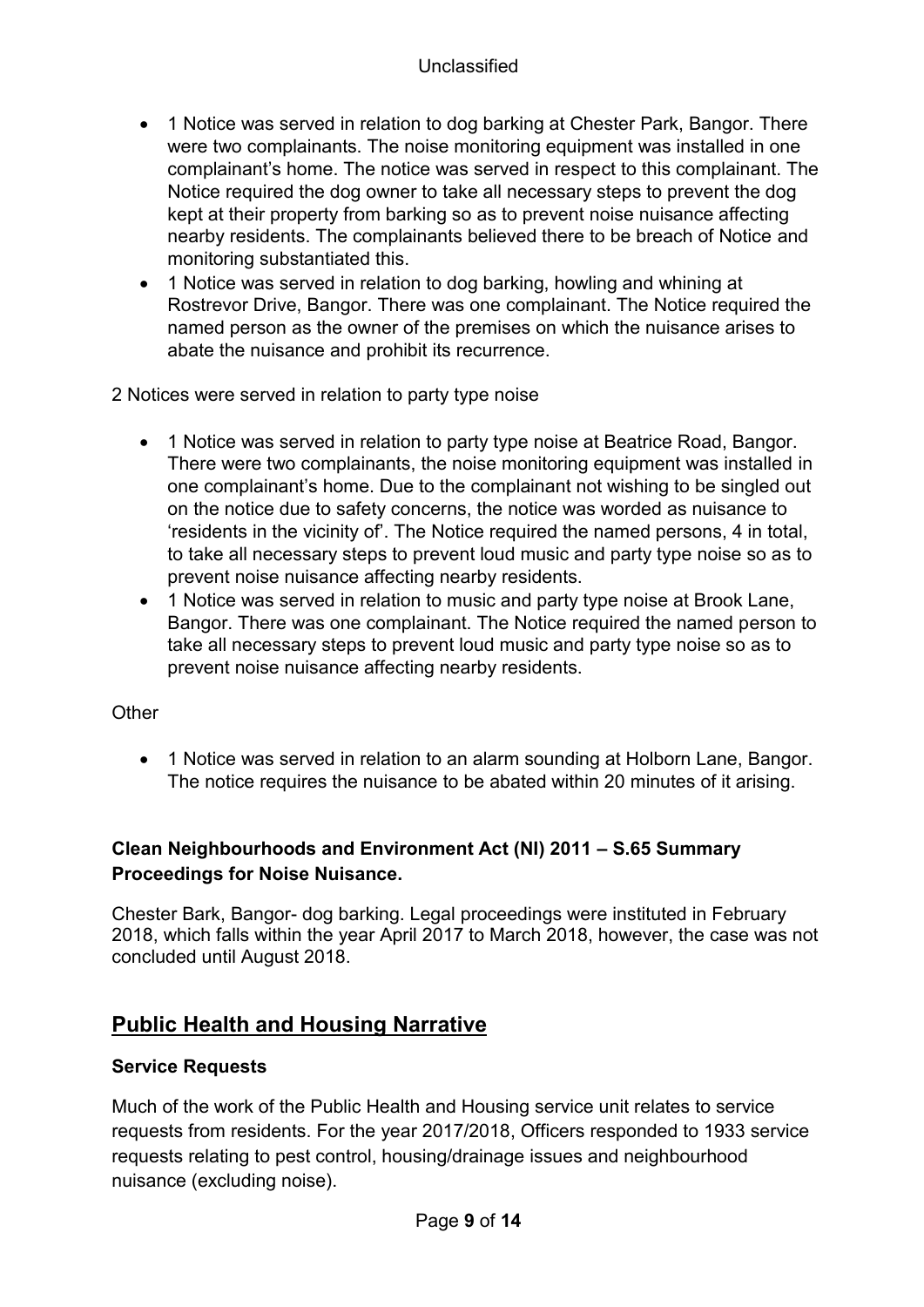The most common types of service request relate to pest control, with rodent and flying insect complaints being received in the greatest numbers. We provide an investigation and advice service, which ensures that the root cause of pest problems can be properly identified, and effective solutions can be made. Support is also provided to Officers carrying out the food hygiene function, when assistance is required in relation to pest control matters.

Other types of service requests received included neighbourhood complaints in relation to housing defects, malodour, smoke, and problems with drainage/flooding.

# **Private Rented Housing**

Regulation of the private rented housing sector is carried out by this service unit, primarily through the enforcement of the Private Tenancies (Northern Ireland) Order 2006 and ancillary regulations. Officers inspect rented properties to ensure they are fit for habitation, free from disrepair and that they are not in a condition that is prejudicial to health. During 2017/2018, the service unit issued 124 Certificates of Fitness, while 8 properties were found to be unfit and Notices of Refusal were served on the landlords.

Housing officers also worked to ensure that landlords are complying with tenancy deposit and landlord registration requirements. A number of fixed penalties were issued against landlords/agents who failed to comply with the tenancy deposit legislation. The legislation is likely to be reviewed with the aim of correcting current weaknesses in its wording; this will aid regulation but will likely increase demand for our services. Housing officers also proactively search for properties which may require a Certificate of Fitness to ensure that residents in the private rented sector are living in acceptable housing.

# **Air Quality**

This is a shared service with Lisburn and Castlereagh City Council. Local air quality is monitored at 16 sites in the borough, with annual reports being submitted to DAERA as required by legislation. A successful grant application was made during 2015/2016, which has secured £19k per year of external funding towards providing the service until March 2019.

Monitoring is also undertaken in relation to radiation levels in the borough, via sampling of foodstuffs and a permanent monitoring station in Portavogie. There were no incidents of concern during 2017/2018.

# **Notices Issued and Prosecutions**

190 notices were served using the Clean Neighbourhoods and Environment Act (NI) 2011, following service requests or housing standards inspections. Two fixed penalty notices were issued in relation to landlord registration, and one in relation to tenancy deposits.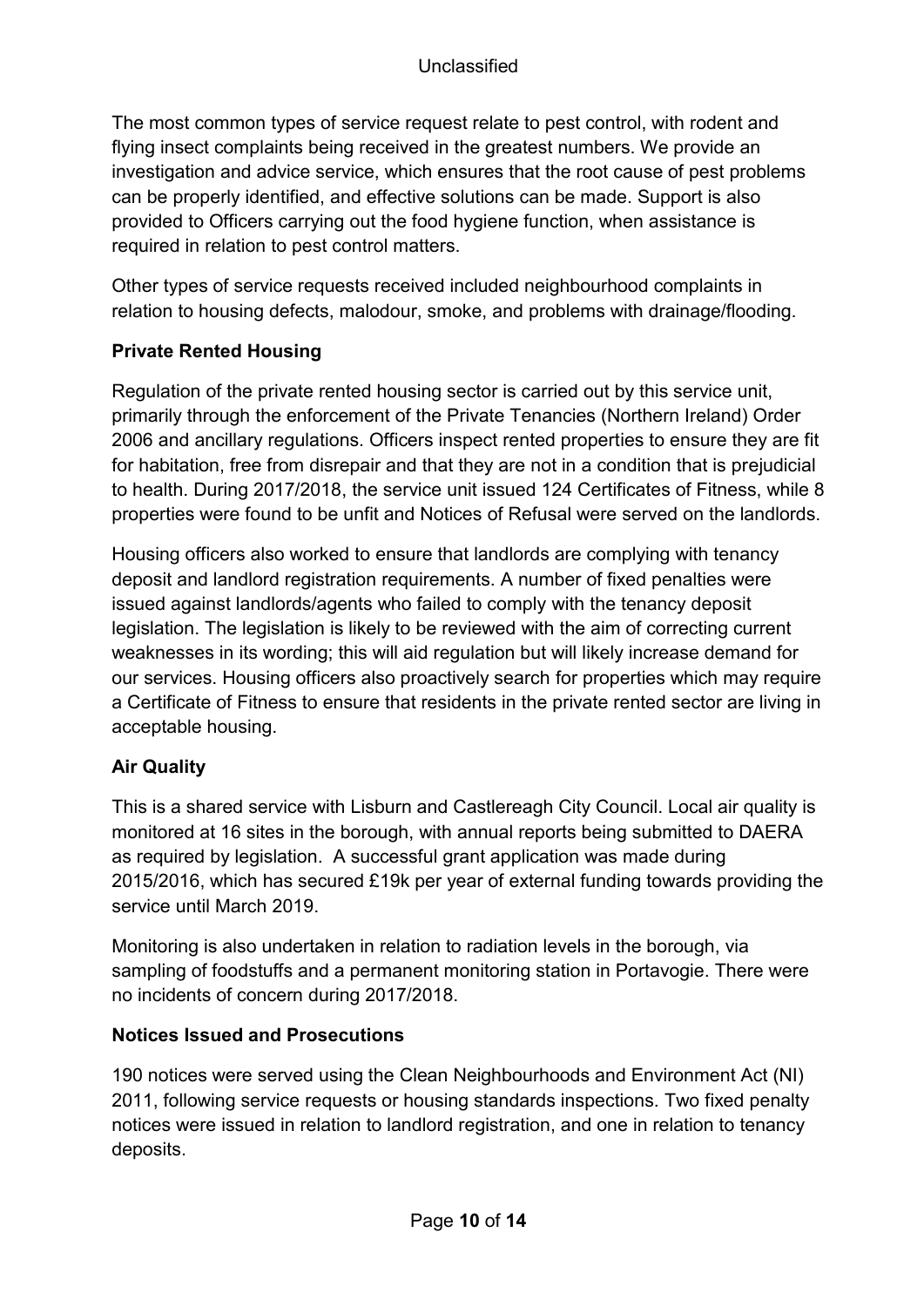# **Wellbeing Narrative**

# **Affordable Warmth**.

Low Income Households that cannot afford to heat their home are at much greater risk of respiratory and other illnesses, poor mental health and accidental injury. The impact can be poor educational attainment, increased illness, exacerbation of existing health conditions (such as arthritis and rheumatism) and limited dietary choices.

The Affordable Warmth Scheme has been designed to target support at those households which need to spend 25% or more of their income on heating and lighting their home. It is open to both owner occupiers and tenants from the private rented sector with a household income of less than £20,000. Full grant is available to owner occupiers and landlords make a 50% contribution towards the cost of the energy efficiency improvement work.

Northern Ireland is the first region to adopt a targeted area-based approach on this scale. It differs significantly from previous schemes in that it actively identifies vulnerable people in the poorest housing and draws on the local knowledge of Councils and the Housing Executive grants experience to ensure that those who would potentially benefit most are targeted. By comparison, previous initiatives, such as the Warm Homes Scheme, worked on an application basis where the person seeking the support approached the funder.

To develop the targeted approach, the Department of Social Development worked with the University of Ulster to identify the households most at risk of fuel poverty. The list initially provided to this area included approximately 4,500 addresses with a further 1,600 addresses given during 2016/17 and over 3,300 new addresses provided during 2017/18.

| <b>Visits</b>            | <b>Over 2600</b> |
|--------------------------|------------------|
| Letters                  | <b>Over 1300</b> |
| <b>Referrals to NIHE</b> | 405              |
| <b>Approved Works</b>    | 396              |
| Value of Approved Works  | £1.3 million     |

In 2017/18 the Ards and North Down area statistics are as follows: -

There were 364 homes improved during 2017/18 with 799 measures completed. The management of this Scheme remains challenging due to decreasing annual budgets and changing targets, mainly due to the inability of Department of Communities (DfC) to secure a five-year business case in the absence of an assembly. The concerns of Members and Officers are regularly raised both at meetings and in writing.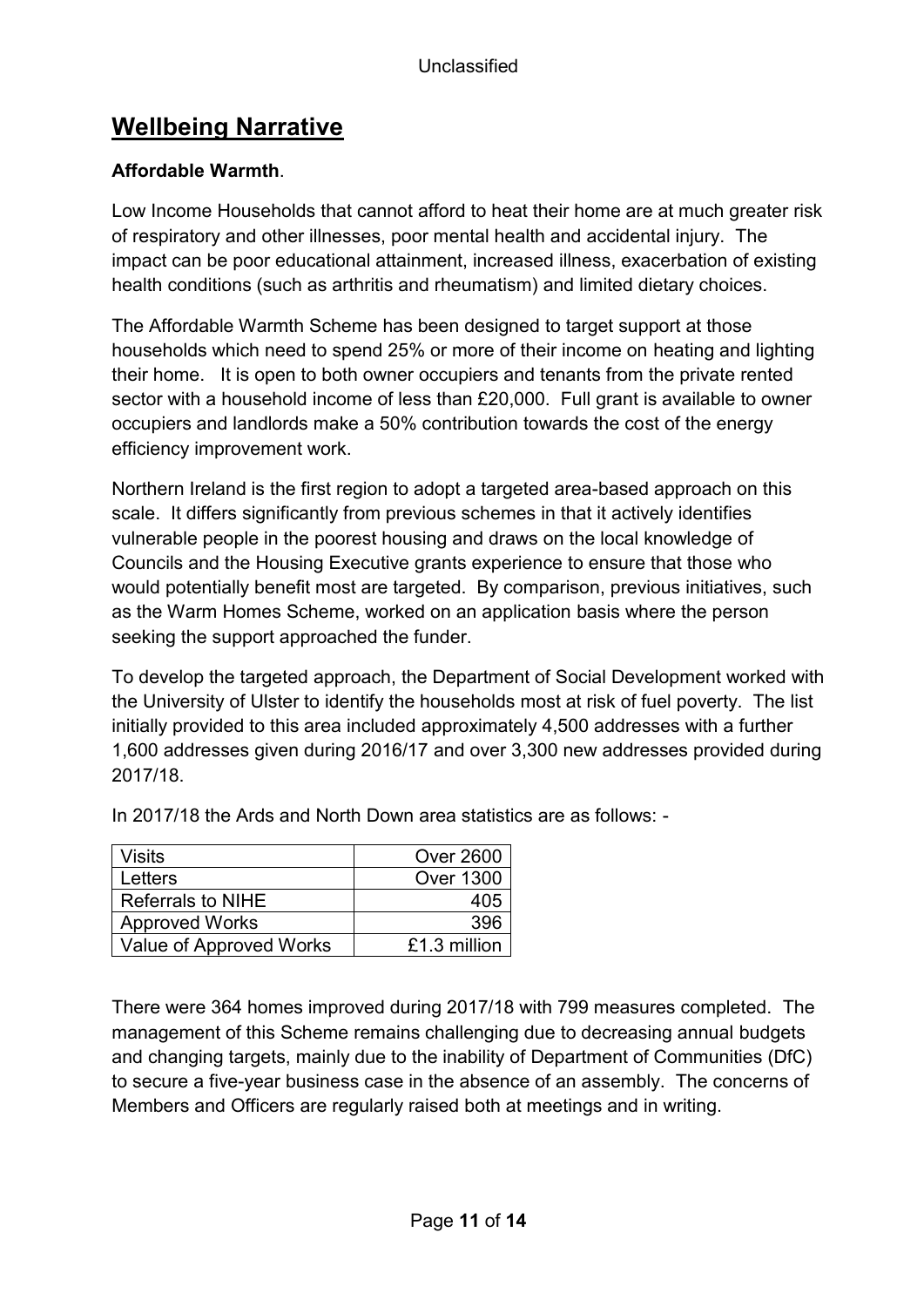# **Tobacco Control**

The Tobacco Control function is currently operated as a shared service by Ards and North Down Borough Council on behalf of ourselves, Lisburn and Castlereagh CC and the Down portion of Newry, Mourne and Down DC.

The service is tasked with ensuring compliance with the smoke free legislation (no smoking in enclosed public places, public transport and certain work vehicles; provision of compliant smoking shelters and appropriate signage). It is also responsible for communicating the newer retail legislation pertaining to display of tobacco products and enforcing under age sales restrictions. Encouraging businesses to embrace a wider smoke free policy beyond the legal requirements and signposting to smoking cessation services forms a part of the work.

A total of 3,913 inspections were carried out across the 3 council areas to ensure compliance with the Smoking (NI) Order in 2017/18 (781 of which were in Ards and North Down).

As part of the inspections, the Tobacco Control Officers focused on carrying out visits to tobacco retailers to advise and check on compliance with the registration requirements of the Tobacco Retailers Act (NI) 2014. They also carried out a survey of smoking shelters in licensed premises and inspections to premises with work vehicles.

Over 181 written warnings were issued for failing to display no smoking signage in premises, 4 written warnings and 1 fixed penalty for smoking in smoke free premises, 35 written warnings for failure to prevent smoking and 103 written warnings for failing to display no smoking signs in vehicles. This represents a total of 324 actions, of which 40 (12%) were issued in Ards and North Down. This shows that the continued approach of education and enforcement is resulting in a high compliance rate in this area as the number of unannounced visits remains roughly the same each year.

Underage sales activity continues to be an important part of the Tobacco Control Officers work with over 569 premises (262 in Ards and North Down) visited across the 3 areas to promote compliance with age of sale legislation, Actual test purchase exercises carried out in 175 premises (72 in Ards and North Down). Sales were made in 38 of these premises with 12 of these being made in Ards and North Down. Work to prevent underage sales remains a priority going forward.

The Tobacco Control Officers also noted a number of non-compliances in relation to smoking in smoke free vehicles, and as a result 13 fixed penalty notices were issued for smoking in work vehicles (4 in Ards and North Down).

## **Home Safety**

The reduction of accidental deaths and injury in the home is a non-statutory function of great importance, as every week, two people or more die in Northern Ireland as a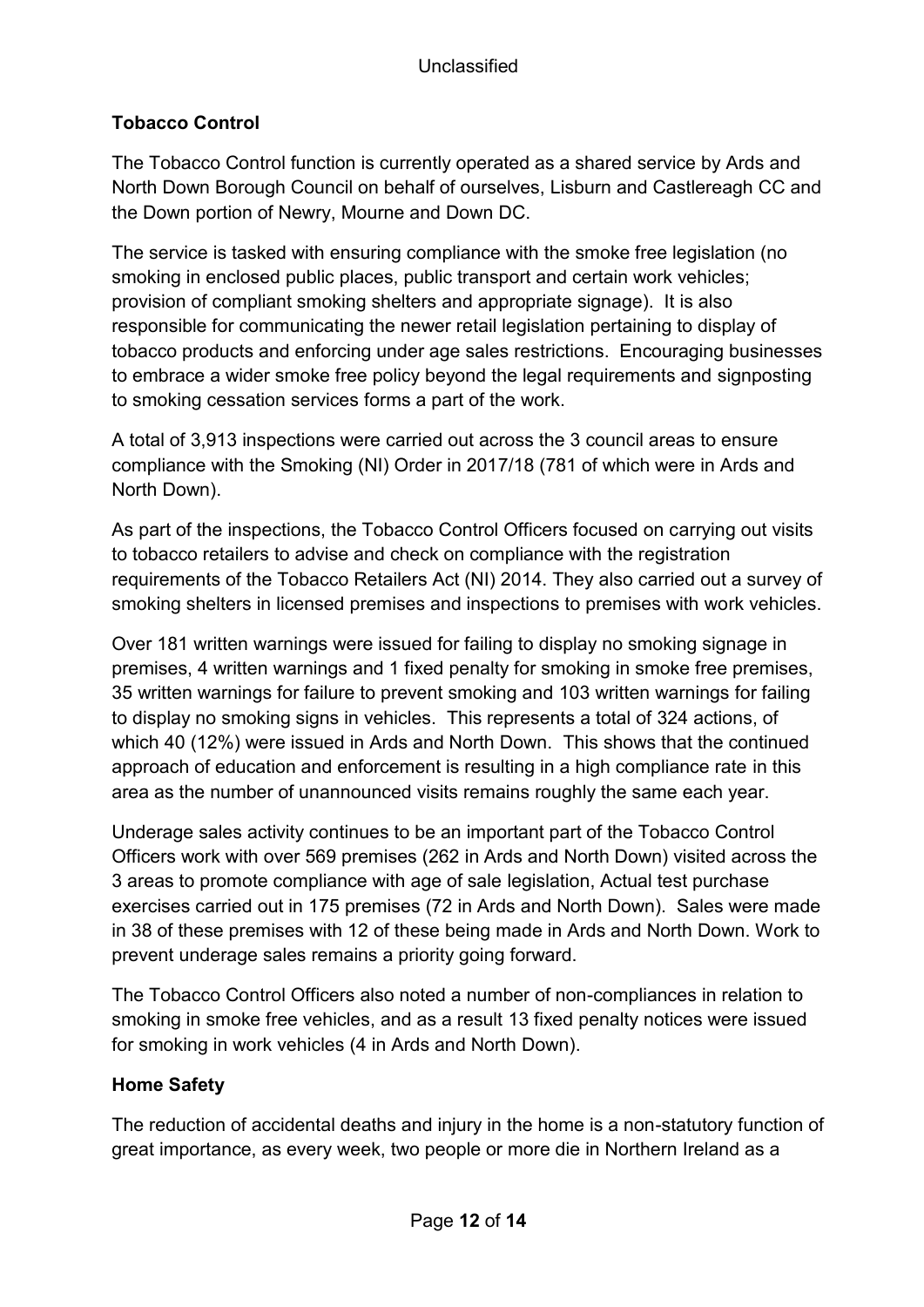result of an accident in the home, and more accidents occur in the home than on the roads and in the workplace combined.

As well as awareness raising activities, the Council provides a Home Safety Check Scheme to target those most at risk of a home accident – babies and children under five, people over 65 and other vulnerable groups at greater risk (e.g. mental, physical or sensory impairment, economic deprivation, etc.)

The scheme is currently operated as a shared service by Ards and North Down Borough Council on behalf of ourselves, Lisburn and Castlereagh CC and the Down portion of Newry, Mourne and Down DC and target visits are agreed with Public Health Agency (PHA) who co-fund the service. A total of 1,326 home safety checks were carried out in Ards and North Down, Lisburn and Castlereagh and Down areas during 2017/18. 529 of these were in Ards and North Down (351 Older Persons & 178 under 5s).

After carrying out a needs assessment, Home Safety Officers provided over 9,128 pieces of equipment during these Home Safety Checks (over 2,995 in Ards and North Down). The types of equipment provided, such as stair gates, cupboard locks, helping hands and touch lamps, are known to reduce the risk of accidental injury. The annual monitoring survey found 74% Older Persons using the equipment found it to be "very useful" with a further 23% rating it as "useful". For those with children under 5, with 91% rated the equipment as "very useful" and 9% found it "useful".

Home Safety Officers also link with other agencies to ensure a more holistic approach to the needs of the client. They made a total of 375 onward referrals (237 of which were from Ards and North Down).

| Agency                      | Number of Onward Referrals during 17/18 |
|-----------------------------|-----------------------------------------|
| <b>NIFRS</b>                | 50                                      |
| OT                          | 116                                     |
| <b>Local Council</b>        | 48                                      |
| Age NI                      | 17                                      |
| <b>Health Professionals</b> | 8                                       |
| <b>PSNI</b>                 | 4                                       |
| <b>NIHE</b>                 | 23                                      |
| Safe & Well                 | 52                                      |
| Other                       | 57                                      |
| Total                       | 375                                     |

As part of the "awareness raising" activities, Home Safety Officers also carried out/participated in a total of 32 talks, 14 events and 19 summer schemes (of which 18 talks, 3 events and 9 summer schemes were in Ards and North Down with a reach of approximately 1,200 people, including older people, parents and child-minders, vulnerable adults and schoolchildren).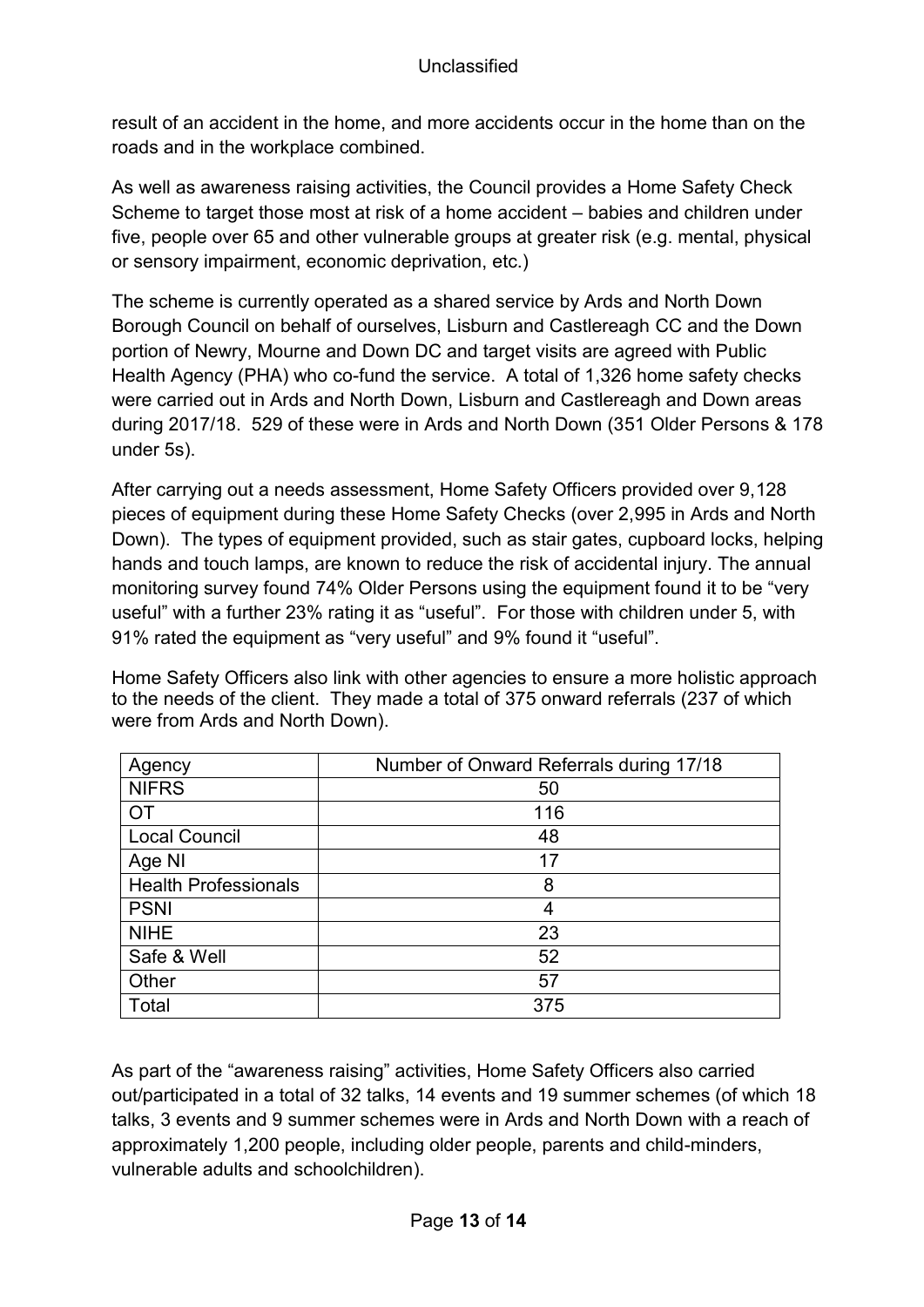A Facebook campaign was launched in Ards and North Down with a series of posts about home accident prevention over the Christmas period. These messages were followed with #saferChristmas and there was good social media interest.

Over 180 Older People took park in a series of strength and balance classes organised over 3 weeks for CHS group and a 6-week course for AGENDA. Over 250 families were given information on preventing burns and scalds at three family events across the Borough. Blind cord safety and the dangers of lithium batteries, nappy sacks, etc were also highlighted.

A further 1816 pupils from 48 schools were given access to the new RADAR centre for an interactive safety experience (formerly BeeSafe) and at the registration of 1517 births in the Council area, parents were provided with home safety information including blind cord safety and cleats.

# **RECOMMENDATION**

It is recommended that Council note the following report.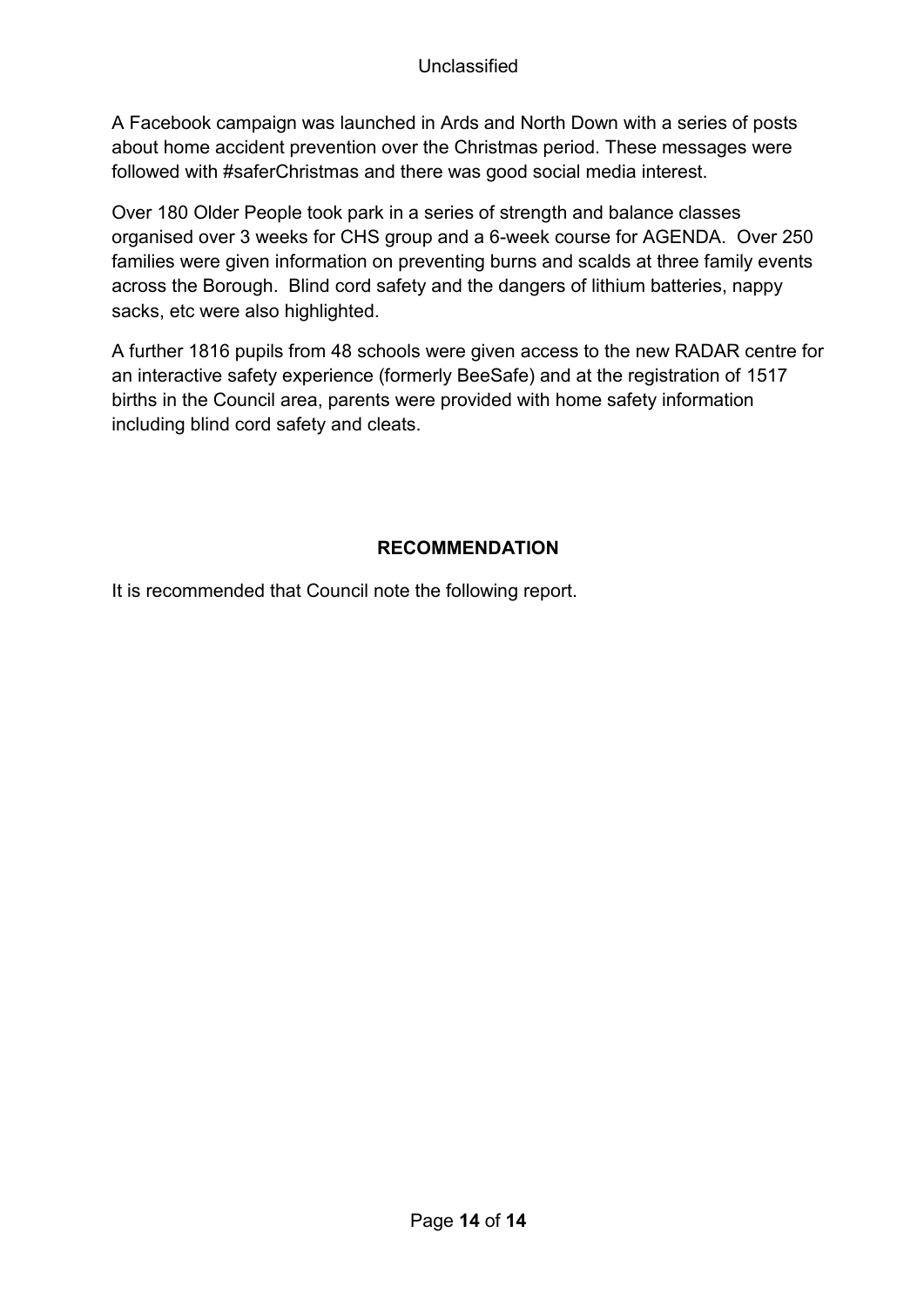# **Ards and North Down Borough Council**

| <b>Report Classification</b>   | Unclassified                                                                                |  |
|--------------------------------|---------------------------------------------------------------------------------------------|--|
| Council/Committee              | <b>Community and Wellbeing</b>                                                              |  |
| Date of Meeting                | 10 October 2018                                                                             |  |
| <b>Responsible Director</b>    | Director of Community and Wellbeing                                                         |  |
| Responsible Head of<br>Service | Head of Leisure & Amenities                                                                 |  |
| Date of Report                 | 17 September 2018                                                                           |  |
| <b>File Reference</b>          | <b>PCA 57</b>                                                                               |  |
| Legislation                    | Burial Regulations (NI) 1980                                                                |  |
| Section 75 Compliant           | No l<br>Other $\square$<br>Yes<br>$\times$<br>$\Box$<br>If other, please add comment below: |  |
| Subject                        | Notice of Motion on the Waving of Child Burial Fees                                         |  |
| <b>Attachments</b>             | Letter from Department for Communities                                                      |  |

Members will be aware that as part of the above notice of motion, Council also requested that a letter was sent to the Department for Communities asking the Department to consider introducing legislation that would set up a children's funeral support fund.

Members will note from the response received that there are currently no plans for such a fund, but that the permanent secretary will ensure that such a request is brought to the attention of the relevant minister when one is available.

## **RECOMMENDATION**

It is recommended that Council notes the attached response from the Department for Communities.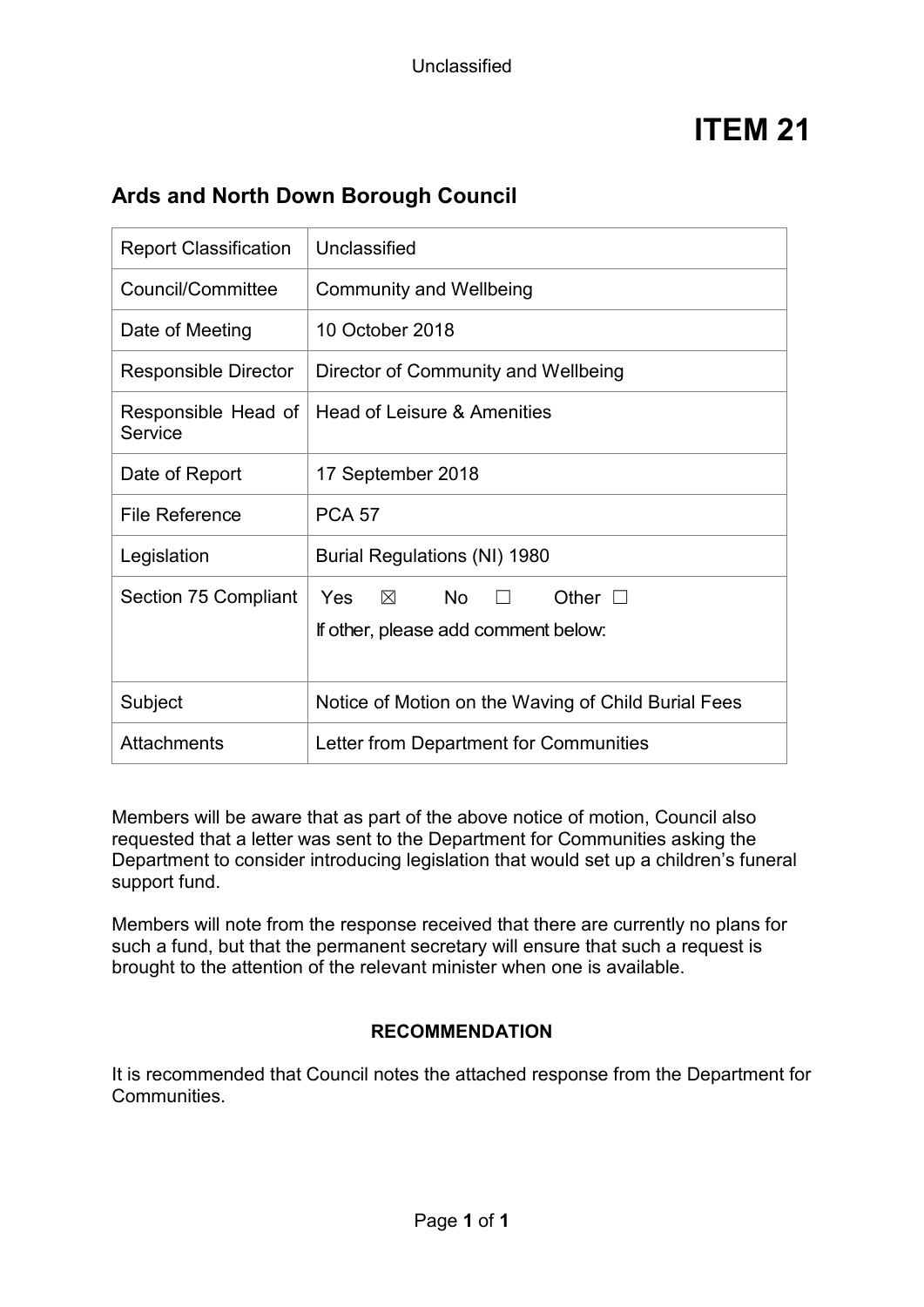# **Ards and North Down Borough Council**

| <b>Report Classification</b>   | Unclassified                                                                                         |  |
|--------------------------------|------------------------------------------------------------------------------------------------------|--|
| Council/Committee              | <b>Community and Wellbeing</b>                                                                       |  |
| Date of Meeting                | 10 October 2018                                                                                      |  |
| <b>Responsible Director</b>    | Director of Community and Wellbeing                                                                  |  |
| Responsible Head of<br>Service | Head of Leisure & Amenities                                                                          |  |
| Date of Report                 | 27 September 2018                                                                                    |  |
| <b>File Reference</b>          | <b>CW 120</b>                                                                                        |  |
| Legislation                    | Wildlife and Natural Environment Act (Northern Ireland)<br>2011                                      |  |
| Section 75 Compliant           | <b>No</b><br>Yes<br>$\boxtimes$<br>Other $\square$<br>$\perp$<br>If other, please add comment below: |  |
| Subject                        | Donaghadee Memory Tree                                                                               |  |
| Attachments                    | None                                                                                                 |  |

The Council has received a request from the "Helping turn Donaghadee Pink" interest group to facilitate the planting of a memory tree in Council owned green space in the town.

The group represents local residents who have lost loved ones and friends to cancer over the years. The purpose of the request is to provide a focus for remembrance, by adding leaves representing those who have been lost to the root hole in the ground and planting the tree on top. The composted nutrients from the leaves would then naturally be drawn into the live tree as it grows. A small plaque may also be erected. No other memorabilia would be added to the branches of the tree thereafter.

The grouped have asked that the Council green space at the junction of Moat Street and East Street is used for this purpose shown below. The Councils Parks department will advise on the most appropriate location within the site to ensure compatibility with already existing trees and other features, and on the most appropriate tree to use. The group is currently fundraising to purchase a tree.